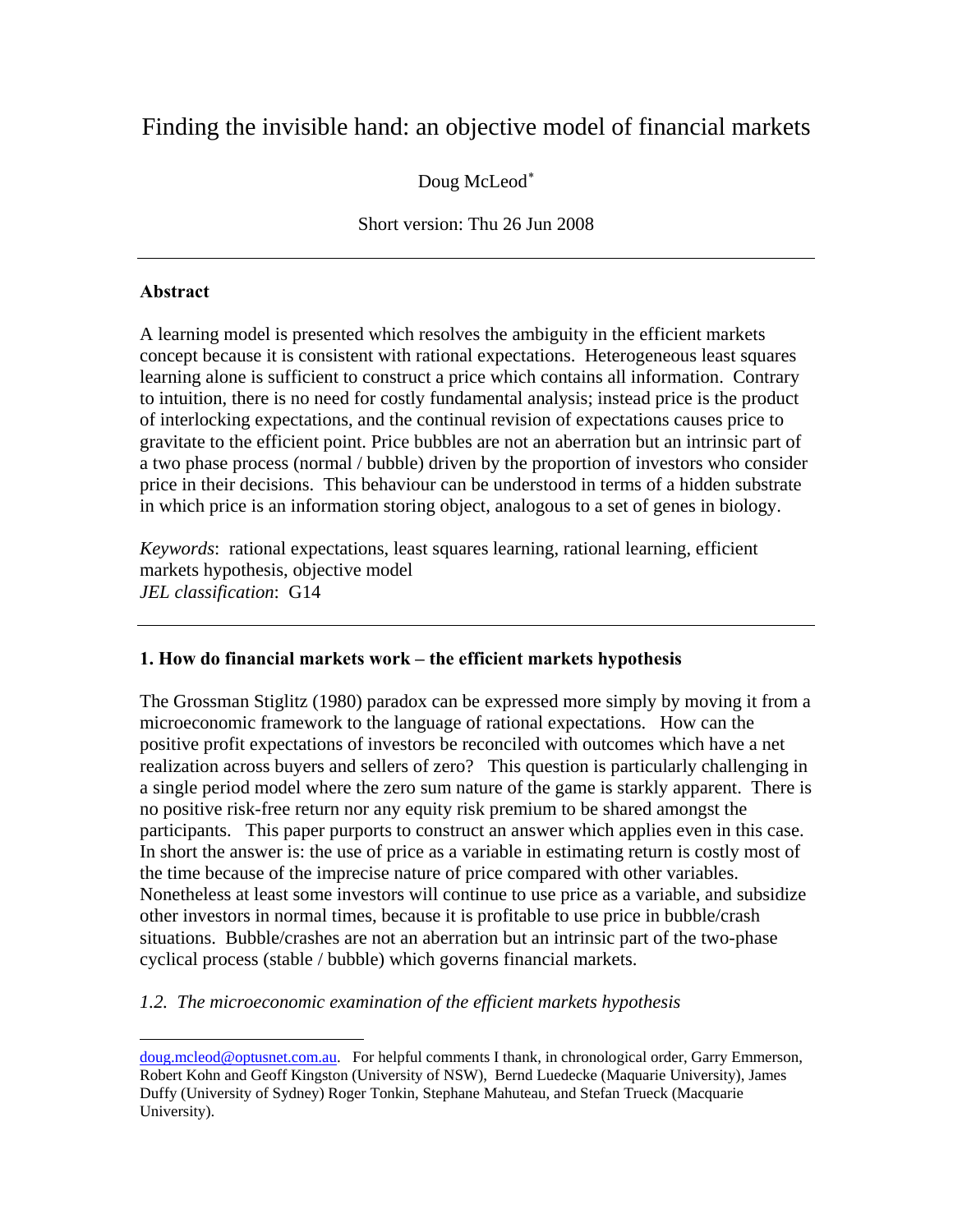The Grossman Stiglitz (1980) study used the following specific elements which have characterized microeconomic studies of financial markets ever since:

- There are two classes of trader, fundamental analysts and price watchers. The fundamental analysts value the stock using non-price information, which is represented by a scalar variable in the model.
- Fundamental analysis incurs cost, whereas price watching does not.
- Price watchers learn from price according to the standard rational expectations assumption that they have full knowledge of the return distribution conditioned on price.
- There is 'strategy switching', which means that traders can move between fundamental analysis and price watching according to relative profitability of either strategy.
- trader demand derives from explicit risk preference functions in a universe which contains a risk free security.

Grossman Stiglitz found that in a non stochastic environment price is perfectly revealing of the information of the fundamental analysts and no equilibrium can exist. If anyone is paying for information then everybody gets it, but if no one is paying for information then everyone wants it. They conclude (1980, pg 405), "because information is costly, prices cannot perfectly reflect the information which is available, since if it did, those who spent resources to obtain it would receive no compensation". Grossman Stiglitz employ a further element in their model:

• An exogenous source of noise which prevents price being fully revealing. Noise can be inserted in various ways to much the same effect; the particular device employed by Grossman Stiglitz is variable security supply.

The Grossman Stiglitz model is formulated in terms of conditional probability distributions. This version of the rational expectations hypothesis has been criticized for requiring actors to have information which is implausibly good. Investors cannot directly observe this information, nor can we observe that investors have it. Where actors are heterogeneous –have different information - there is the logical problem of assuming that each actor has expectations which are determined in part by their knowledge of the expectations of other actors using different information. Therefore Bray (1982) made an important contribution when she looked at price watchers using least squares learning to determine the relationship between price and return instead of rational expectations omniscience. Least squares learning refers to the econometric process by which agents regress observed return on price using ordinary least squares regression (OLS). They then use the estimated regression coefficients to derive predicted return for subsequent periods, and this predicted return is an argument of their demand function. Bray finds that the system will still converge to the rational expectations equilibrium with minimal conditions. Routledge (1999) extended this by specifying a model in which price watchers use least squares learning to learn the relationship between price and return, and all agents use adaptive learning to discern the best strategy. Adaptive learning is a different type of learning to least squares learning; instead of observing market data the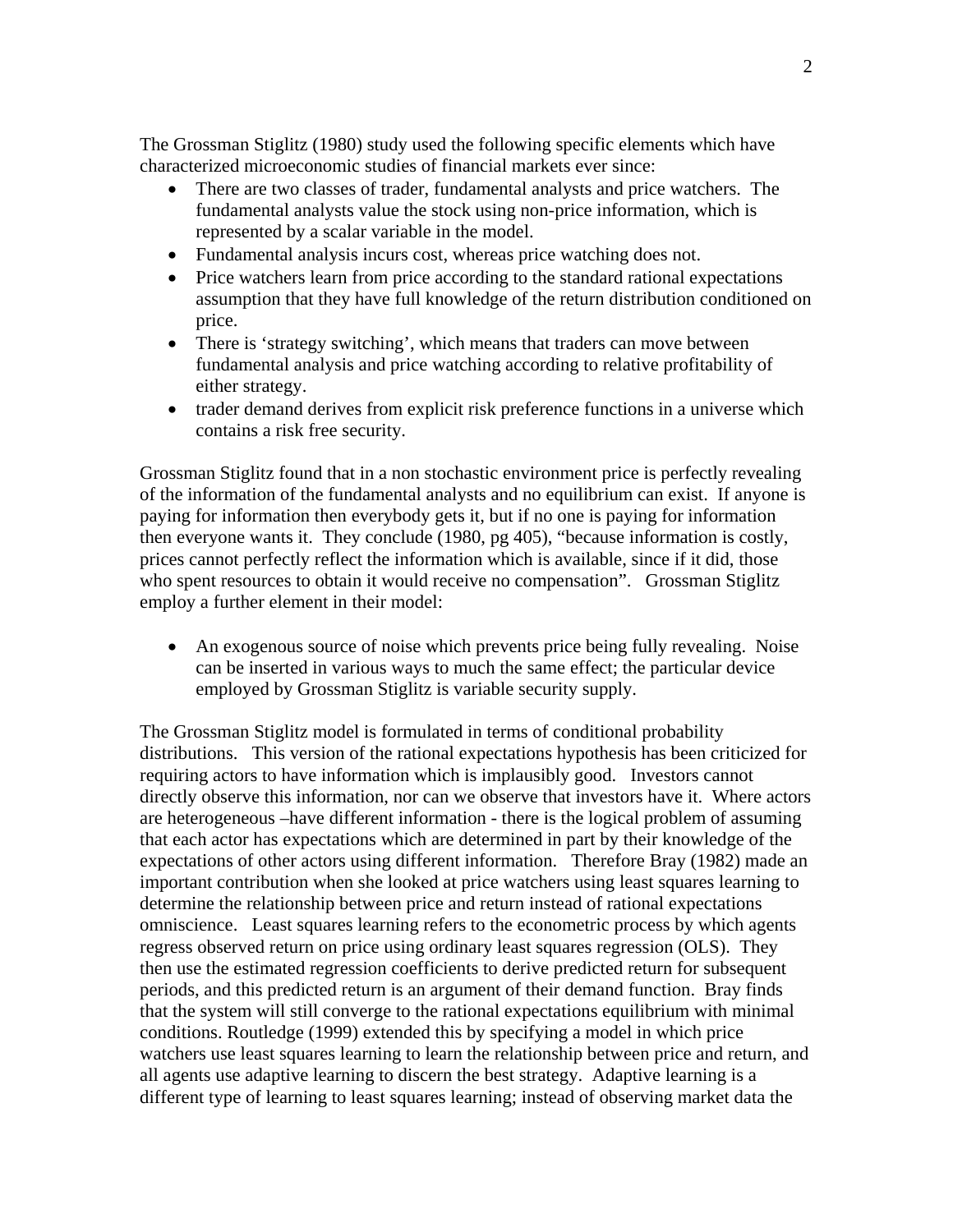agent observes the strategies and outcomes of other agents. It is assumed that agents move over time to the most successful strategies. Again the system still converges to the rational expectations equilibrium providing 'experimentation noise' in the strategy selection is low relative to exogenous noise.

The role of the noise trader in financial market economics is ambiguous. Noise traders have expectations which do not reflect market fundamentals: the precise implementation of the concept varies from paper to paper. Noise traders are normally regarded as violating the rational expectations paradigm because as argued in Friedman (1953) their behaviour will be unprofitable. For Friedman, noise traders cannot exist except in a transitory and inconsequential way. Black (1986) agrees that noise traders trade unprofitably, but argues that notwithstanding it is an observable fact that they do exist and have an important economic role. Their losses subsidize other market participants and underwrite the viability of fundamental analysis. Some take the argument even further and claim that noise trading can be profitable. Long Schleifer Summers and Waldmann (1990) construct a model in which noise traders can make money in the long term by taking on a large amount of risk. Rational investors do not arbitrage the noise traders to the true value as per the Friedman argument because it is too risky to do so; they fear the unpredictability of the noise trader's behaviour and its attendant effect on price. Interestingly, Chiarella Gallegati Leombruni and Palestrini (2003) get a similar result using a model with fundamental traders and price watchers. Although the mathematical implementation differs substantially to the LSSW study, the conclusion that price watchers can make money by exploiting the price dynamics is the same. This is quite different to the Grossman Stiglitz notion that price watchers make money by tagging along after the fundamental analysts.

These last two studies are only two from the class of dynamic models. As Chiarella and He (2002) state, the development of mathematically sophisticated dynamic models has challenged the efficient market hypothesis from a different direction by demonstrating the potentially wide variety of price behaviour which markets might generate endogenously as different types of investor interact. Such behaviour can be construed as demonstrating that prices do not reflect fundamentals only. The influential paper Brock and Hommes (1997) generalizes the way in which cost is applied within the microeconomic model. Within the Brock Hommes model, simple estimators such as adaptive expectations are free, and rational expectations estimators are costly. It is assumed that if everyone uses the simple estimators, the equilibrium will be unstable. The price in the model oscillates as the effective estimators only pay for themselves when the price is somewhat inaccurate. The paper established an attractive system for chaotic modeling – in the words of Chiarella and He (2001 pg 501), "The resulting dynamical system is capable of generating the entire 'zoo' of complex behaviour from local stability to high order cycles and chaos as various key parameters of the model change." Brock Hommes (1998) deals more explicitly with fundamental analysts and price chasers as well as agents using rational expectations. Further extensions have come from Chiarella and He (2001, 2002, 2003), and Branch and Evans (2006). In this last it is not cost differentials which motivate choice of estimator, but uncertainty as to the correct econometric specification. This class of financial model works with stylized properties of estimators rather than the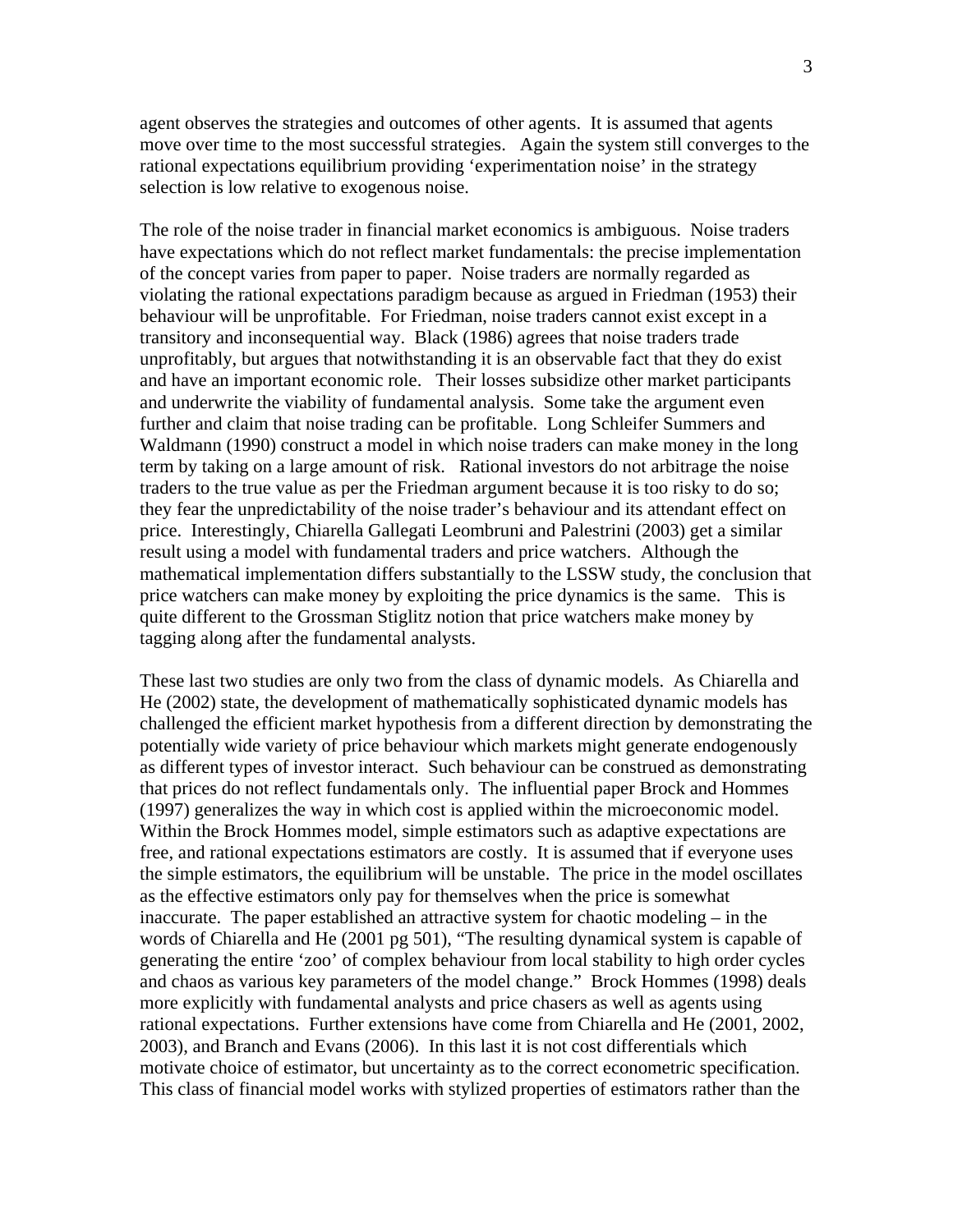estimators themselves, and stylized properties of different investor types. The nature of the dynamics can depend critically on parameter values. Nonetheless the models are suggestive of economic processes more complex and perhaps more interesting than those of the efficient markets hypothesis. Where strategy switching mechanisms are in place, they show that most of the time the different types of market player can all exist in a dynamic equilibrium.

It does not automatically follow that endogenous price movements are contrary to market efficiency if efficiency is interpreted in probabilistic terms: the expected value of price is correct and the variations are not great. Goldbaum in a series of papers (2005, 2006, 2007) finds that a non-stationary dividend process together with simultaneous least squares learning and strategy selection processes will generate endogenous noise. He regards endogenous noise as an intrinsic part of the economic process which serves to maintain the viability of fundamental analysis. The current paper develops this perspective by taking a heterogeneous least squares learning approach to fundamental analysis. We find that fundamental analysis will itself generate endogenous noise without the need for particular assumptions as to the dividend process or even strategy selection.

# *1.3. The point of departure of the objective model*

It is argued here that a fuller understanding of price and investor price analysis is the key to a consistent and realistic model of financial markets. Security return is considered in multivariate generality rather than as the sum of one or two components. We take a heterogeneous least squares learning approach to fundamental analysis: every agent uses least squares learning and different agents use different data sets. It might be said that:

- all agents are fundamental analysts, because they may (or may not) look at more data than price alone.
- no agents are fundamental analysts, because all of them use least squares learning rather than additive approaches to determine the value of the security. 'Additive' here means a method which purports to arrive at a value for a security using all available information processed according to accounting first principles.

Essentially then, the model reinterprets the concepts of fundamental analysis and the dichotomy of fundamental/price analysis which have been the mainstay of the microeconomic literature on financial markets.

If cost differentials were eliminated in traditional analyst/price taker models then those models would favour analysts and resolve the paradox. This is not a natural thing to do because those models rely on cost for economic context and would become trite in its absence. Within this model a multivariate treatment of return and heterogeneous information is the primary source of economic context. Cost determines the position of the equilibrium but cannot affect the nature of the equilibrium. This is consistent with some of the more recent literature (Goldbaum (2005), Branch and Evans (2006)) which also deemphasizes cost. Strategy switching works with cost to determine the position of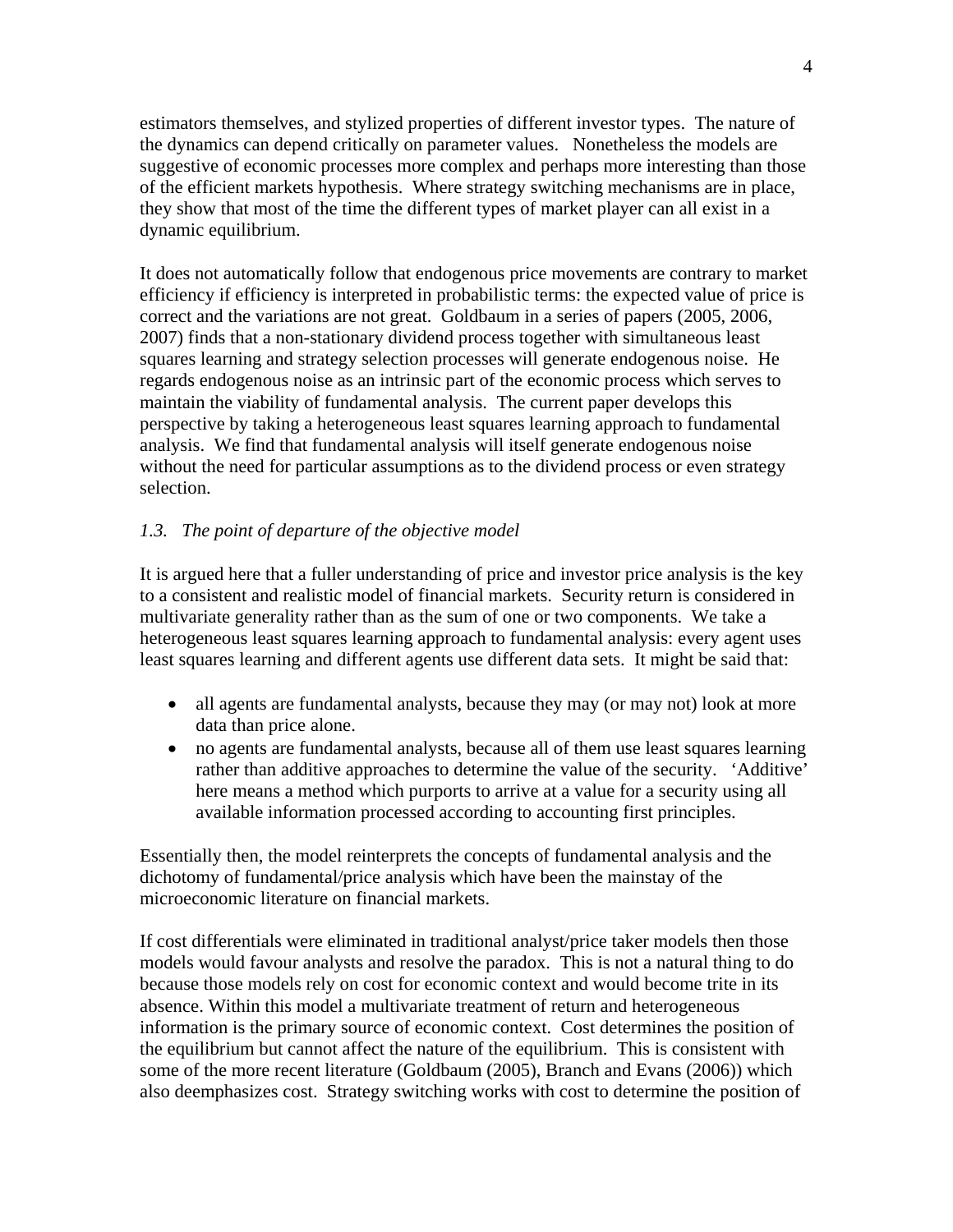equilibrium, but strategy switching is not emphasized here because the focus of the objective model is on short term processes. Risk and portfolio considerations are likewise kept in the background. The demand and supply equations derive from a meanvariance framework.

The contribution of the paper is as follows. A model is developed which explores multivariate heterogeneous least squares learning within the context of rational learning, a learning version of rational expectations. The model is set in discrete time. It is an analytic model using constructive mathematical proofs as distinct from proofs of existence. Simulations are used at some points to illustrate the points being made and validate results which depend on first order approximations. Section 2 presents the objective model. Price is shown to be a linear function of market data, and this allows data to be eliminated from the model in order to reveal the underlying structure. Section 3 develops the price change equation, which states that price changes are not in the direction of the change of estimates *new minus old* as might be expected, but in the direction of *new* estimates. This is because both price and data coefficients are estimated, and the *old* components cancel out. Price changes push price in the direction of the unknown return parameters so the market is efficient. Section 4 undertakes the technical task of demonstrating that that the price regression coefficient is negative in a model where it is derived from regression rather than prior expectation. A negative value of the price coefficient is required for the market to make a price. Section 5 investigates the economics of the model. Contrary to the Grossman Stiglitz paradox, investors are rewarded according to the value of their information although this appears to imply a two phase process in which markets cycle between normal and bubble behaviour. Section 6 reviews major themes. The flip side of the requirements for market efficiency are the reasons for market bubbles and this is discussed. The genetic analogy is not incidental but relevant to the paper's central conclusion – that price is not an immediate function of other variables but a store of information with an independent existence, like a gene. It can be regarded as an object in the sense that term is used in computing - an independent entity with well defined properties and methods. For this reason the model is referred to as the objective model, i.e. objective in the sense of 'referring to objects', not in the sense of 'independently verifiable as opposed to subjective'.

### **2. Definition of the objective model**

#### *2.1. Premises of the objective model*

PREMISE 1: RATIONAL LEARNING. Rational expectations is not interpreted in the 'omniscient' way whereby actors have perfect knowledge of underlying probability distributions conditioned by the information they possess. Rather we recognize that forming expectations under heterogeneity is complex and actors must use an adaptive stepwise technique. Expectations formed through the learning process must be realized to some degree or that kind of learning will not be sustained – actors 'learn about learning'. It is this which distinguishes rational learning from the naïve adaptive expectations concept which rational expectations replaced. It is of course possible that the actors in the model will step to the wrong place - a local optimum rather than a global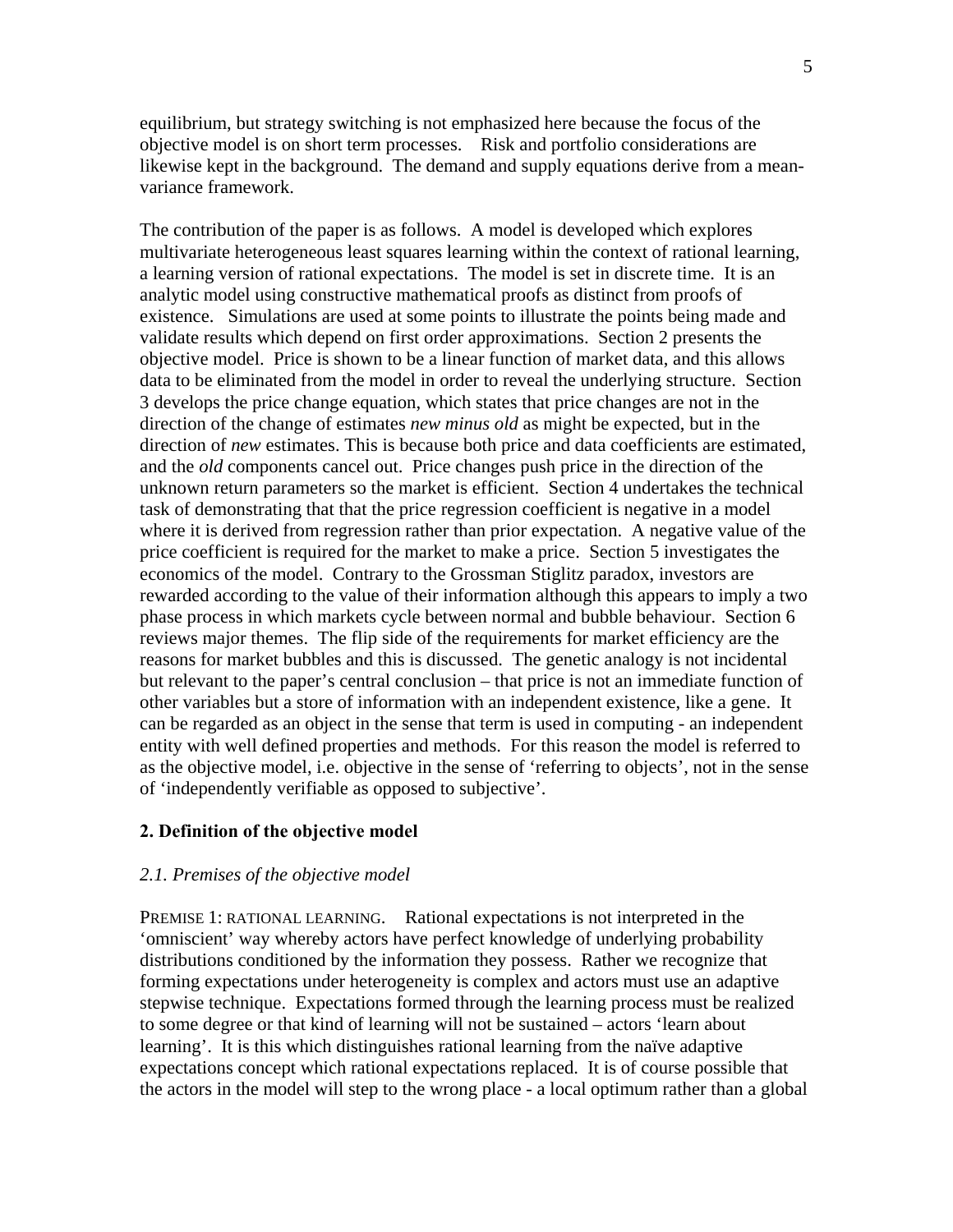one - but that would seem to be as much a feature of the real world as the modeling technique, and one of the objects of investigation is to determine whether such an outcome is possible.

PREMISE 2: BASIC FRAMEWORK. There is a security. Payments at the rate of *y* per unit are made to security holders at fixed points of time spaced out at equal intervals, for instance every midday. The payment may be negative: for instance the security may be insurance policies. At the start of each period, investors indicate their interest by bidding for the stock. There is zero net supply, investors can long or short the stock and the Walrasian auctioneer sets the market clearing price.

The period between one payment and the next is referred to as the 'observation' period. In the one period model, the security is extinguished once the payment is made so the payment must include any return of capital. Another security of identical characteristics comes into being after the payment is made. In the multiperiod model, the payment is a dividend and the security continues on.

The market for the security consists of *J* investors each of whom derive their own model of security return by carrying out OLS regression on observed security returns using market price and variables of their own choosing. Each investor uses the regression coefficients which he or she has estimated to predict future returns.

The sequence of observation periods is divided up into longer segments, each *T* observation periods long, which are referred to as 'estimation' periods. The estimation periods are the same for every investor. At the end of each estimation period, a *small proportion* of investors re-estimate their model using the *T* observations made in the period. They replace their old coefficient estimates with the fresh estimates and use them henceforth. The other investors keep using the coefficient estimates they already have. The only time coefficient estimates are updated is at the end of each estimation period; for all observation periods within a particular estimation period the coefficient estimates are kept the same.

PREMISE 3: DATA SET. Investors use different data, but the data set  $\mathbf{X}_{T*N\text{ origin}}^{original}$  (covering *T* 

observation periods for a set of  $N^{original}$  variables) is a compilation which lists every variable used by every investor, probably with repetition. Also available is the set of absolute returns for the security  $y_{T^{*1}}$  which is the same for every investor. Each item of data is available at the start of the observation period and the corresponding return is measured at the end of the observation period.

The initial data set  $X^{original}$  has a basis X containing *N* vectors,  $N \leq T$ . It is supposed that the basis is chosen so that the variance of the basis variables is normalized orthogonal:

$$
E[\mathbf{X}'\mathbf{X}] = \mathbf{I}_{N^*N} \tag{1}
$$

<span id="page-5-0"></span>and it is also supposed with some degree of approximation that the basis is the same in every period and displays exact orthogonality:

$$
\mathbf{X}_1 = \mathbf{X}_0 \tag{2}
$$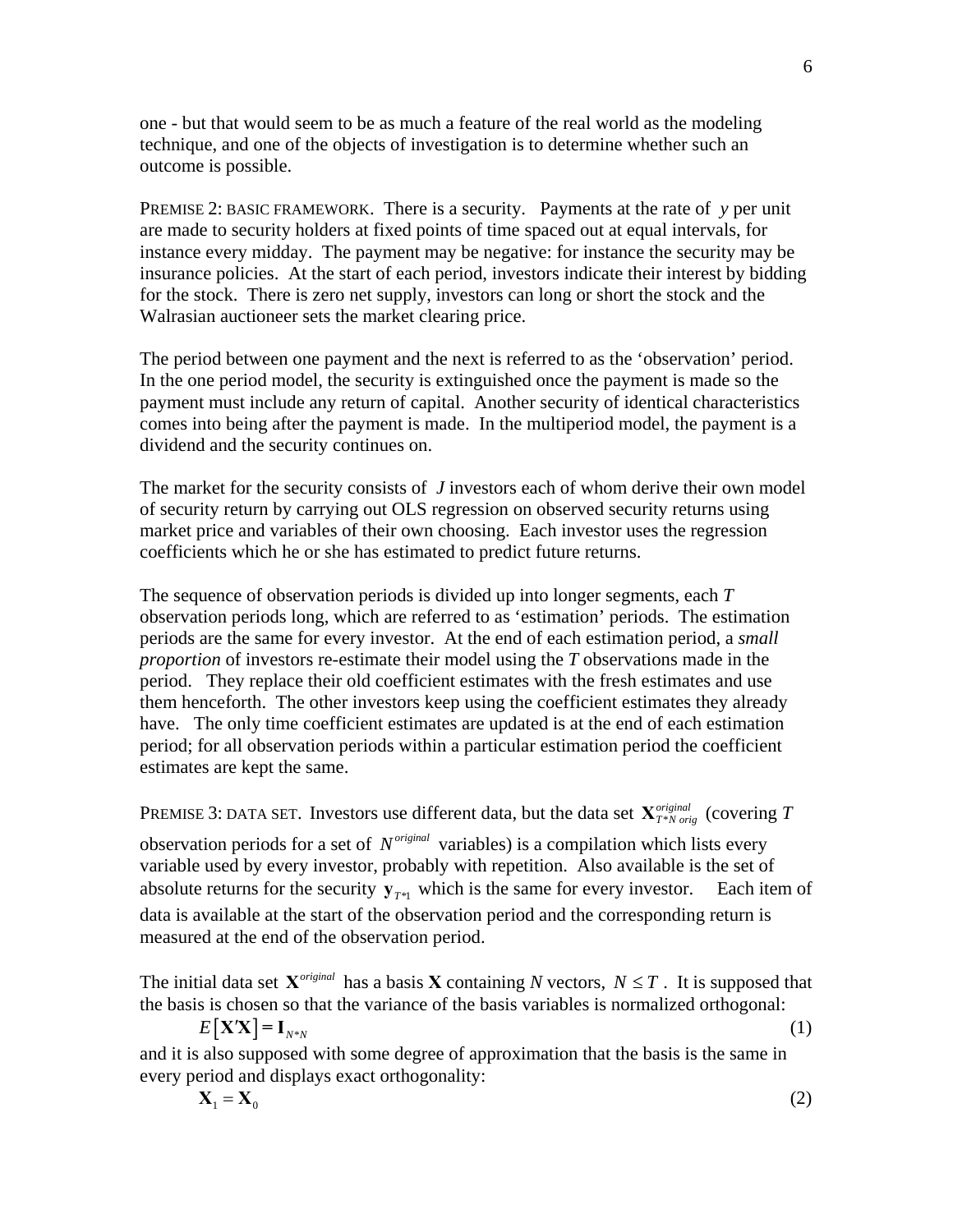$$
\mathbf{X}'\mathbf{X} = \mathbf{I}_{N^*N} \tag{3}
$$

<span id="page-6-2"></span>PREMISE 4: INVESTOR STRATEGIES. The specific information which an investor uses is referred to as their strategy. Each investor *j* is assumed to employ *jK* different variables in their attempt to explain **y**.

$$
0 \le jK \le N \tag{4}
$$

Given the data transformation specified above, the variables are not confined to the exact variables in **X** but may include linear functions of these variables. Each variable  $\mathbf{X}_{ik}$ which investor *j* uses is derived from the data set using an  $N$ \*1 strategy vector  $\mathbf{a}_{jk}$  via:

$$
\mathbf{X}_{\substack{j_k \\ T^*1}} = \mathbf{X}_{\substack{j_k \\ T^*N}} \cdot \mathbf{a}_{\substack{j_k \\ N^*1}} \tag{5}
$$

These strategy vectors are fixed. The  $a_{ik}$  vectors can be assembled into one strategy

<span id="page-6-1"></span>matrix 
$$
\mathbf{a}_{j} = [\mathbf{a}_{j1} \quad \mathbf{a}_{jk}]
$$
 so that the full data set  $\mathbf{X}_{j}$  used by the investor *j* is given by:  
\n
$$
\mathbf{X}_{j} = \mathbf{X}_{T^*N} \cdot \mathbf{a}_{j} \tag{6}
$$

We assume that each investor uses independent variables in their regressions, so that the strategy matrix  $\mathbf{a}$  is of full rank:

$$
rank(\mathbf{a}_j) = jK \le N \tag{7}
$$

Putting together the  $a_j$  matrices for every investor to give one matrix  $a$  gives:

$$
\mathbf{X}\mathbf{a}_{N^*sum(jK)} = \mathbf{X}^{original} \qquad \text{where of course} \quad sum(jK) = N^{orig} \tag{8}
$$

Given that  $rank(X^{original}) = rank(X) = N$  it follows that:  $rank(\mathbf{a}) = N$  (9)

<span id="page-6-3"></span>or in other words, the set of strategy vectors  $\{a_{jk}\}\$ span the space  $\mathbb{R}^N$ .

An investor may use all the available data but not price (a fundamentalist) or use price only (a price watcher) or use some data together with or without price. In this model the fundamentalist / price watcher categories represent the two ends of a continuum of investor behaviour.

PREMISE 5: PARTICULAR PROPERTIES OF PRICE. In addition to the data in data set **X**, at least one investor includes the price of the security  $\mathbf{p}_{T^*1}$  as a variable in their data set  $\mathbf{X}_i$ . Price is not included as part of another variable  $\mathbf{X}_k$  but only in its own right.

PREMISE 6: GENERATION OF RETURNS.It is assumed that the return per period per unit (one share, not one dollar's worth) of the security is generated according to:

$$
\mathbf{y} = \mathbf{X}\mathbf{\mu} + \mathbf{u} \quad \text{where } \mathbf{X}'\mathbf{X} = \mathbf{I}_{N^*N}, \quad \mathbf{E}(\mathbf{u}) = 0, \quad \mathbf{E}[\mathbf{u}\mathbf{u}'] = \sigma^2 \mathbf{I}_{T^*T} \tag{10}
$$

<span id="page-6-0"></span>The total variance  $E[\mathbf{u}'\mathbf{u}] = \sigma^2 \mathbf{u}'_{1*N} \cdot \mathbf{I}_{N*N} \mathbf{u}_{N*N} = N\sigma^2$  is denoted  $\sigma^2_{tot}$ .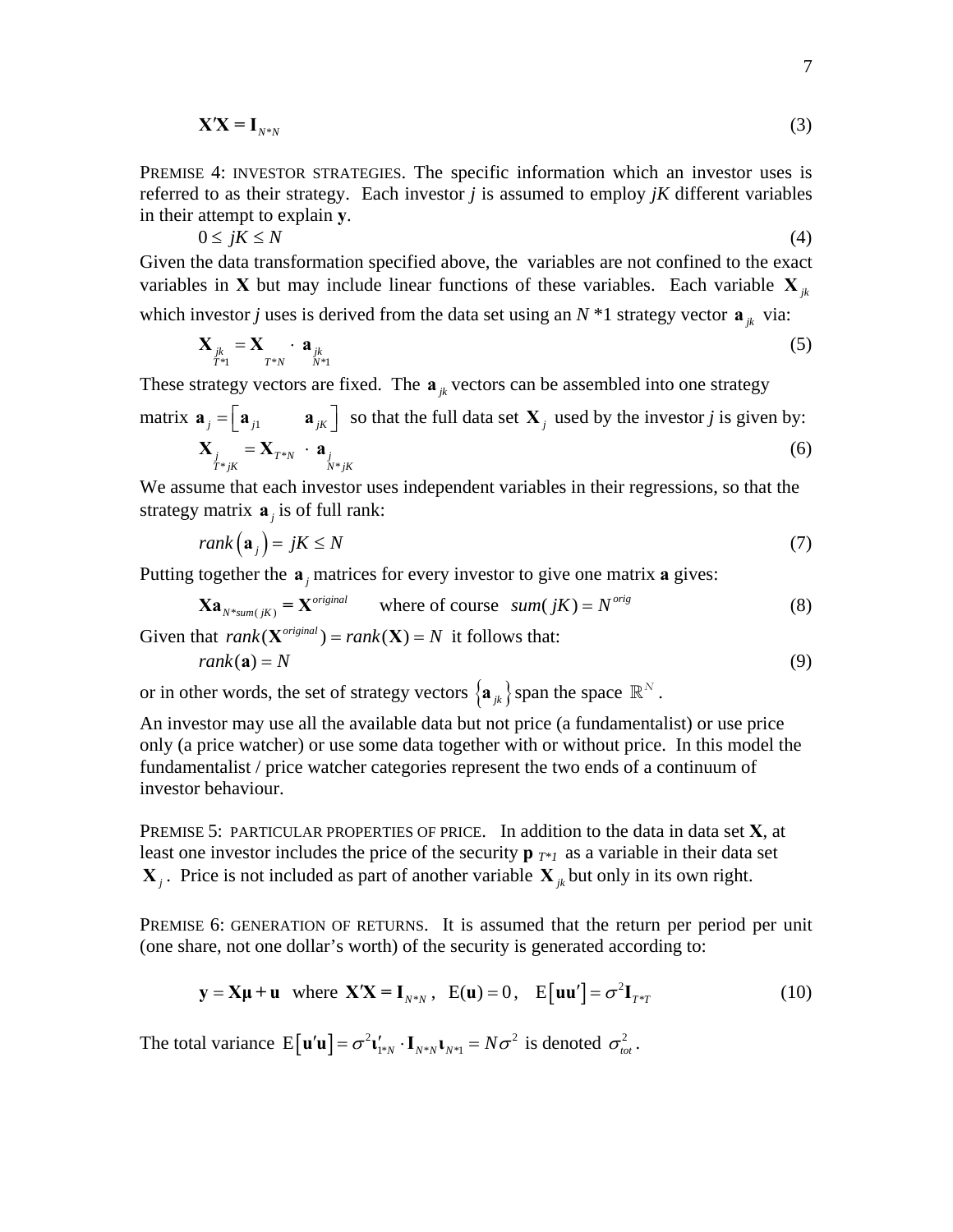The assumption that the mean is zero is not restrictive as OLS will automatically generate this result when an intercept is included (although it has not been assumed that the constant vector **ι** occurs in **X**) . This relation is an empirical regularity for the particular data set **X** which does not purport to be causative; if investors had a different data set available to them then a different relation would apply. Nonetheless we suppose that the return vector  $\mu$  has the character of a parameter in that it is stable over time.

Although the variance of the dividend process is finite this does not rule out an infinite variance for security return (which includes price fluctuations) in the multiperiod model.

PREMISE 7: INDEPENDENT RE-ESTIMATION. As stated, at the end of a particular estimation period a small minority of investors take the opportunity to upgrade their estimates using **X.** These investors are referred to as '*new* investors', although it is the estimates which are new and not the investors themselves. The majority of investors ('*old* investors') continue to use the estimates they already have. The proportion of this minority to the whole is drawn randomly from the ranks of the investors. Thus some investors may reestimate immediately, others may not re-estimate for a long time. The point of this independence assumption is that the average coefficient estimates of the *old* investors remains the same into the next estimation period. The process can also be interpreted as an geometric adaptive expectations process.

PREMISE 8: DEMAND PROPORTIONAL TO EXPECTED RETURN.The standard risk-theoretic development (given in Grossman 1976 pp 574-576) results in demand functions which are linear in expected return. In my notation:

$$
q_j = B_j \hat{r}_j \tag{11}
$$

<span id="page-7-0"></span>where  $q_j$  is the amount of shares (units) in the security demanded by investor *j*,  $\hat{r}_j$  is the net return which the investor predicts they will receive on each share of the security, and  $B_i$  is the amount of stock demanded by investor *j* per unit of net return: the "weight of money" brought to bear by investor *j*. It is always positive. It is helpful to define  $b_i$ , the relative weight of money for investor *j*, by

$$
b_j = \frac{B_j}{\sum_j B_j} \tag{12}
$$

<span id="page-7-1"></span>We see immediately that:

 $b_i > 0$  given  $B_i > 0$  for all investors. (13)

$$
\sum_{j} b_j = 1 \tag{14}
$$

Because there is no constant, a non zero quantity  $q_j$  requires that expectation  $\hat{r}_j$  be nonzero, so any active investor must analyze at least one data series to generate a non-zero expectation.

Investors will find that return expectations are not exactly realized so it is a question as to whether demand equation [\(11\)](#page-7-0) is consistent with rational learning. This question is revisited in Section 5.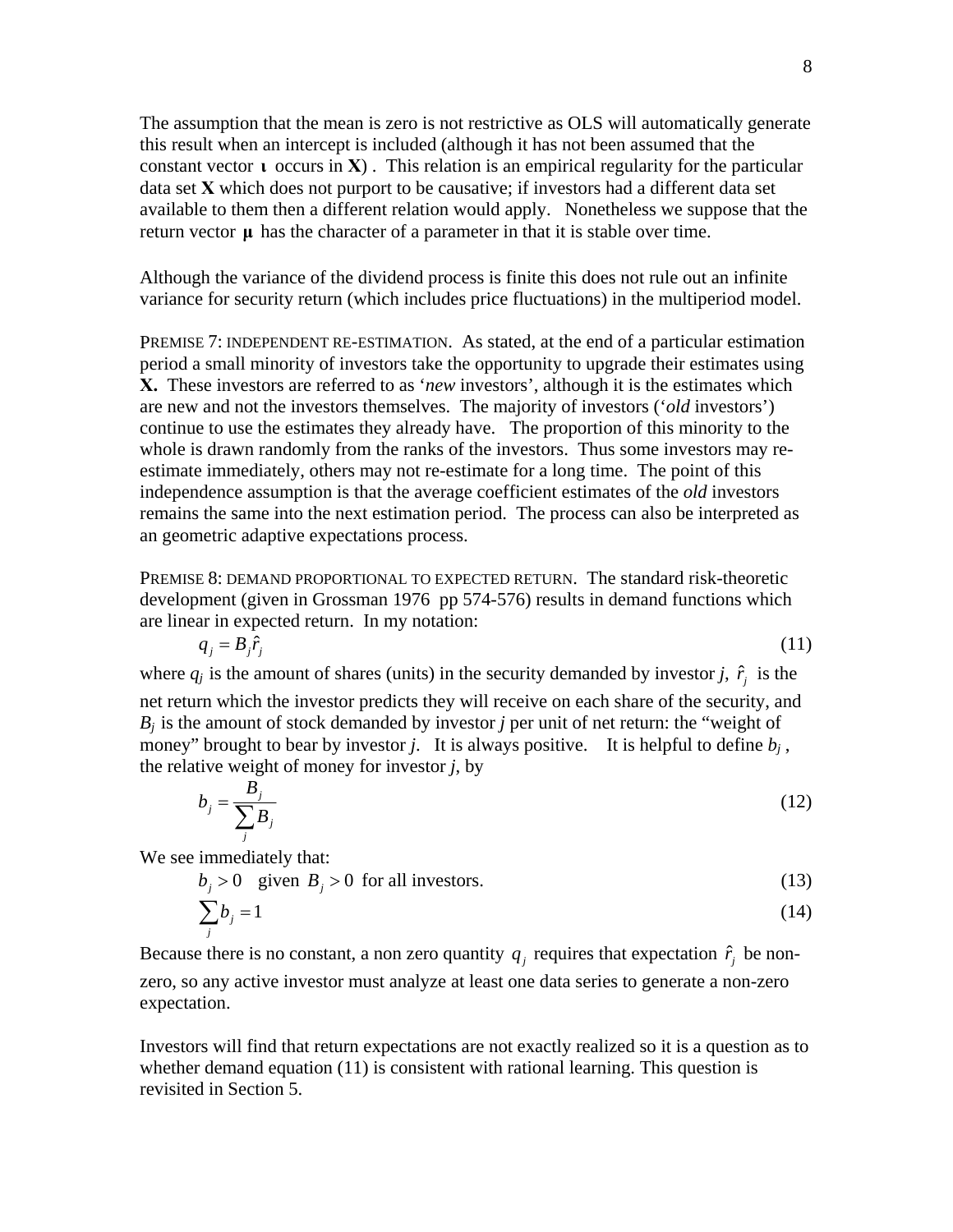#### *2.2. Price theorem*

 $\hat{r}_j$ 

<span id="page-8-2"></span>RESULT 1*. The weighted predicted return is zero.* 

$$
\sum_{j} b_j \hat{r}_j = 0 \tag{15}
$$

<span id="page-8-7"></span>PROOF: 
$$
0 = \sum_{j} q_j
$$
 by Premise 2 (16)

$$
=\sum_{j} B_{j}\hat{r}_{j} \qquad \qquad \text{by (11)}
$$

$$
= \sum_{j} b_{j} \hat{r}_{j} \qquad \qquad \text{multiplying by } \frac{1}{\sum_{j} B_{j}} \text{ which is positive } \# \qquad (18)
$$

Strictly speaking, this should be developed through a formal assumption that some of the information in the data set **X** is relevant (i.e.  $\mu \neq 0$ ), and consequently it is possible for some investor to form a non-zero expectation of return and cause price to be non-zero. This development is omitted for brevity.

<span id="page-8-0"></span>The regression coefficients for investor *j* are denoted:

$$
\hat{\beta}_j = \begin{bmatrix} \hat{\beta}_{jX} \\ \hat{\rho}_j \end{bmatrix} \tag{19}
$$

where  $\hat{\beta}_{jX}$  denotes the vector of data regression coefficients and  $\hat{\rho}_j$  denotes the price regression coefficient.  $\hat{\mathbf{r}}_i$  denotes the  $T^*1$  expected return vector of investor *j* for the estimation period. So

$$
\hat{\mathbf{r}}_j = \begin{bmatrix} \mathbf{X}_j & \mathbf{p} \end{bmatrix} \begin{bmatrix} \hat{\beta}_{jX} \\ \hat{\rho}_j \end{bmatrix}
$$
 (20)

<span id="page-8-1"></span>In the case of both [\(19\)](#page-8-0) and [\(20\)](#page-8-1) any particular investor *j* may use data only, price only, or both. They must use at least one series to generate a non-zero expectation.

### <span id="page-8-3"></span>RESULT 2: PRICE THEOREM*. Price can be expressed as a function* **π** *of* **X** *, i.e.*

$$
\mathbf{p}_{T^*1} = \mathbf{X}_{T^*N} \boldsymbol{\pi}_{N^*1}
$$
 (21)

<span id="page-8-6"></span>where 
$$
\boldsymbol{\pi} = -\frac{\sum_{j} b_{j} \hat{\mathbf{a}}_{j} \hat{\boldsymbol{\beta}}_{jx}}{\rho}
$$
 is referred to as the price equation, (22)

<span id="page-8-4"></span>and 
$$
\rho = \sum_{j} b_{j} \hat{\rho}_{j}
$$
 is referred to as the price coefficient. (23)

<span id="page-8-5"></span>*(Note the distinction between price coefficient*  $\rho$  *and price regression coefficient*  $\hat{\rho}_i$ *.)* 

PROOF: 
$$
\hat{\mathbf{r}}_j = \mathbf{X}\mathbf{a}_j \hat{\mathbf{\beta}}_{jX} + \mathbf{p}\hat{\rho}_j
$$
 expanding (20) and using  $\mathbf{X}_j = \mathbf{X}\mathbf{a}_j$  (24)

$$
\sum_{j} b_j \left( \mathbf{X} \mathbf{a}_j \hat{\mathbf{\beta}}_{jX} + \mathbf{p} \hat{\rho}_j \right) = 0 \qquad \text{substituting into (15)}
$$
 (25)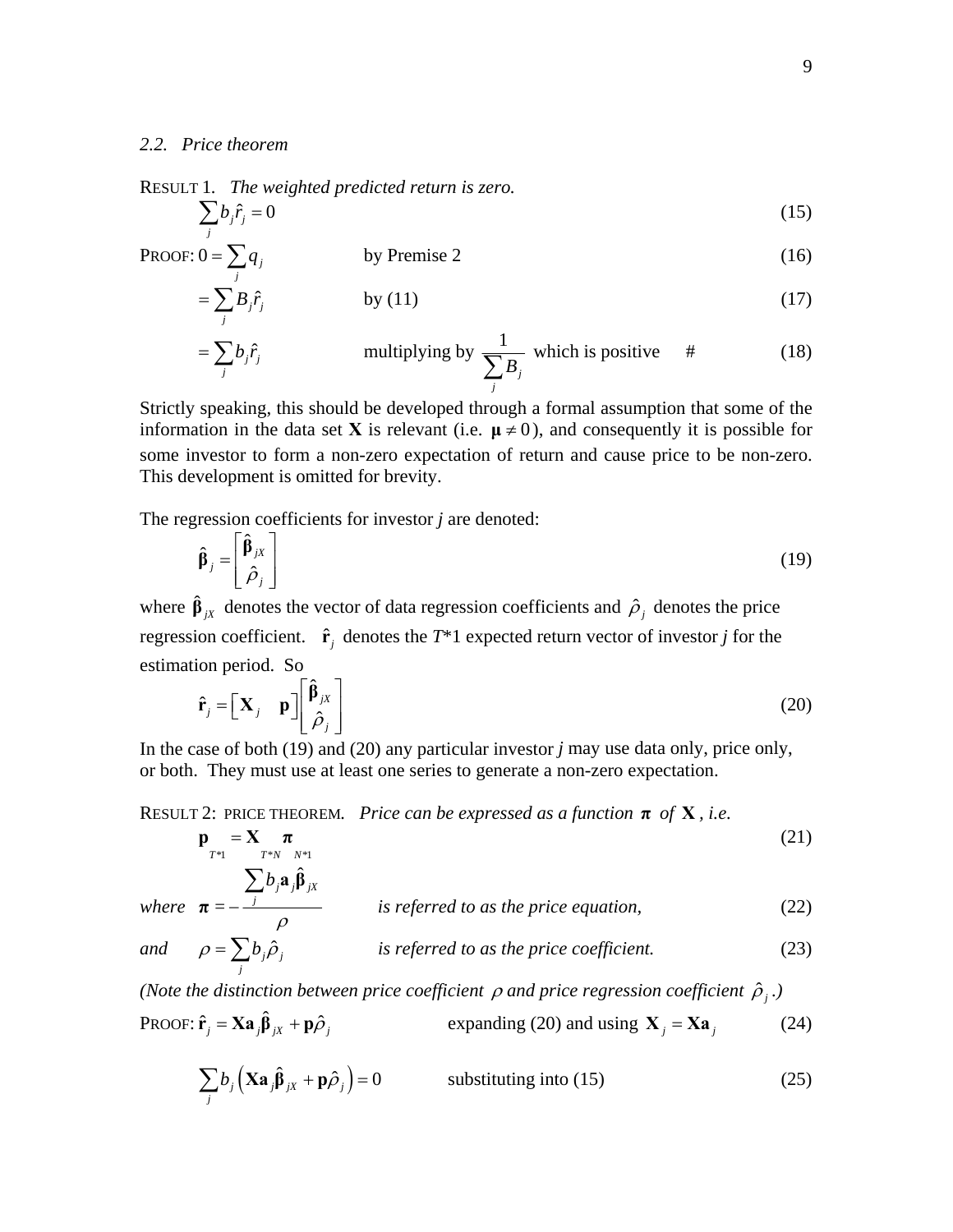$$
\mathbf{p} = -\frac{\mathbf{X} \cdot \sum_{j} b_{j} \hat{\mathbf{p}}_{jx}}{\sum_{j} b_{j} \hat{\rho}_{j}}
$$
 making **p** the subject # (26)

As trivial as this result appears it is of fundamental importance. If investors form expectations using a certain data set then price must be an exact linear function of that data set. There is no error term in equation [\(21\)](#page-8-3). Because price has a stable relationship to the data then data does not matter in a sense and the problem can be abstracted to the coefficients of data.

This functional form is constant as long as the estimations in use are unchanged, i.e. throughout the estimation period. The result may suggest that if an investor has access to all the information **X**, they could estimate the price coefficient  $\pi$  perfectly. However there is no reason for an investor to do this; explaining current price is not the same thing as predicting return which depends on dividends and future price.

*Expressions for expected and realized return:* Realized return  $\mathbf{r}_{\tau_{\ast1}}$ , the net absolute (not percentage) return, is given by the gross return less price paid.

$$
\mathbf{r}_0 = \mathbf{X}_0 \mathbf{\mu} + \mathbf{u}_0 - \mathbf{p}_0
$$
 by (10)  
=  $\mathbf{X}_0 \mathbf{\mu} - \mathbf{X}_0 \boldsymbol{\pi} + \mathbf{u}_0$  (27)  
applying (21) (28)

<span id="page-9-1"></span><span id="page-9-0"></span>Define an augmented form of the strategy matrix  $\mathbf{a}_i$  which includes price, denoted  $\tilde{\mathbf{a}}_{i0}$ .

$$
\tilde{\mathbf{a}}_{j0} = \begin{bmatrix} \mathbf{a}_j & \boldsymbol{\pi}_0 \end{bmatrix} \tag{29}
$$

If investor *j* does not use price then  $\tilde{a}_i = a_i$  and if investor *j* does not use non-price data then  $\tilde{a}_i = \pi$ . The number of columns in  $\tilde{a}_i$  is denoted *jK*<sup>*aug*</sup>. If price is not included,  $iK^{aug} = iK$ ; if price is included  $iK^{aug} = iK + 1$ . We take it that if the investor includes  $\pi$  in the strategy matrix, it is linearly independent of the other variables which they include.

$$
rank\left(\tilde{\mathbf{a}}_{j}\right) = jK^{aug} \tag{30}
$$

The expression [\(20\)](#page-8-1) for expected return  $\hat{\mathbf{r}}_i$  can be restated in the following useful forms:

| $\hat{\mathbf{r}}_j = \begin{bmatrix} \mathbf{X} \mathbf{a}_j & \mathbf{X} \boldsymbol{\pi}_0 \end{bmatrix} \begin{bmatrix} \hat{\beta}_{jX} \\ \hat{\beta}_j \end{bmatrix}$ | applying $(6)$ , $(21)$ to $(20)$ | (31) |
|------------------------------------------------------------------------------------------------------------------------------------------------------------------------------|-----------------------------------|------|
| $= \mathbf{X} \begin{bmatrix} \mathbf{a}_j & \boldsymbol{\pi}_0 \end{bmatrix} \begin{bmatrix} \hat{\beta}_{jX} \\ \hat{\rho}_j \end{bmatrix}.$                               | factorizing                       | (32) |
| $= \mathbf{X} \tilde{\mathbf{a}}_{j0} \hat{\mathbf{\beta}}_{j}$                                                                                                              | by $(29)$ , $(19)$                | (33) |

### <span id="page-9-2"></span>**3. The single period objective model**

*3.1. New coefficients*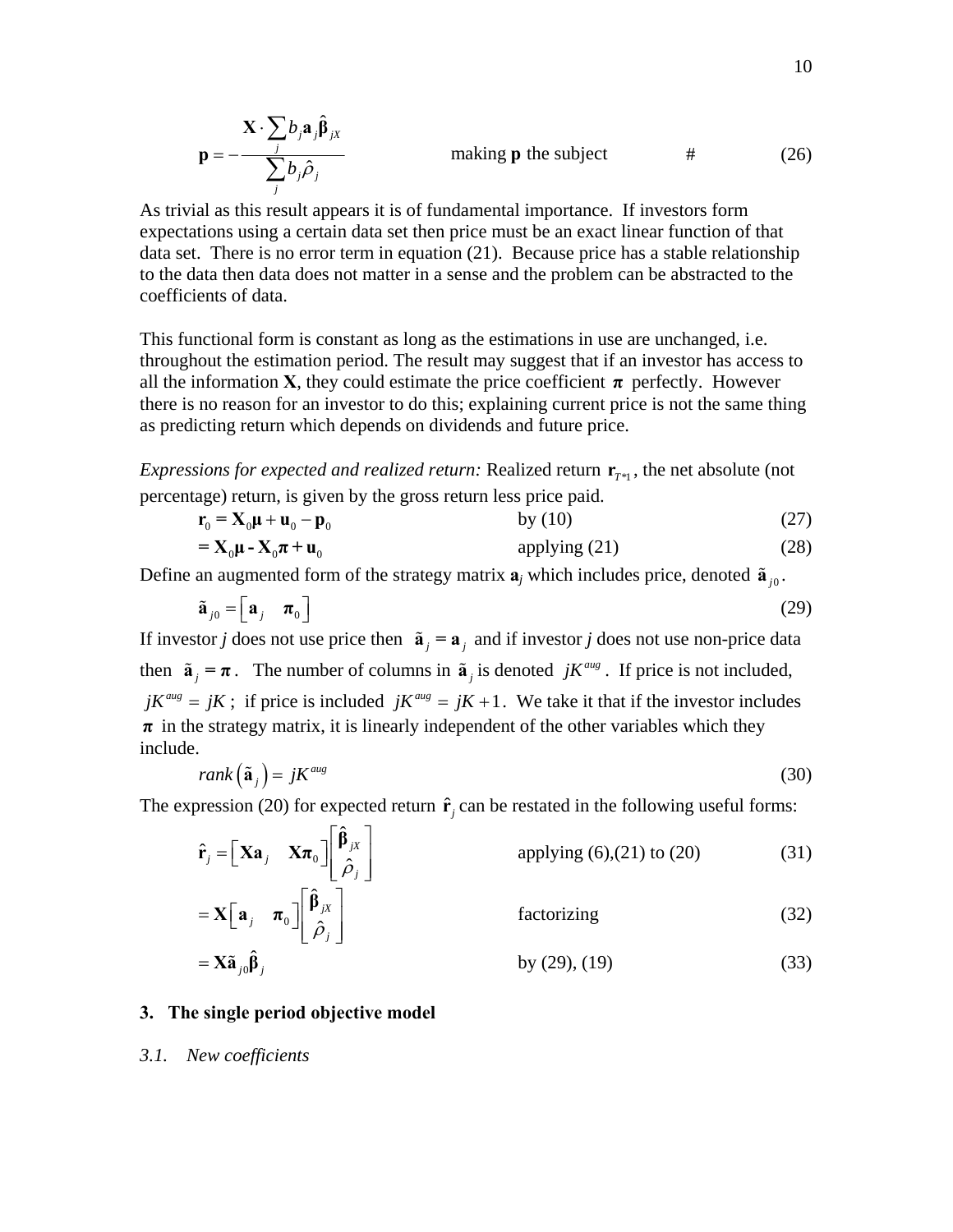<span id="page-10-4"></span>RESULT 3: ESTIMATION. The estimates of the new investors obtained from data set  $\mathbf{X}_0$ *for estimation period 0 are given by:*

$$
\hat{\beta}_{j_{new}} = \left(\tilde{\mathbf{a}}_{j0}^{'}\tilde{\mathbf{a}}_{j0}\right)^{-1}\tilde{\mathbf{a}}_{j0}^{'}\left(\mu - \pi_0 + \mathbf{e}_0\right) \quad where \tag{34}
$$

$$
\mathbf{e}_{N^*1} = \mathbf{X}_0' \mathbf{u}_0 = \left(\mathbf{X}_0' \mathbf{X}_0\right)^{-1} \mathbf{X}_0' \mathbf{u}_0, \quad \mathbf{E}[\mathbf{e}] = \mathbf{0}, \quad \mathbf{E}[\mathbf{e}\mathbf{e}'] = \sigma^2 \mathbf{I}_{N^*N}
$$
(35)

<span id="page-10-0"></span>PROOF:Assuming that investor *j* uses both **X** and **p** in their regressors, we get:

$$
\begin{bmatrix} \hat{\boldsymbol{\beta}}_{j_{\text{new}}} \\ \boldsymbol{\rho}_{j_{\text{new}}} \end{bmatrix} = \left( \begin{bmatrix} \mathbf{X}_{0j} & \mathbf{p}_{0} \end{bmatrix}^{\prime} \begin{bmatrix} \mathbf{X}_{0j} & \mathbf{p}_{0} \end{bmatrix} \right)^{-1} \begin{bmatrix} \mathbf{X}_{0j} & \mathbf{p}_{0} \end{bmatrix}^{\prime} \mathbf{r}_{0} \quad \text{standard OLS formula (36)}
$$

$$
= \left( \begin{bmatrix} \mathbf{a}_{j} & \boldsymbol{\pi}_{0} \end{bmatrix}^{\prime} \mathbf{X}_{0}^{\prime} \mathbf{X}_{0} \begin{bmatrix} \mathbf{a}_{j} & \boldsymbol{\pi}_{0} \end{bmatrix} \right)^{-1} \begin{bmatrix} \mathbf{a}_{j} & \boldsymbol{\pi}_{0} \end{bmatrix}^{\prime} \mathbf{X}_{0}^{\prime} \left( \mathbf{X}_{0} \boldsymbol{\mu} - \mathbf{X}_{0} \boldsymbol{\pi}_{0} + \mathbf{u}_{0} \right) \text{ by (6),(28)} (37)
$$

$$
= \left(\tilde{\mathbf{a}}_{j0}^{\prime\prime}\tilde{\mathbf{a}}_{j0}\right)^{-1}\tilde{\mathbf{a}}_{j0}^{\prime\prime}\left(\mu - \pi_0 + \mathbf{e}_0\right) \qquad \qquad \text{by (3), (29), (35)} \qquad (38)
$$

Similarly if the investor omits **X** or **p** from their regressors.

Observe 
$$
\mathbf{e}_0 = \mathbf{X}_0' \mathbf{u}_0
$$
, so  $E\left[\mathbf{e}_0 \mathbf{e}_0'\right] = E\left[\mathbf{X}_0' \mathbf{u}_0 \mathbf{u}_0' \mathbf{X}_0\right] = \sigma^2 \mathbf{I}_{N^*N}$  (39)

We see the interesting result that regression of return against data is equivalent to regression of the underlying parameters  $\mu - \pi$  against  $\tilde{a}_{i0}$ , the coefficients used by investor *i* to derive their variables. The investor's problem in a sense does not involve data but rather is a test of how well the investor's variable coefficients capture the return coefficients  $\mu$ - $\pi$ . We have abstracted the problem from 'data space'  $\mathbb{R}^T$  to 'coefficient space'  $\mathbb{R}^N$ ; this is a substantial gain in simplicity.

### *3.2. Updating coefficients*

We establish some obvious results about the relative weight of money  $b_i$ . Notation:

- *w* is the proportion of investors who reestimate in each period. By Premise 7, it is the same for every investor type *j*.
- $\bullet$  *b*<sup>*j*</sup> is the relative weight of money of those investors who last reestimated in period *t*.
- <span id="page-10-1"></span>• Period subscript denotes the value of the variable in that period. So  $b_{j1}^t$  denotes the value of  $b_j^t$  in period 1:

$$
b_j = \sum_{t=1}^{-\infty} b_{j1}^t
$$
 (40)

<span id="page-10-3"></span><span id="page-10-2"></span>
$$
b'_{j1} = (1 - w)b'_{j0} \qquad \qquad \text{by Premise 7} \tag{41}
$$

$$
\hat{\beta}_{j0} = \frac{\sum_{t=1}^{-\infty} b_{j0}^t \hat{\beta}_j^t}{b_j}
$$
\n(42)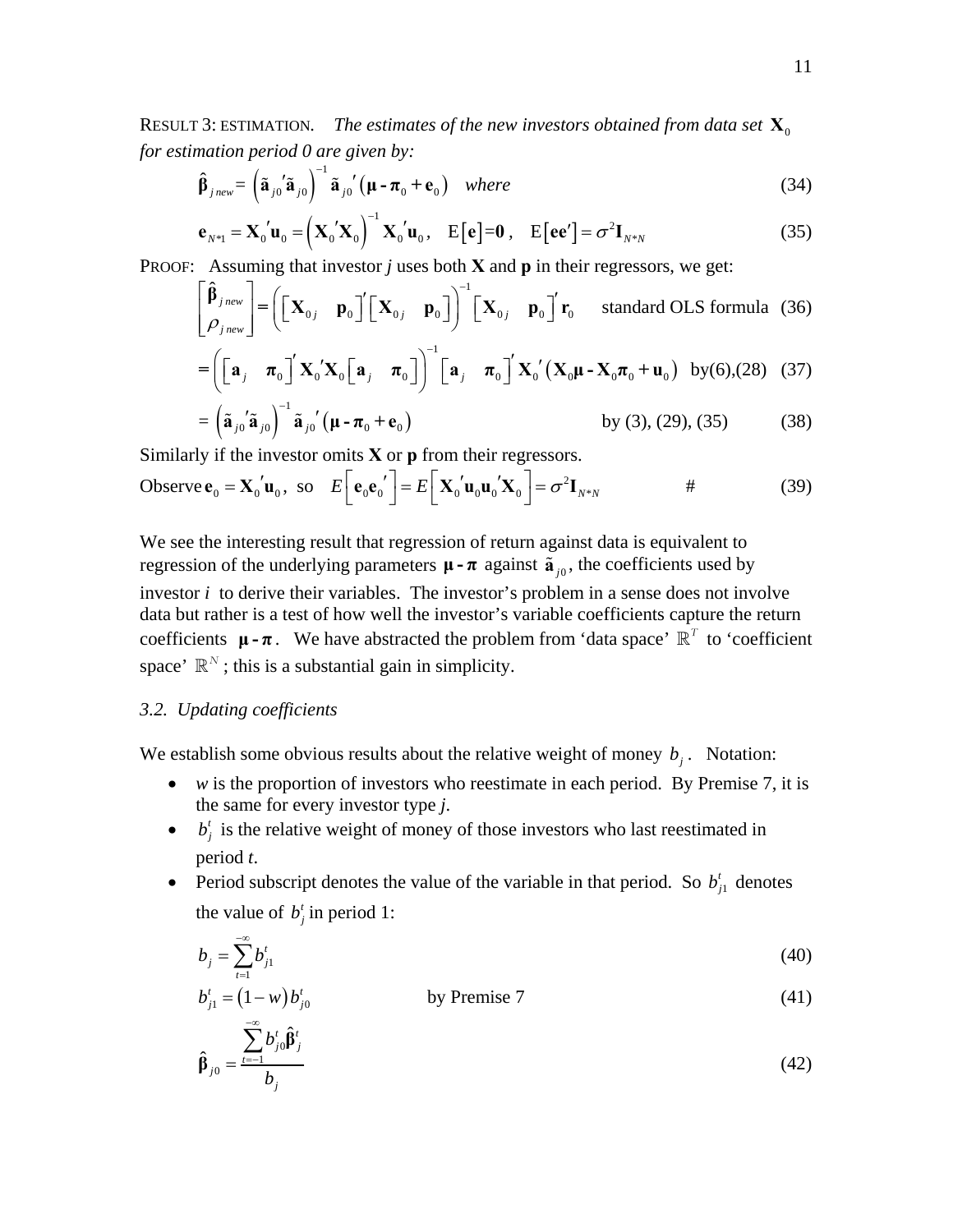<span id="page-11-5"></span>
$$
\hat{\rho}_{j0} = \frac{\sum_{t=1}^{-\infty} b_{j0}^t \hat{\rho}_j^t}{b_j}
$$
\n(43)

<span id="page-11-2"></span>
$$
\hat{\rho}_0 = \frac{\sum_{j \text{ incl}} b_j \hat{\rho}_{j0}}{\sum_{j \text{ incl}} b_j} = \frac{\sum_{j \text{ incl}} \sum_{t=-1}^{-\infty} b_{j0}^t \hat{\rho}_j^t}{\sum_{j \text{ incl}} b_j}
$$
(44)

where *j incl* refers only to those investor types *j* who include price.

• It is convenient to use *new* to denote investors who reestimated in period 0:  $b_{j_{new}} = b_{j_1}^0$  (45)

<span id="page-11-0"></span>RESULT 4: PROPORTION OF NEW INVESTORS.

$$
b_{j_{new}} = w b_j \tag{46}
$$

PROOF: 
$$
b_{j_{new}} = b_j - \sum_{t=1}^{-\infty} b_{j1}^t
$$
 by (40) (47)

$$
= b_j - \sum_{t=1}^{\infty} (1 - w) b_{j0}^t \qquad \qquad \text{by (41)}
$$
 (48)

$$
= b_j - (1 - w) \sum_{t=1}^{-\infty} b'_{j0} = b_j - (1 - w) b_j = w b_j
$$
 # (49)

<span id="page-11-3"></span><span id="page-11-1"></span>For the purposes of the next two results we introduce:

$$
\hat{\beta}_{j\text{ new}} = \hat{\beta}_{j}^{0}
$$
\n
$$
\sum b_{i1}^{0} \hat{\rho}_{i}^{0} \qquad \sum b_{i} \hat{\rho}_{i}^{0}
$$
\n(50)

$$
\hat{\rho}_{new} = \frac{\sum_{j} b_{j1}^0 \hat{\rho}_j^0}{\sum_{j} b_{j1}^0} = \frac{\sum_{j} b_j \hat{\rho}_j^0}{\sum_{j} b_j}
$$
 by (46) (51)

<span id="page-11-6"></span>RESULT 5: UPDATE LEMMA FOR REGRESSION COEFFICIENT.

$$
\hat{\beta}_{j1} = w\hat{\beta}_{jnew} + (1 - w)\hat{\beta}_{j0}
$$
\n
$$
(52)
$$

PROOF: 
$$
\hat{\beta}_{j1} = \frac{b_{j1}^0 \hat{\beta}_j^0 + \sum_{t=1}^t b_{j1}^t \hat{\beta}_j^t}{b_j}
$$
 applying (42) to period 1 (53)

$$
= \frac{wb_j \hat{\beta}_j^0 + (1 - w) \sum_{t=-1}^{-\infty} b_{j0}^t \hat{\beta}_j^t}{b_j} \quad \text{by (46),(41). Apply (50),(42) for result.#} \tag{54}
$$

In the case of the price coefficient there are many different investor types estimating the one coefficient. In this case the proof must be elaborated as per:

<span id="page-11-4"></span>RESULT 6: UPDATE LEMMA FOR PRICE REGRESSION COEFFICIENT.

$$
\hat{\rho}_1 = w \hat{\rho}_{new} + (1 - w) \hat{\rho}_0 \tag{55}
$$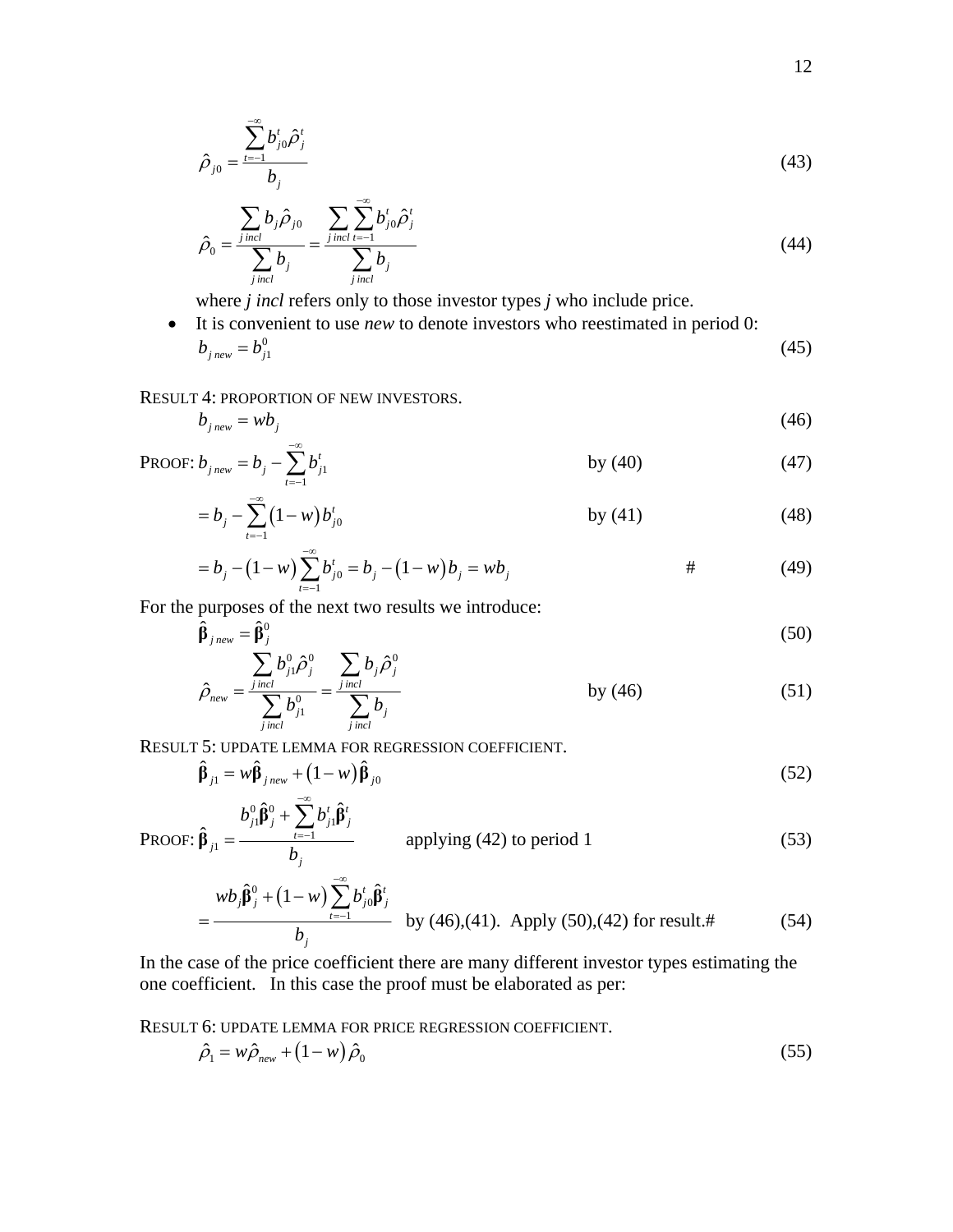PROOF: 
$$
\hat{\rho}_1 = \frac{\sum_{j} b_{j1}^0 \hat{\rho}_j^0 + \sum_{j} \sum_{i=1}^{\infty} b_{j1}^t \hat{\rho}_j^t}{\sum_{j} b_j}
$$
 applying (44) to period 1 (56)

$$
= \frac{w \sum_{j\text{ incl}} b_j \hat{\rho}_j^0 + (1 - w) \sum_{j\text{ incl}} \sum_{t=-1}^{\infty} b_{j0}^t \hat{\rho}_j^t}{\sum_{j\text{ incl}} b_j} \quad \text{by (46),(41). Apply (51),(44) for result.#} \quad (57)
$$

<span id="page-12-0"></span>The sum of the relative weight of money of all investors using price is denoted:

$$
b_{price} = \sum_{j\,incl} b_j \tag{58}
$$

<span id="page-12-4"></span>RESULT 7: UPDATE LEMMA FOR PRICE COEFFICIENT.

$$
\rho_1 = b_{price} \left( 1 - w \right) \hat{\rho}_0 + b_{price} w \cdot \hat{\rho}_{new} \tag{59}
$$

<span id="page-12-1"></span>PROOF: 
$$
\rho_1 = \sum_{j \text{ incl}} b_j \hat{\rho}_{j1}
$$
 by definition (23) (60)

$$
= \hat{\rho}_1 \sum_{\text{j} \text{ incl}} b_j = b_{\text{price}} \hat{\rho}_1 \qquad \qquad \text{by (44),(58). Apply (55) for result. } \# \tag{61}
$$

<span id="page-12-5"></span>The price coefficient  $\rho$  is smaller than the price regression coefficient  $\hat{\rho}$  because in general  $b_{price} < 1$ .

#### *3.3. Price change theorem*

We determine how the new return estimates derived in estimation period 0 affects the price in estimation period 1. We are now dealing with data set  $X_1$ . The change in price **dp** is not measured relative to the prices  $\mathbf{p}_0$  in estimation period 0 obtained with data  $\mathbf{X}_0$ , but relative to the price which would obtain with current data set  $\mathbf{X}_1$  if there were no new estimates. Data set  $X_1$  is therefore taken as constant for purposes of differentiation.

#### <span id="page-12-3"></span>RESULT 8: PRICE CHANGE THEOREM*.*

$$
\mathbf{d}\boldsymbol{\pi} = -\frac{d\boldsymbol{w}}{\rho_0} \mathbf{H}_0 \left( \boldsymbol{\mu} - \boldsymbol{\pi}_0 + \mathbf{e}_0 \right)
$$
 (62)

<span id="page-12-2"></span>where 
$$
\mathbf{H}_{N^*N} = \sum_j b_j \tilde{\mathbf{a}}_{j0} \left( \tilde{\mathbf{a}}_{j0} \mathbf{\dot{a}}_{j0} \right)^{-1} \tilde{\mathbf{a}}_{j0} \tag{63}
$$

 *is referred to as the "estimation matrix" and* 

$$
\rho_0 = \sum_{j \, old} b_{j \, old} \hat{\rho}_{j \, old} \tag{64}
$$

*where subscript 0 refers to estimation period 0.*   $\mathbf{p}_{\mathbf{p}\alpha\alpha\mathbf{F}}$ :  $\mathbf{0} = \mathbf{\nabla} h \hat{\mathbf{r}}$ 

PROOF: 
$$
\mathbf{0}_{T^{*1}} = \sum_{j} b_j \hat{\mathbf{r}}_j
$$
 by (15) (65)

$$
= \sum_{j} \sum_{t=0}^{-\infty} b'_{j1} \left( \mathbf{X}_{1j} \hat{\boldsymbol{\beta}}'_{j} + \mathbf{p}_{1} \hat{\boldsymbol{\rho}}'_{j} \right) \qquad \qquad \text{by (24)} \qquad (66)
$$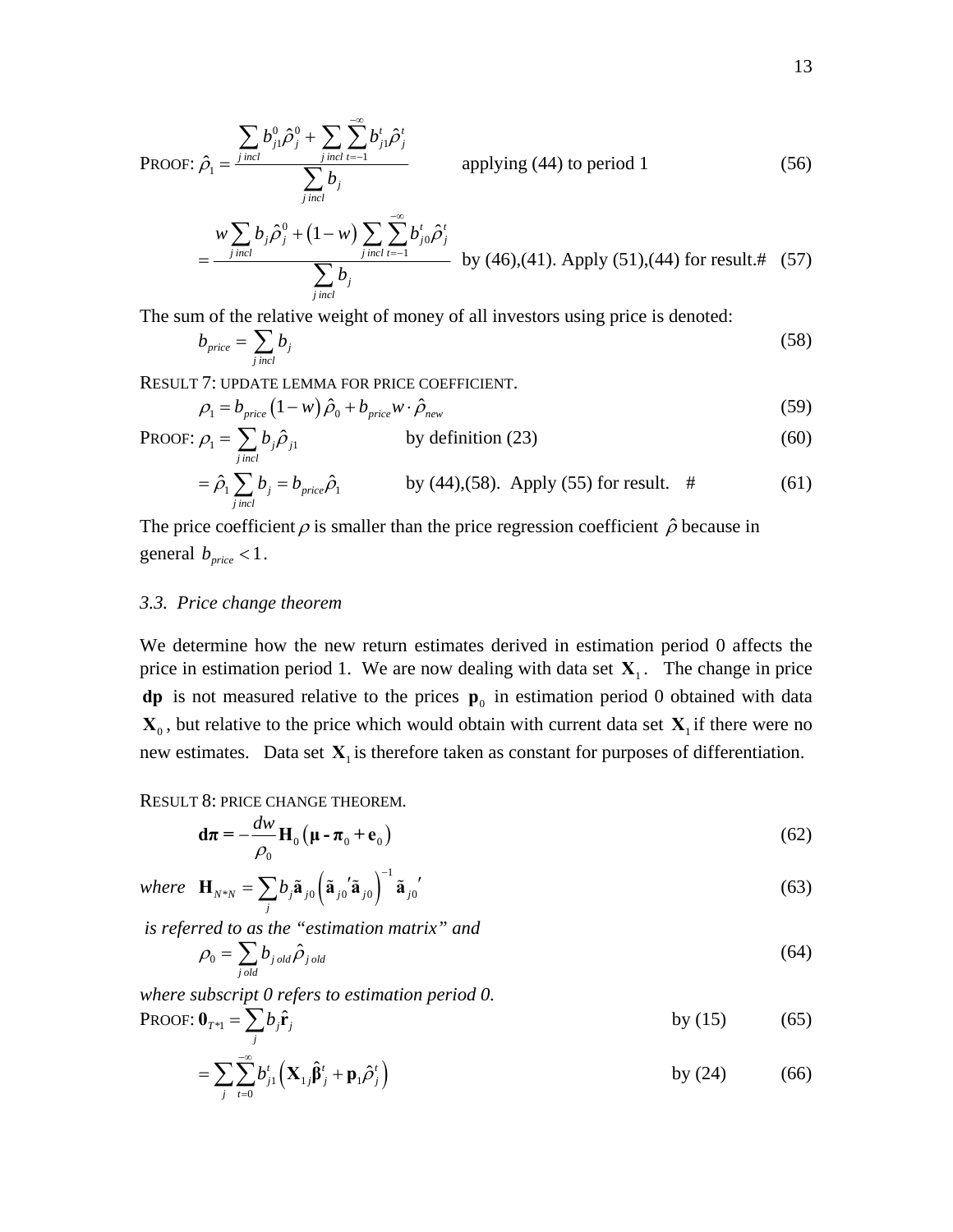$$
= \sum_{j} b_{j\text{ new}} \left( \mathbf{X}_{1j} \hat{\boldsymbol{\beta}}_{j\text{ new}} + \mathbf{p}_{1} \hat{\boldsymbol{\beta}}_{j\text{ new}} \right) + \sum_{j} \sum_{t=-1}^{-\infty} b_{j1}^{t} \left( \mathbf{X}_{1j} \hat{\boldsymbol{\beta}}_{j}^{t} + \mathbf{p}_{1} \hat{\boldsymbol{\beta}}_{j}^{t} \right) \qquad \text{split up} \tag{67}
$$

$$
= w \sum_{j} b_{j} \left( \mathbf{X}_{1j} \hat{\boldsymbol{\beta}}_{j_{\text{new}}} + \mathbf{p}_{1} \hat{\boldsymbol{\beta}}_{j_{\text{new}}} \right) + (1 - w) \sum_{j} \sum_{t=1}^{\infty} b_{j0}^{t} \left( \mathbf{X}_{1j} \hat{\boldsymbol{\beta}}_{j}^{t} + \mathbf{p}_{1} \hat{\boldsymbol{\beta}}_{j}^{t} \right) \text{ by (46),(41) (68)}
$$

$$
= w \sum_{j} b_{j} \left( \mathbf{X}_{1j} \hat{\boldsymbol{\beta}}_{j_{\text{new}}} + \mathbf{p}_{1} \hat{\boldsymbol{\rho}}_{j_{\text{new}}} \right) + (1 - w) \sum_{j} b_{j} \left( \mathbf{X}_{1j} \hat{\boldsymbol{\beta}}_{j0} + \mathbf{p}_{1} \hat{\boldsymbol{\rho}}_{j0} \right) \text{ by (42),(43) (69)}
$$

<span id="page-13-1"></span><span id="page-13-0"></span>Differentiate with respect to variables *w*,**p**:

$$
\mathbf{0} = dw \sum_{j} b_{j} \mathbf{X}_{1j} \hat{\boldsymbol{\beta}}_{jnew} - dw \sum_{j} b_{j} \mathbf{X}_{1j} \hat{\boldsymbol{\beta}}_{j0} \n+ dw \sum_{j} b_{j} \mathbf{p}_{1} \hat{\boldsymbol{\rho}}_{jnew} - dw \sum_{j} b_{j} \mathbf{p}_{1} \hat{\boldsymbol{\rho}}_{j0} \n+ dp \cdot w \sum_{j} b_{j} \hat{\boldsymbol{\rho}}_{jnew} + dp \cdot (1 - w) \sum_{j} b_{j} \hat{\boldsymbol{\rho}}_{j0}
$$
\n(70)

<span id="page-13-2"></span>This can be evaluated at the point  $w = 0$  (*new* investors are incremental); at this point

$$
\mathbf{p}_1 = \mathbf{X}_1 \boldsymbol{\pi}_0 \tag{71}
$$

and 
$$
\sum_{j} b_j \mathbf{X}_{1j} \hat{\boldsymbol{\beta}}_{j0} + \sum_{j} b_j \mathbf{p}_1 \hat{\boldsymbol{\beta}}_{j0} = \mathbf{0}_{T^{*}1}
$$
 by (69) (72)

Making these substitutions into [\(70\)](#page-13-1) yields:

$$
\mathbf{0} = dw \sum_{j} b_{j} \mathbf{X}_{1j} \hat{\boldsymbol{\beta}}_{j\text{ new}} + dw \sum_{j} b_{j} \mathbf{p}_{1} \hat{\boldsymbol{\rho}}_{j\text{ new}} + d\mathbf{p} \cdot \boldsymbol{\rho}_{0} \qquad \text{using (60)} \qquad (73)
$$

$$
=dw\sum_{j}b_{j}\left[\mathbf{X}_{1}\mathbf{a}_{j}\mathbf{X}_{1}\boldsymbol{\pi}_{0}\right]\left[\hat{\boldsymbol{\beta}}_{j\text{ new}}\right]+d\mathbf{p}\cdot\rho_{0} \qquad \qquad \text{by (71)} \qquad (74)
$$

$$
=dw\sum_{j}b_{j}\mathbf{X}_{i}\tilde{\mathbf{a}}_{j0}\left[\begin{array}{c} \hat{\boldsymbol{\beta}}_{j\,new} \\ \hat{\boldsymbol{\rho}}_{j\,new}\end{array}\right]+d\mathbf{p}\cdot\rho_{0} \qquad \qquad \text{by (29)} \qquad (75)
$$

$$
=dw\sum_{j}b_{j}\mathbf{X}_{1}\tilde{\mathbf{a}}_{j0}\left(\tilde{\mathbf{a}}_{j0}^{'}\tilde{\mathbf{a}}_{j0}\right)^{-1}\tilde{\mathbf{a}}_{j0}^{'}\left(\boldsymbol{\mu}-\boldsymbol{\pi}_{0}+\mathbf{e}_{0}\right)+\mathbf{X}_{1}\mathbf{d}\boldsymbol{\pi}\cdot\rho_{0} \qquad \text{by (63)}
$$
 (76)

$$
noting \textbf{ dp} = \mathbf{X}_1 \boldsymbol{\pi}_1 - \mathbf{X}_0 \boldsymbol{\pi}_0 = \mathbf{X}_1 \mathbf{d} \boldsymbol{\pi} \text{ given (2)} \tag{77}
$$

<span id="page-13-3"></span>Now this statement is true for all observations  $\mathbf{x}_{\text{max}}$  which form the rows of dataset **X**, and therefore is true of the coefficients alone:

$$
\mathbf{0} = d\omega \sum_{j} b_{j} \tilde{\mathbf{a}}_{j0} \left( \tilde{\mathbf{a}}_{j0} \tilde{\mathbf{a}}_{j0} \right)^{-1} \tilde{\mathbf{a}}_{j0} \left( \mu - \pi_{0} + \mathbf{e}_{0} \right) + \mathbf{d}\pi \cdot \rho_{0}
$$
(78)

$$
=dw \cdot \mathbf{H}(\mathbf{\mu} - \mathbf{\pi}_0 + \mathbf{e}_0) + d\mathbf{\pi} \cdot \rho_0
$$

This theorem may appear to be a trivial technical result, but it is contended here that it underlies the efficiency of financial markets. Note what it does not say – the price change is given by the *change* in expectation, i.e.

$$
\mathbf{d}\boldsymbol{\pi} = -\frac{dw}{\rho_0} \sum b_j \tilde{\mathbf{a}}_{j0} \left( \hat{\boldsymbol{\beta}}_{j\text{ new}} - \hat{\boldsymbol{\beta}}_{j\text{ old}} \right)
$$
(80)

but rather the theorem says: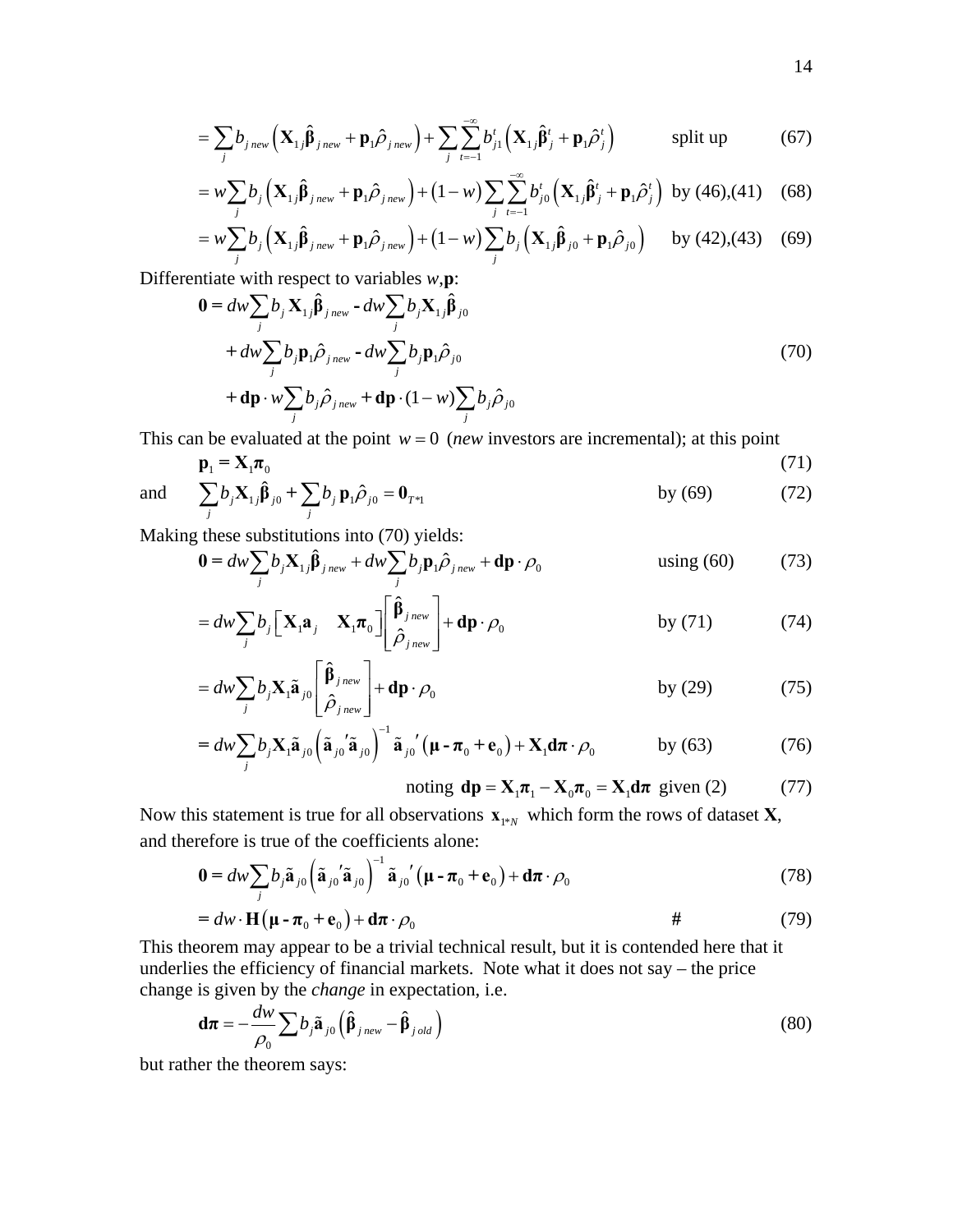$$
\mathbf{d}\boldsymbol{\pi} = -\frac{dw}{\rho_0} \sum b_j \tilde{\mathbf{a}}_{j0} \hat{\boldsymbol{\beta}}_{j_{new}}
$$
 rearranging (78) (81)

so the change in price is determined by the new estimates alone, and price is pushed in the direction of the underlying return parameter **μ** .

#### *3.4. Properties of the estimation matrix*

It is useful to introduce an orthogonalized and normalized version,  $\alpha_i$ , of the augmented strategy matrix  $\tilde{a}$ , .

Result 9: normalized strategy matrix. *The matrix*  $\tilde{\bf a}_{j0}\Big(\tilde{\bf a}_{j0}^{'}\tilde{\bf a}_{j0} \Big)^{-1}\tilde{\bf a}_{j0}$  $\tilde{a}_{i0}$  $\left(\tilde{a}_{i0}$ ' $\tilde{a}_{i0}\right)^{-1}$  $\tilde{a}_{i0}$ ' can be *expressed as*  $\mathbf{a}_{i0} \mathbf{a}'_{i0}$  where  $\mathbf{a}_{i0}$  *is an*  $N^*$  *jK*<sup>*aug*</sup> *matrix of orthogonalized and normalized strategy vectors.* 

PROOF: The matrix  $\tilde{\mathbf{a}}_{j0} \left( \tilde{\mathbf{a}}_{j0} \tilde{\mathbf{a}}_{j0} \right)^{-1} \tilde{\mathbf{a}}_{j0}$  $\tilde{\mathbf{a}}_{j0}$   $\left(\tilde{\mathbf{a}}_{j0} \cdot \tilde{\mathbf{a}}_{j0}\right)^{-1}$   $\tilde{\mathbf{a}}_{j0}$  is real symmetric so can be represented as  $\Lambda_a \lambda_a \Lambda_a$ where  $\lambda_a$  is a diagonal matrix and  $\Lambda_a$  consists of real orthogonal eigenvectors. It is idempotent so all the eigenvalues must be 0 or 1. Multiplying by  $\tilde{a}_{i0}$  on either side of the matrix gives  $\tilde{a}_{i0}$ ' $\tilde{a}_{i0}$  which has rank *jK*<sup>*aug*</sup> so the matrix must have rank *jK*<sup>*aug*</sup> not less. It therefore has  $jK^{aug}$  unity eigenvalues. Without loss of generality, place the unity eigenvalues and corresponding eigenvectors first in the matrix. So

$$
\tilde{\mathbf{a}}_{j0} \left( \tilde{\mathbf{a}}_{j0} \tilde{\mathbf{a}}_{j0} \right)^{-1} \tilde{\mathbf{a}}_{j0} \tilde{\mathbf{a}} = \begin{bmatrix} \mathbf{\Lambda}_1 & \mathbf{\Lambda}_2 \end{bmatrix} \begin{bmatrix} \mathbf{I}_{jkaug*jkaug} & \mathbf{0} \\ \mathbf{0} & \mathbf{0} \end{bmatrix} \begin{bmatrix} \mathbf{\Lambda}_1' \\ \mathbf{\Lambda}_2' \end{bmatrix} \tag{82}
$$

$$
= \Lambda_1 \Lambda_1' \qquad \qquad \text{Take } \alpha_{j0} = \Lambda_1. \qquad \qquad \# \qquad (83)
$$

Observe that:

$$
\boldsymbol{\alpha}_{j0}^{'}\boldsymbol{\alpha}_{j0} = \boldsymbol{\Lambda}_1^{'}\boldsymbol{\Lambda}_1 = \mathbf{I}_{jkaug*jkaug}
$$
\n(84)

<span id="page-14-0"></span>as required. The estimation matrix **H** can be expressed as:

$$
\mathbf{H}_0 = \sum_j b_j \boldsymbol{\alpha}_{j0} \boldsymbol{\alpha}_{j0}' \tag{85}
$$

<span id="page-14-1"></span>It is also useful to partition  $\alpha$  *j* into columns:

$$
\boldsymbol{\alpha}_j = \begin{bmatrix} \boldsymbol{\sigma}_{j1} & \boldsymbol{\sigma}_{j2} \end{bmatrix} \tag{86}
$$

RESULT 10. The estimation matrix  $\mathbf{H}_0$  is (i) can be expressed as  $\Lambda_0 \lambda_0 \Lambda_0'$  where  $\Lambda_0$  is *an N\*N matrix of orthogonal eigenvectors and*  $\lambda_0$  *is an N\*N matrix of positive eigenvalues (ii) is positive definite.* 

PROOF: By [\(9\),](#page-6-3)  $\{a_{ik}\}$  spans the space  $\mathbb{R}^N$ . So for all non-zero  $N^*1$  vectors **x**, there exists an  $N^*1$  vector  $\mathbf{a}_k$  such that:

$$
\mathbf{x}'\mathbf{a}_{jk} \neq 0 \tag{87}
$$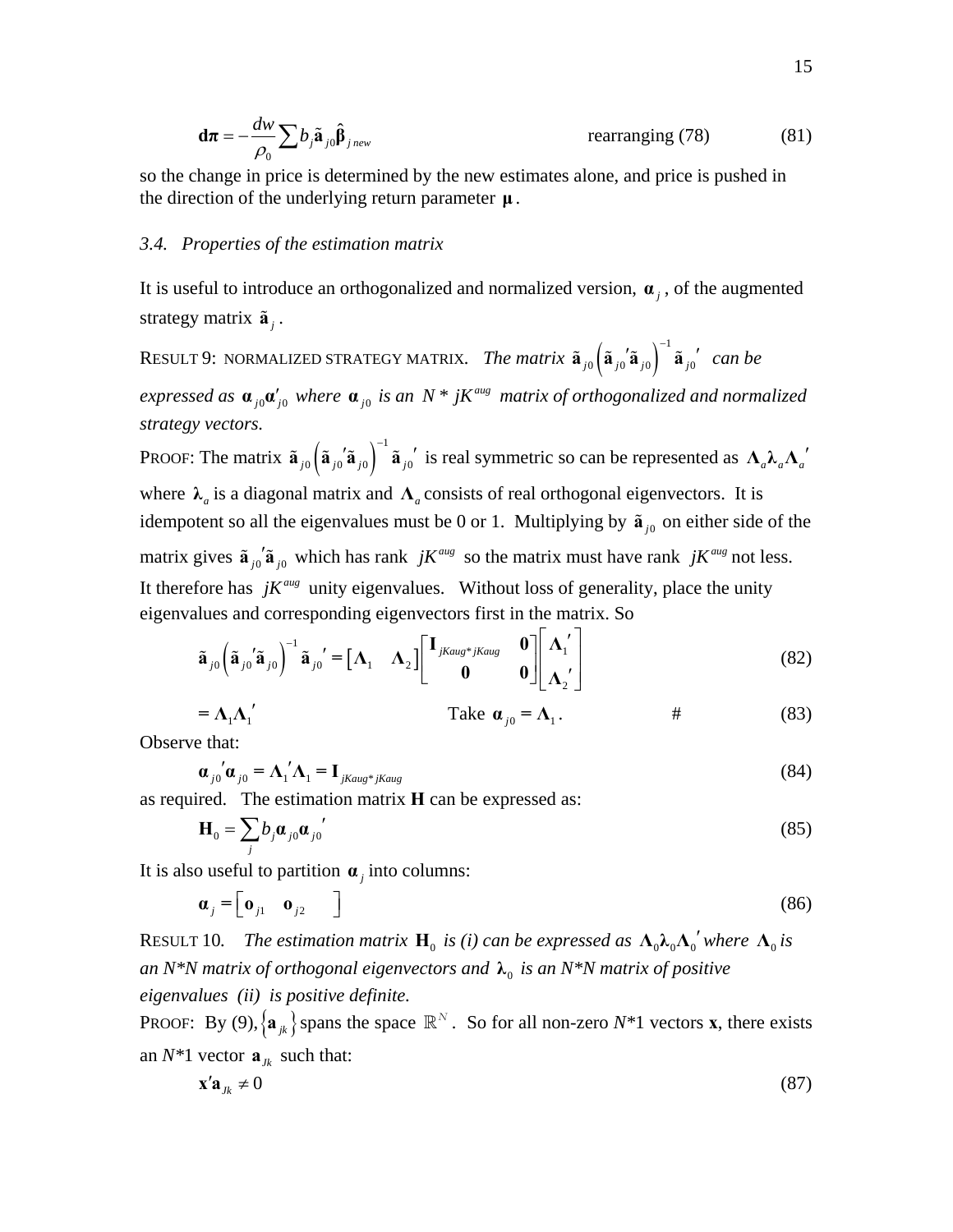$$
\mathbf{x}_{N^{*1}} = \mathbf{a}_{J0} \mathbf{\beta}_{J K^{*1}} + \mathbf{\varepsilon}_{N^{*1}}\,,\tag{88}
$$

<span id="page-15-1"></span><span id="page-15-0"></span>where  $\beta \neq 0$ <sub>*K\*1</sub>* (89)</sub>

and 
$$
\mathbf{\varepsilon}_{1^*N}^{'}\mathbf{\alpha}_{N^*jKaug} = \mathbf{0}_{1^*jKaug}
$$
 (90)

Now 
$$
\mathbf{x}'\mathbf{H}_0\mathbf{x} = \mathbf{x}' \bigg( \sum_j b_j \boldsymbol{\alpha}_{j0} \boldsymbol{\alpha}_{j0}' \bigg) \mathbf{x}
$$
 (91)

$$
\geq b_{j_{new}} \mathbf{x}' \mathbf{\alpha}_{j0} \mathbf{\alpha}_{j0}' \mathbf{x} \qquad \qquad \mathbf{\alpha}_{j0} \mathbf{\alpha}_{j0}' \text{ is non-negative definite} \qquad (92)
$$

$$
=b_{j_{new}}\left(\beta'\alpha_{j0}^{\prime}+\epsilon'\right)\alpha_{j0}\alpha_{j0}^{\prime}(\alpha_{j0}\beta+\epsilon)\qquad\text{by}\quad(88)
$$
\n(93)

$$
=b_{J_{\text{new}}}(\boldsymbol{\alpha}_{J0}^{'}\boldsymbol{\alpha}_{J0}\boldsymbol{\beta})'_{I^{*}JK}(\boldsymbol{\alpha}_{J0}^{'}\boldsymbol{\alpha}_{J0}\boldsymbol{\beta})_{JK^{*}I} \qquad \text{by (90)}
$$
\n(94)

$$
> 0
$$
 as  $\mathbf{a}_{j0} \mathbf{a}_{j0}$  is full rank so multiplying by  $\beta \neq 0$  gives non-zero product. (95)

Further **H**<sub>0</sub> is real symmetric so can be represented as  $\Lambda_0 \lambda_0 \Lambda_0'$  where  $\lambda_0$  is a diagonal matrix and  $\Lambda_0$  consists of real orthogonal eigenvectors. Since  $H_0$  is positive definite,  $\lambda_0$ must be positive diagonal. #

RESULT 11. The eigenvalues  $\lambda_0$  of the estimation matrix  $\mathbf{H}_0$  are such that

$$
0 < \lambda_0 \le 1 \tag{96}
$$

PROOF: Let **v** be the eigenvector of  $H_0$  corresponding to eigenvalue  $\lambda$ .

 $\lambda^2 \mathbf{v}' \mathbf{v} = \mathbf{v}' \mathbf{H}_0' \mathbf{H}_0 \mathbf{v}$ from definition of eigenvector (97)

$$
= \sum_{i} \sum_{j} b_{i} b_{j} \hat{\mathbf{v}}_{i}^{\prime} \hat{\mathbf{v}}_{j} \qquad \text{given } \mathbf{H}_{0} \mathbf{v} = \sum_{j} b_{j} \mathbf{\alpha}_{j0} \mathbf{\alpha}_{j0}^{\prime} \mathbf{v}
$$
 (98)

$$
=\sum_{j}b_{j}\hat{\mathbf{v}}_{j}\tag{99}
$$

$$
\leq \sum_{i} \sum_{j} b_{i} b_{j} \mathbf{v}' \mathbf{v} \qquad \text{given } \hat{\mathbf{v}}_{i}' \hat{\mathbf{v}}_{j} = |\hat{\mathbf{v}}_{i}| \cdot |\hat{\mathbf{v}}_{j}| \cdot \cos \theta \qquad (100)
$$

$$
\leq |\mathbf{v}| \cdot |\mathbf{v}| \quad \text{since } |\hat{\mathbf{v}}_j| \leq |\mathbf{v}| \tag{101}
$$

$$
= \mathbf{v}'\mathbf{v} \qquad \text{noting } \sum_{i} \sum_{j} b_{i}b_{j} = 1 \qquad (102)
$$

Hence  $\lambda^2 \le 1$  dividing both sides by  $\mathbf{v}'\mathbf{v} = 1$  # (103)

#### *3.5. The Efficient Market Theorem*

The estimation matrix  $H_0$  is a function of the augmented strategy matrix  $\tilde{a}_{i0}$  which is a function of the price vector  $\pi_0$ . Since price varies, it is useful to develop an approximation for  $H_0(\mu - \pi_0)$ .

LEMMA 12. A first order approximation of  $\mathbf{H}_{0}(\mathbf{\mu}-\boldsymbol{\pi}_{0})$  is  $\mathbf{H}_{\mu}(\mathbf{\mu}-\boldsymbol{\pi}_{0})$ , where  $\mathbf{H}_{\mu}$  denotes  $\mathbf{H}_0$  *evaluated at*  $\boldsymbol{\pi}_0 = \boldsymbol{\mu}$ .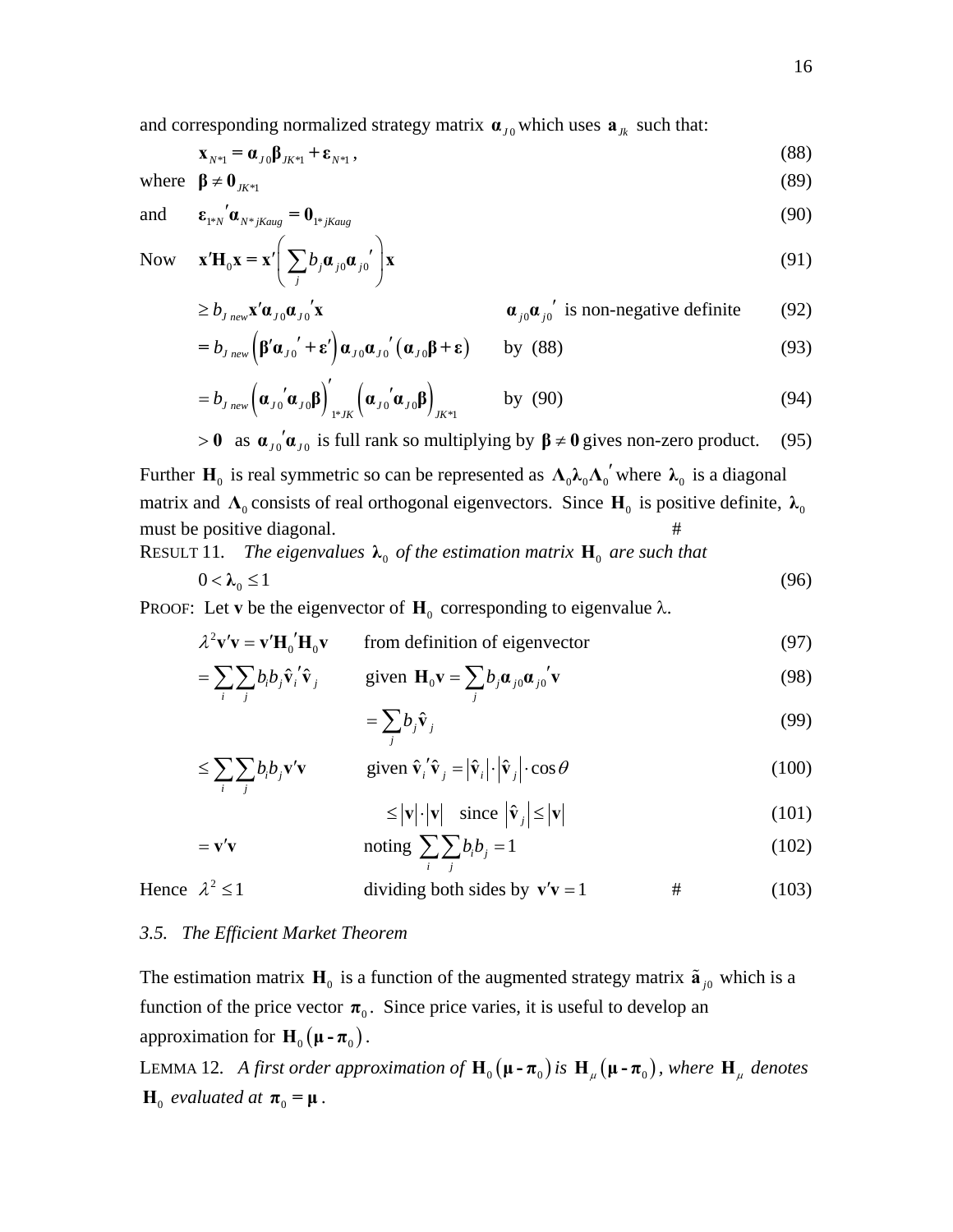PROOF: 
$$
\mathbf{H} = \sum_{j_{new}} b_j \boldsymbol{\alpha}_j \boldsymbol{\alpha}_j'
$$
 by (85) (104)

$$
= \sum_{j} b_{j} \begin{bmatrix} \mathbf{0}_{j1} & \mathbf{0}_{j2} \end{bmatrix} \begin{bmatrix} \mathbf{0}_{j1}^{\prime} \\ \mathbf{0}_{j2}^{\prime} \end{bmatrix}
$$
 by (86) (105)

$$
=\sum_{j}b_{j}\sum_{k}\mathbf{0}_{jk}\mathbf{0}_{jk}'
$$
 (106)

Differentiate  $H(\mu - \pi)$  with respect to  $\pi$  (in the following,  $c_1$  and  $c_2$  are constants):

$$
\frac{\partial \mathbf{H}(\mathbf{\mu} - \boldsymbol{\pi})}{\partial \boldsymbol{\pi}} = \sum_{j} b_{j} \sum_{k} \frac{\partial}{\partial \boldsymbol{\pi}} \Big( \mathbf{o}_{jk} \mathbf{o}_{jk}{}'(\mathbf{\mu} - \boldsymbol{\pi}) \Big)
$$
(107)

$$
\frac{\partial}{\partial \pi} \left( \mathbf{o}_{jk} \mathbf{o}_{jk}{}'(\mathbf{\mu} - \pi) \right) = \frac{\partial \mathbf{o}_{jk}}{\partial \pi} \left( \mathbf{o}_{jk}{}'(\mathbf{\mu} - \pi) \right) + \frac{\partial}{\partial \pi} \left( \mathbf{c}_1 \cdot \mathbf{o}_{jk}{}' \cdot \mathbf{c}_2 \right) \Big|_{\mathbf{c}_1 = \mathbf{o}_{jk}} + \mathbf{o}_{jk} \mathbf{o}_{jk}{}' \frac{\partial}{\partial \pi} (\mathbf{\mu} - \pi) \tag{108}
$$

$$
= \frac{\partial \mathbf{o}_{jk}}{\partial \pi} \Big(\mathbf{o}_{jk}{}'(\mathbf{\mu} - \pi)\Big) + \frac{\partial}{\partial \pi} \Big(\mathbf{c}_1 \cdot \mathbf{c}_2{}' \cdot \mathbf{o}_{jk}\Big)\Big|_{\substack{\mathbf{c}_1 = \mathbf{o}_{jk} \\ \mathbf{c}_2 = \mathbf{\mu} - \pi}} + \mathbf{o}_{jk} \mathbf{o}_{jk}{}'(\mathbf{-I}) \quad \text{interchanging } \mathbf{c}_2, \mathbf{o}_{jk} \tag{109}
$$

$$
= \frac{\partial \mathbf{o}_{jk}}{\partial \pi} \Big(\mathbf{o}_{jk}{}'(\mathbf{\mu} - \pi)\Big) + \mathbf{o}_{jk} (\mathbf{\mu} - \pi)' \frac{\partial \mathbf{o}_{jk}}{\partial \pi} - \mathbf{o}_{jk} \mathbf{o}_{jk}'
$$
(110)

<span id="page-16-0"></span>
$$
\text{so} \qquad \frac{\partial \mathbf{H}(\mathbf{\mu} - \boldsymbol{\pi})}{\partial \boldsymbol{\pi}} = \sum_{j} b_{j} \sum_{k} \left( \frac{\partial \mathbf{o}_{jk}}{\partial \boldsymbol{\pi}} \left( \mathbf{o}_{jk}{}'(\mathbf{\mu} - \boldsymbol{\pi}) \right) + \mathbf{o}_{jk} \left( \mathbf{\mu} - \boldsymbol{\pi} \right) \frac{\partial \mathbf{o}_{jk}}{\partial \boldsymbol{\pi}} - \mathbf{o}_{jk} \mathbf{o}_{jk}{}' \right) \tag{111}
$$

and the required first order approximation is given by

$$
\mathbf{H}(\mathbf{\mu} - \boldsymbol{\pi}) \approx \mathbf{H}(\mathbf{\mu} - \boldsymbol{\pi})\Big|_{\boldsymbol{\pi} = \mathbf{\mu}} + \frac{\partial \mathbf{H}(\mathbf{\mu} - \boldsymbol{\pi})}{\partial \boldsymbol{\pi}}\Big|_{\boldsymbol{\pi} = \mathbf{\mu}} (\boldsymbol{\pi} - \mathbf{\mu})
$$
(112)

noting the final factor is  $\pi - \mu$ , as per a Taylor series, not  $\mu - \pi$ 

$$
= \mathbf{0} + \sum_{j} b_j \sum_{k} \left( \mathbf{0} + \mathbf{0} - \mathbf{o}_{jk} \mathbf{o}_{jk} \right) \Big|_{\pi = \mu} \left( \pi - \mu \right) \quad \text{using (111)} \tag{113}
$$

$$
= -\mathbf{H}_{\mu} \left( \boldsymbol{\pi} \cdot \boldsymbol{\mu} \right) \tag{114}
$$

$$
=H_{\mu}\left(\mu-\pi\right) \tag{115}
$$

This technical result is straightforward. A first order approximation is quite accurate in the region around the mean **μ** . Consideration of the underlying process suggests that points in the other, outlying regions will be rapidly pushed into the region where the approximation is good.

Let  $\bar{\bar{\rho}}$  denote the harmonic mean of price coefficient  $\rho$ .

$$
\overline{\overline{\rho}} = \left[ E \left[ \frac{1}{\rho} \right] \right]^{-1} \quad \text{ie} \quad \frac{1}{\overline{\overline{\rho}}} = E \left[ \frac{1}{\rho} \right] \tag{116}
$$

LEMMA 13. The eigenvalues  $\dot{\lambda}$  and eigenvectors  $\dot{v}$  of the matrix  $I + \frac{dw}{dt}$  $\bar{\bar{\rho}}$   $^{-\mu}$  $\mathbf{I} + \frac{aw}{\equiv} \mathbf{H}_u$  are given by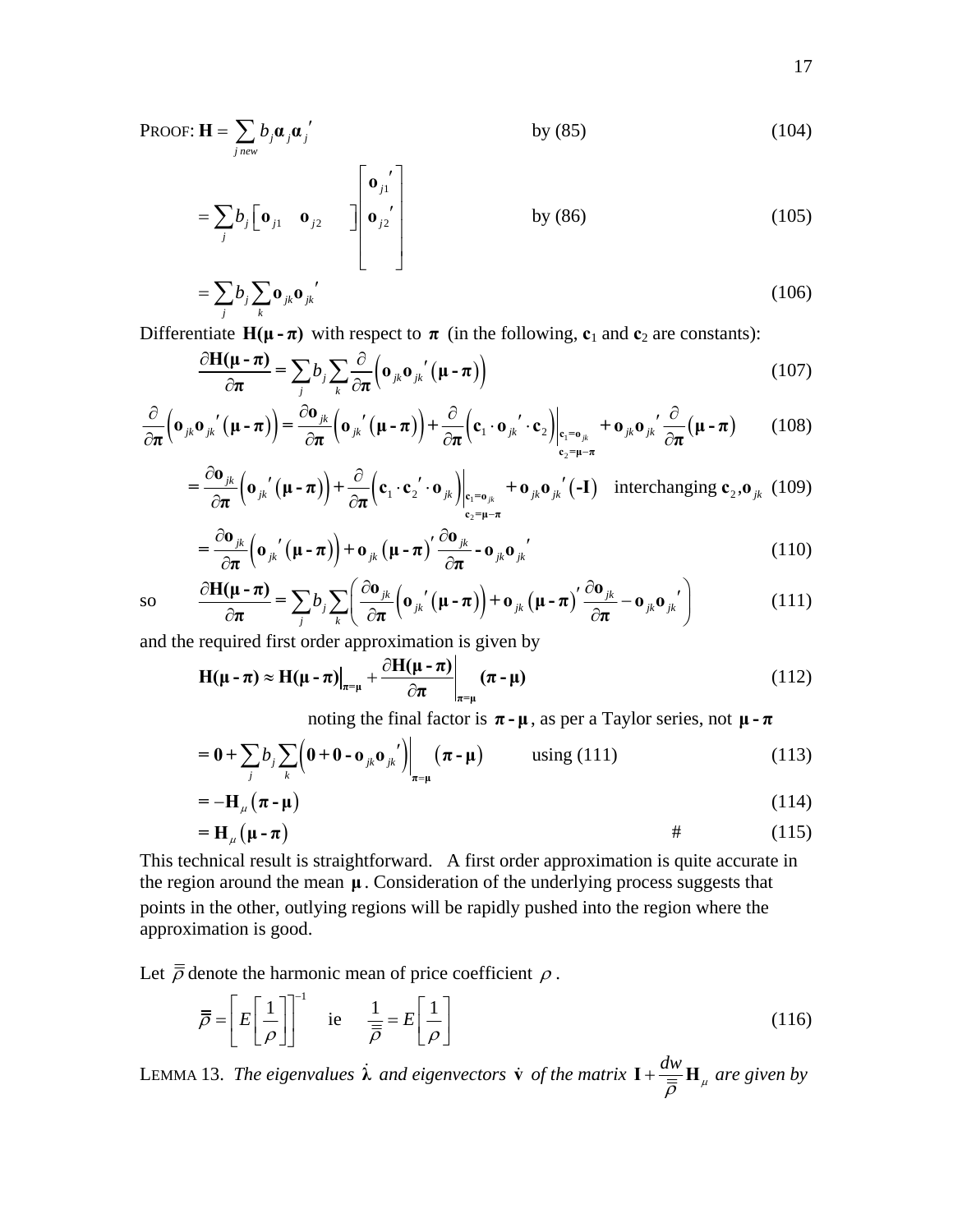$$
\dot{\lambda} = 1 + \frac{dw}{\overline{\rho}} \lambda \tag{117}
$$

$$
\dot{\Lambda} = \Lambda \tag{118}
$$

<span id="page-17-1"></span>*where*  $\lambda$ ,  $\Lambda$  *denote the eigenvalues and eigenvectors of the estimation matrix*  $\mathbf{H}_{\mu}$ .

PROOF: 
$$
\left[\mathbf{I} + \frac{dw}{\overline{\rho}} \mathbf{H}_{\mu}\right] \cdot \mathbf{\Lambda} = \mathbf{\Lambda} \left[\mathbf{I} + \frac{dw}{\overline{\rho}} \mathbf{\lambda}\right]
$$
 (119)

LEMMA 14. *If stability condition* [\(125\)](#page-17-0) *is satisfied, any eigenvalues* λ  *of the matrix dw*  $\mathbf{I} + \frac{aw}{\equiv} \cdot \mathbf{H}_{\mu}$  *falls in the range:* 

$$
\overline{\rho} \xrightarrow{\rho} 0 < \lambda < 1 \tag{120}
$$

<span id="page-17-2"></span>PROOF: 
$$
1 > -\frac{dw \cdot \lambda}{\overline{\overline{\rho}}}
$$
 rearranging (125), true for all  $\lambda$ , and noting  $\overline{\overline{\rho}} < 0$  (121)

so 
$$
0 < -\frac{dw \cdot \lambda}{\overline{\overline{\rho}}} < 1
$$
 expression is positive  
  $1 > 1 + \frac{dw \cdot \lambda}{\overline{\overline{\rho}}} > 0$  multiply by -1, add 1 (123)

$$
0 < \lambda < 1
$$
 by (117) \t\t\t\t# \t\t\t(124)

<span id="page-17-0"></span>Two features of the model are required here but not given a full treatment until the following section:

• *Expectational stability condition:*  $\rho < -dw \cdot \lambda^{\max}$  (125)

This condition is expressed in terms of the endogenous variable  $\lambda^{\max}$ , the maximum eigenvalue of  $H_{\mu}$ . A statement of the condition in terms of

exogenous variables is developed in section 4 below. The reader may consider that to require a stability premise for the results below is to beg the question – market stability is a property which should be proven within the framework of the model. This view presupposes that real world markets are stable and this is not always the case. One way of explaining market bubbles is by violation of the stability condition.

• *Practical independence of the price coefficient:*  $\rho_0$  is independent of current price

 $\pi_0$ . This property cannot be literally true as the price coefficient and price are endogenous variables and there is only one source of noise in the model. Nonetheless it is shown in section 4 that it is approximately true both theoretically and in simulation.

It is now possible to prove the central result of this paper.

THEOREM 15: THE EFFICIENT MARKET THEOREM. *If the stability condition* [\(125\)](#page-17-0) *is satisfied then:*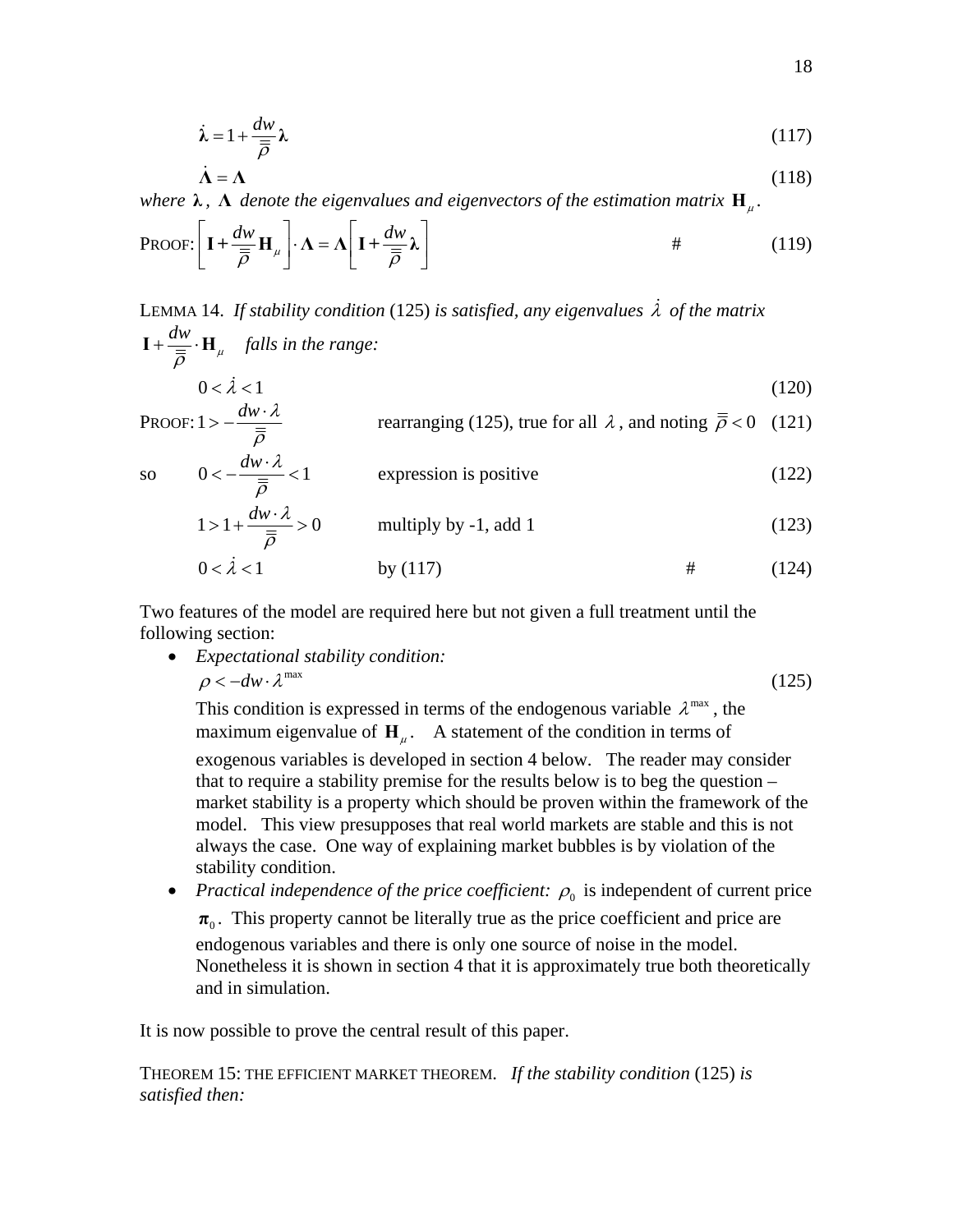$$
\lim_{n \to \infty} E(\boldsymbol{\pi}_n) = \boldsymbol{\mu} \tag{126}
$$

PROOF: 
$$
\mathbf{d}\boldsymbol{\pi} = -\frac{dw}{\rho_0} \mathbf{H}_0 \left( \boldsymbol{\mu} - \boldsymbol{\pi}_0 + \mathbf{e}_0 \right)
$$
 Equation (62) (127)

$$
\mathbf{\mu} - \boldsymbol{\pi}_1 = \mathbf{\mu} - \boldsymbol{\pi}_0 + \frac{dw}{\rho_0} \mathbf{H}_0 \left( \mathbf{\mu} - \boldsymbol{\pi}_0 + \mathbf{e}_0 \right)
$$
 rearranging (128)

$$
\approx \mathbf{\mu} - \mathbf{\pi}_0 + \frac{dw}{\rho_0} \mathbf{H}_{\mu} (\mathbf{\mu} - \mathbf{\pi}_0 + \mathbf{e}_0)
$$
 applying Lemma 8 (129)

<span id="page-18-1"></span><span id="page-18-0"></span>Take expectations given  $\rho_0$  is taken as independent of  $\pi$  and  $H_\mu$  is constant:

$$
E\left[\mathbf{\mu} - \mathbf{\pi}_1\right] = E\left[\mathbf{\mu} - \mathbf{\pi}_0\right] + dw \cdot E\left[\frac{1}{\rho_0}\right] \mathbf{H}_{\mu} E\left[\mathbf{\mu} - \mathbf{\pi}_0\right] \text{ noting } E\left[\mathbf{e}_0\right] = \mathbf{0}
$$
 (130)

$$
= \left( \mathbf{I} + \frac{dw}{\bar{\rho}} \mathbf{H}_{\mu} \right) E\left[ \mathbf{\mu} - \mathbf{\pi}_0 \right]
$$
 (117), factorizing (131)

$$
= \Lambda \lambda \Lambda' E[\mu - \pi_0] \quad \text{substituting } \Lambda \lambda \Lambda' \text{ for } I + \frac{dw}{\overline{\overline{\rho}}} H_\mu \text{ by Lemma 9} \tag{132}
$$

so  $E[\mu - \pi_2] = \Lambda \lambda^2 \Lambda' E[\mu - \pi_0]$  orthogonal eigenvectors (133) and result follows by Lemma 10. #

For a stock which has traded for a few months after its initial listing, this result can be restated more simply as

$$
E[\pi] = \mu \tag{134}
$$

The process of convergence is illustrated in the following diagram: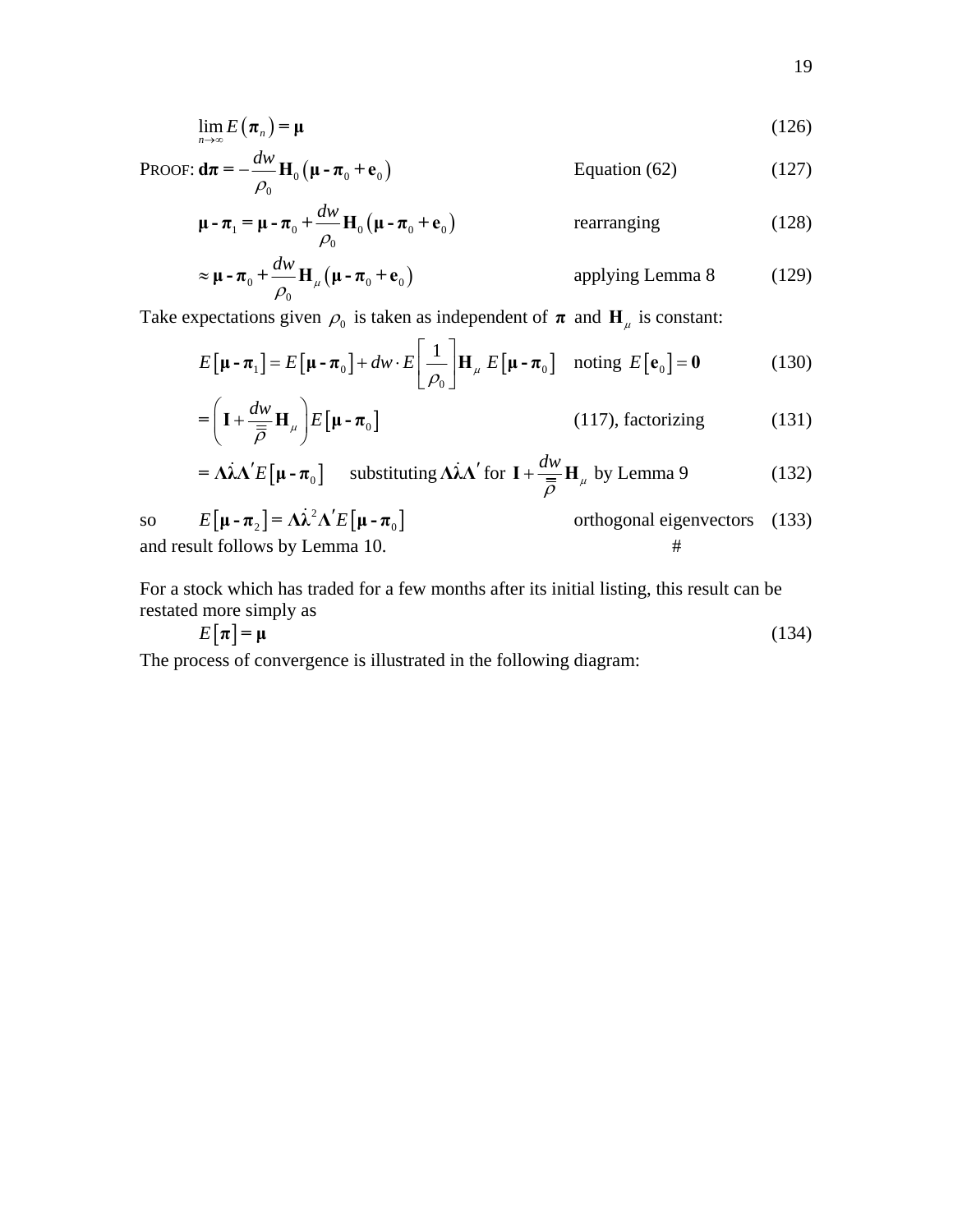

FIG. 1. Convergence of price to return in the objective model. Investor *j* regresses the net return  $\mu$  **-**  $\pi$  against a private set of regressors  $\alpha$  i. This corresponds to the

projection of the net return vector onto the regressor vector. The investor then buys according to this information, which moves the price along the line of the regressor – this is shown by the unbolded arrows. The total impact on price is the vector summation of the individual impacts of each investor and this is shown by the bold arrows. Successive iterations of this regression process move price along the path of the bold arrows to converge with return.

# *3.6. Consistency of the price estimator*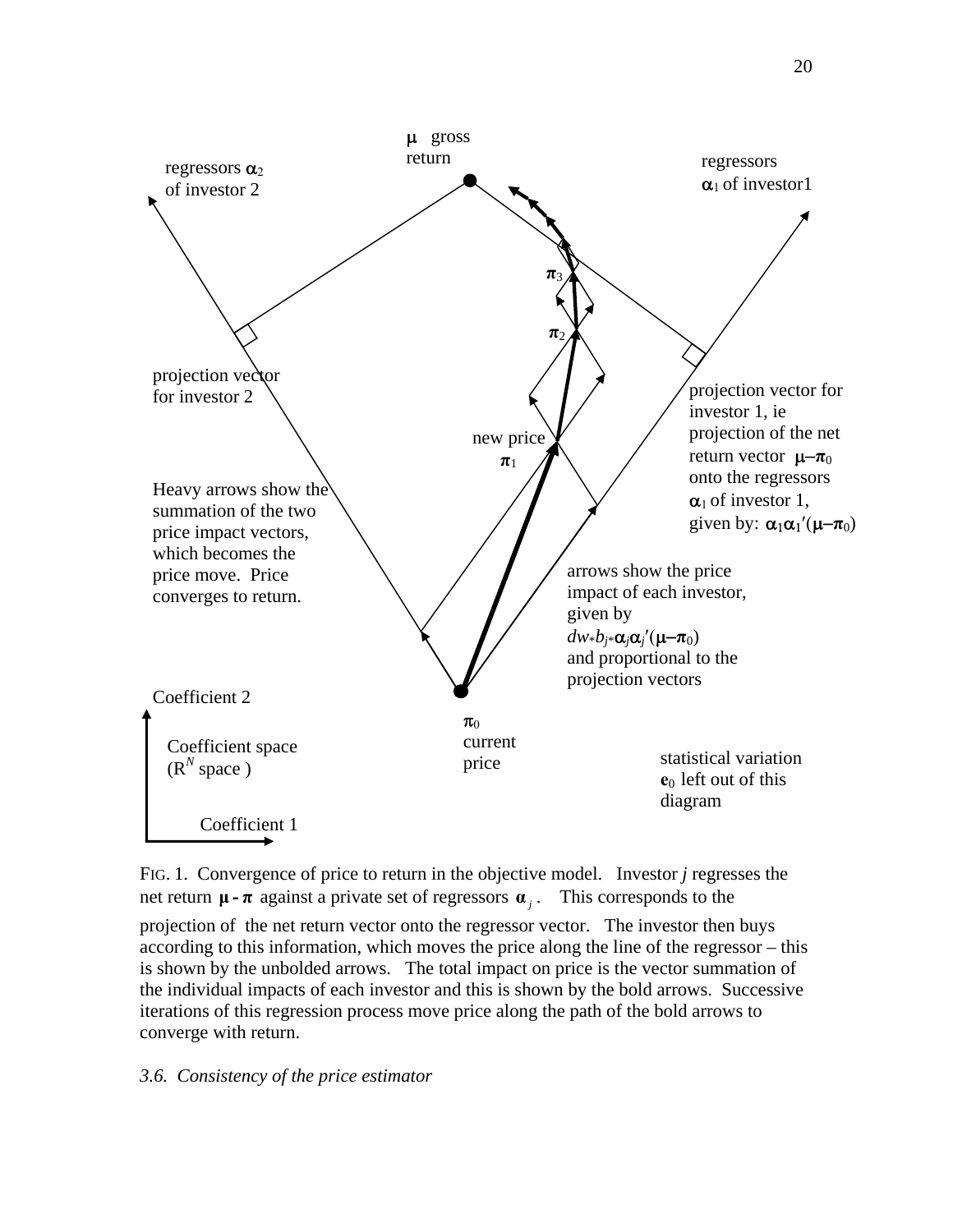Consider the matrix  $\overline{0}$  $-\frac{dw}{\rho_0}$ **H**  $_{\mu}$ . This matrix has eigenvector matrix **Λ** and eigenvalue matrix  $\ddot{\lambda}_0$  given by

$$
\ddot{\lambda}_0 = -\frac{dw}{\rho_0} \lambda \tag{135}
$$
 proof as per Lemma 3.8

<span id="page-20-0"></span>**λ** without a time subscript denotes the eigenvalue matrix of  $-\frac{dw}{\bar{\rho}}\mathbf{H}_{\mu}$ .

Observe 
$$
E\left[\ddot{\lambda}_0\right] = E\left[-\frac{dw}{\rho_0}\lambda\right] = -\frac{dw}{\overline{\rho}}\lambda = \ddot{\lambda}
$$
 (136)

and 
$$
\dot{\lambda}_0 + \ddot{\lambda}_0 = \left[ \mathbf{I} + \frac{dw}{\rho_0} \boldsymbol{\lambda} \right] - \frac{dw}{\rho_0} \boldsymbol{\lambda} = \mathbf{I}
$$
 by (117) and (135) (137)

<span id="page-20-1"></span> $\ddot{\lambda}_0$  is the same order of magnitude as  $\lambda$ , small, unlike  $\dot{\lambda}_0 = I - \ddot{\lambda}_0$  which is roughly unity. Now define the variance of price  $\Sigma_{N*N}$  by

$$
\Sigma_{N^*N} = E\left[\overline{\mu - \pi} \overline{\mu - \pi}'\right]
$$
 (138)

where the vincula indicate coordinates of the variable relative to the orthogonal basis defined by the eigenvectors, derived by multiplying by **Λ**′. The variance of the error term transformed to the eigenvector coordinates,  $\overline{e}$ , is still  $\sigma^2$ :

$$
E\left[\overline{\mathbf{e}}_0 \overline{\mathbf{e}}_0'\right] = E\left[\mathbf{\Lambda}^{\prime} \mathbf{e}_0 \mathbf{e}_0' \mathbf{\Lambda}\right] = \mathbf{\Lambda}^{\prime} \sigma^2 \mathbf{I} \mathbf{\Lambda} = \sigma^2 \mathbf{I}_{N^*N} \,. \tag{139}
$$

<span id="page-20-2"></span>System equilibrium requires that the expected variance of price around parameter is constant with respect to time, i.e.

$$
\Sigma_0 = \Sigma_1 \tag{140}
$$

<span id="page-20-3"></span>RESULT 16. If  $\dot{\lambda}_t$ ,  $\ddot{\lambda}_t$  are taken as constants equal to the mean values, at equilibrium the *variance of price is given by:* 

$$
\Sigma = \sigma^2 (I - \lambda) (1 + \lambda)^{-1} = \sigma^2 \cdot \lambda (2I - \lambda)^{-1}
$$
 (141)

<span id="page-20-5"></span>PROOF: 
$$
\mathbf{\mu} - \boldsymbol{\pi}_1 = \left( \mathbf{I} + \frac{dw}{\rho_0} \mathbf{H}_{\mu} \right) (\mathbf{\mu} - \boldsymbol{\pi}_0) + \frac{dw}{\rho_0} \mathbf{H}_{\mu} \mathbf{e}_0
$$
 by (129) (142)

$$
\mathbf{\mu} - \boldsymbol{\pi}_1 = \boldsymbol{\Lambda} \dot{\boldsymbol{\lambda}}_0 \boldsymbol{\Lambda}' (\mathbf{\mu} - \boldsymbol{\pi}_0) - \boldsymbol{\Lambda} \ddot{\boldsymbol{\lambda}}_0 \boldsymbol{\Lambda}' \mathbf{e}_0
$$
 (143)

$$
\overline{\mu - \pi_1} = (\mathbf{I} - \overline{\lambda}_0) \overline{\mu - \pi_0} - \overline{\lambda}_0 \overline{\mathbf{e}_0}
$$
 (144)

Multiplying each side by itself:

$$
\overline{\mu - \pi_1} \overline{\mu - \pi_1}' = (\mathbf{I} - \overline{\lambda}_0) \overline{\mu - \pi_0} \overline{\mu - \pi_0}' (\mathbf{I} - \overline{\lambda}_0) - 2 (\mathbf{I} - \overline{\lambda}_0) \overline{\mu - \pi_0} \overline{\mathbf{e}_0}' \overline{\lambda}_0 + \overline{\lambda}_0 \overline{\mathbf{e}_0} \overline{\mathbf{e}_0}' \overline{\lambda}_0
$$
(145)

$$
E\left[\overline{\mu - \pi_1} \overline{\mu - \pi_1}'\right] = \left(\mathbf{I} - \tilde{\lambda}\right) E\left[\overline{\mu - \pi_0} \overline{\mu - \pi_0}'\right] \left(\mathbf{I} - \tilde{\lambda}\right) + \tilde{\lambda} E\left[\overline{\mathbf{e}_0} \overline{\mathbf{e}_0}'\right] \tilde{\lambda}
$$
(146)

<span id="page-20-4"></span>noting  $\mu - \pi_0$ ,  $\mathbf{e}_0$  are independent so the expectation of the second term is 0.  $\Sigma - (I - \tilde{\lambda}) \Sigma (I - \tilde{\lambda}) = \sigma^2 \tilde{\lambda}^2$  by [\(138\),](#page-20-1) [\(139\),](#page-20-2) [\(140\)](#page-20-3) (147)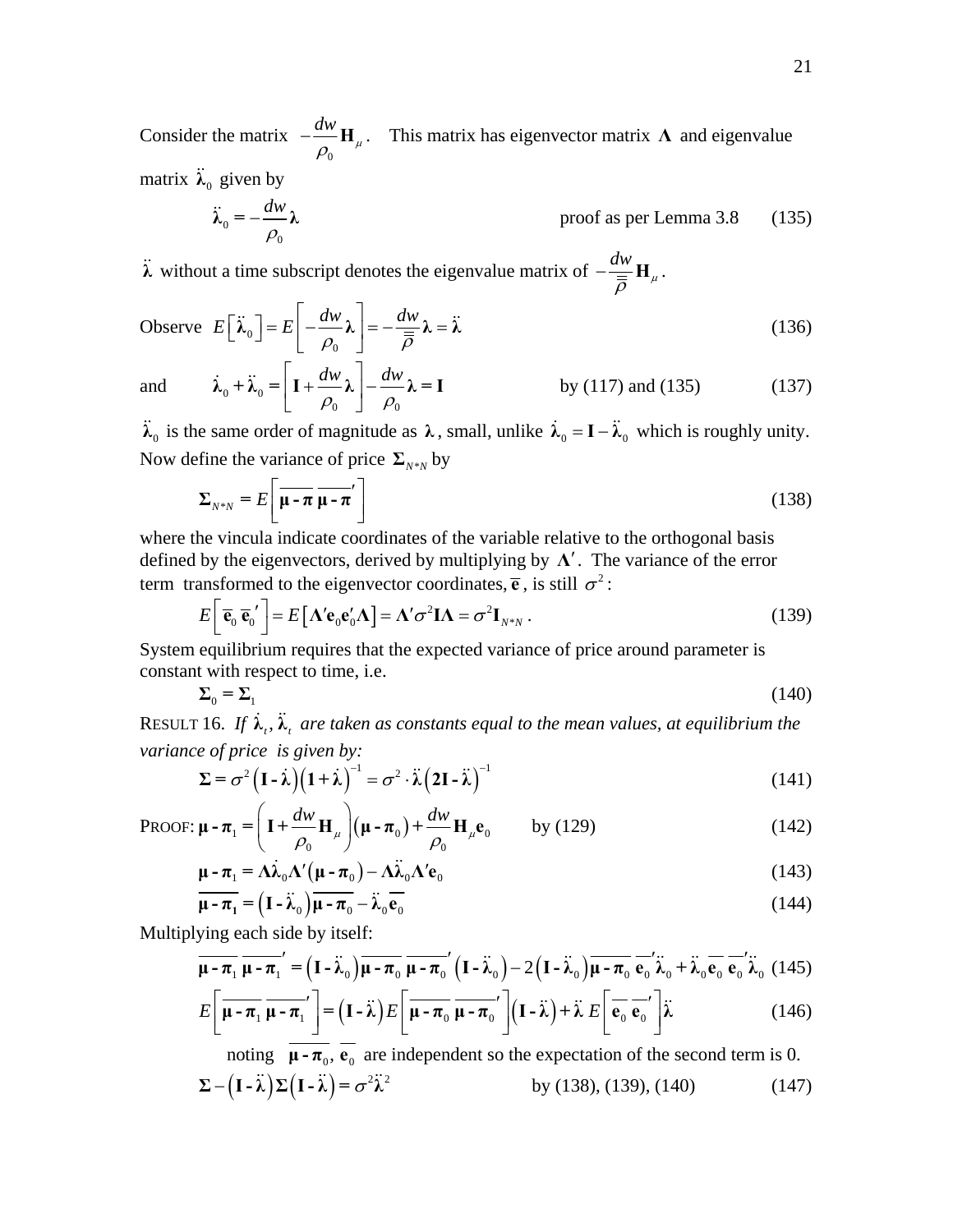Consider element  $\Sigma_{ii}$  of these *N\*N* matrices,  $i \neq j$ :

$$
\Sigma_{ij} - \dot{\lambda}_i \Sigma_{ij} \dot{\lambda}_j = 0, \quad i \neq j \qquad \text{recalling that } \dot{\lambda} + \ddot{\lambda} = 1 \qquad (148)
$$

$$
1 - \dot{\lambda}_i \dot{\lambda}_j \Sigma_{ij} = 0 \tag{149}
$$

$$
\Sigma_{ij} = 0 \t\t\t given \t0 < \dot{\lambda}_i, \dot{\lambda}_j < 1 \t\t by \t(120) \t(150)
$$

So  $\Sigma$  is a diagonal matrix. Rewriting [\(147\)](#page-20-4) given diagonal matrices are commutative:

$$
\Sigma\left(\mathbf{I} - \left(\mathbf{I} - \ddot{\lambda}\right)\left(\mathbf{I} - \ddot{\lambda}\right)\right) = \sigma^2 \ddot{\lambda}^2 \tag{151}
$$

$$
\Sigma = \sigma^2 \tilde{\lambda}^2 \left( \mathbf{I} - \left( \mathbf{I} - \tilde{\lambda} \right) \left( \mathbf{I} - \tilde{\lambda} \right) \right)^{-1} = \sigma^2 \tilde{\lambda} \left( 2\mathbf{I} - \tilde{\lambda} \right)^{-1} = \sigma^2 \left( \mathbf{I} - \tilde{\lambda} \right) \left( \mathbf{1} + \tilde{\lambda} \right)^{-1} \tag{152}
$$

This result establishes the consistency of price  $\pi$  as an estimator of return, although this is disguised. Normally the variance of an OLS estimator is given by  $\sigma^2 (XX)^{-1}$  and the factor  $(X'X)^{-1}$  increases as *T* → ∞. Here  $(X'X)^{-1}$  is fixed at  $I_{N*N}$  and the variance Σ is also fixed as *T* increases. As  $T \rightarrow \infty$  the data is scaled downwards to maintain the identity condition, and the coefficients  $\mu$ ,  $\pi$  are correspondingly scaled upwards. The ratio of variance to variable decreases to zero as  $T \rightarrow \infty$  as expected.

In fact  $\lambda_i$ ,  $\lambda_i$  are not constant, but simulation shows that the variance is small relative to the mean so the above result is a reasonable approximation.

### *3.7. Simulation*

As results depend on first order approximations the objective model was simulation tested. Return is assumed to be a function of two parameters, and there are two classes of investor. The first type look at data only and the second type look at price only.

|                                        |                      | Investor 1: data only                                    | Investor 2: price only                                                       |
|----------------------------------------|----------------------|----------------------------------------------------------|------------------------------------------------------------------------------|
| Relative proportion                    | $\mathfrak{b}$ .     | 0.5                                                      | (0.5)                                                                        |
| Augmented strategy<br>matrix           | $\tilde{\mathbf{a}}$ | $1 \quad 0 \mid$                                         | $\pi_{\gamma_{*1}}$                                                          |
| Regression coefficient<br>using $(34)$ |                      | $\hat{\beta} = \mu_{2^{*1}} - \pi_{2^{*1}} + e_{2^{*1}}$ | $\hat{\rho} = (\pi'\pi)^{-1} \pi'(\mu_{2^{*1}} - \pi_{2^{*1}} + e_{2^{*1}})$ |

TABLE 1: Characterization of investor types used in the simulation.

Estimates  $\hat{\beta}_1, \rho_1$  are updated as per [\(52\)](#page-11-6)[,\(59\)](#page-12-4) and price is calculated by  $\pi_1 = -\frac{\beta_1}{2}$ 1  $\pi_1 = -\frac{\hat{\beta}_1}{\rho_1}$ . There are no approximations in this stratagem. Typical results are shown in Figure 2. The price coefficient converges to a negative value providing the update proportion *dw* is kept low. This is necessary because of the low degrees of freedom  $N = 2$  and is explained in Section 6 (high  $r_{error}$ ). Parameters of the simulation shown below are: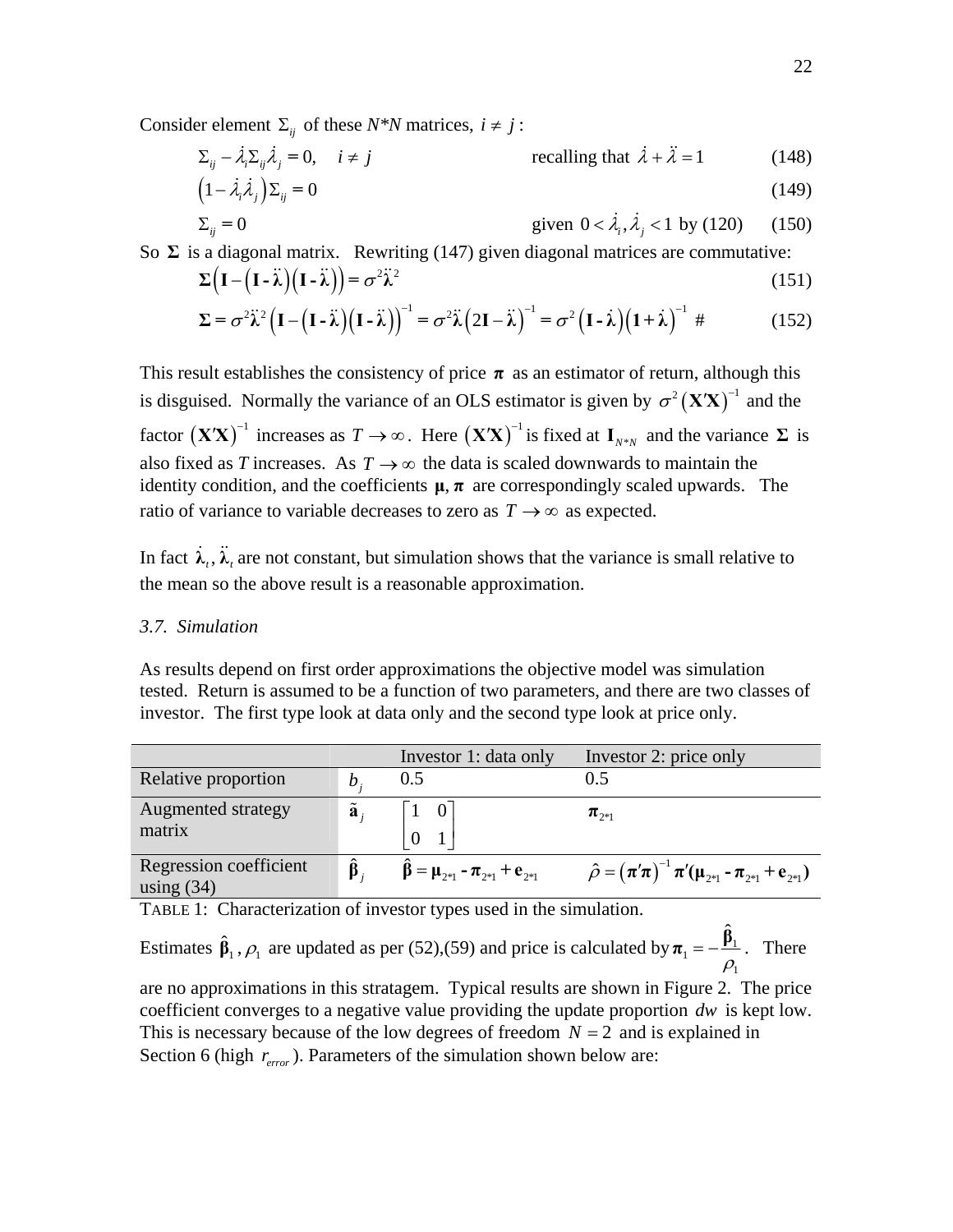

FIG. 2. Simulation showing convergence of price vector  $\pi$  to return vector  $\mu$ .

#### **4. The price coefficient**

#### *4.1. Price change theorem under an even distribution assumption*

The most basic requirement of a market model is that it is capable of making a price, and to that end we need to demonstrate that the price coefficient  $\hat{\rho}$  used in the price equation [\(22\)](#page-8-6) will be negative. Prima facie it appears that regression of net return  $y - p \approx X\mu - X\pi$ against price  $X\pi$  will eventually yield a result close to zero, and this is borne out by Result 3.4.1. Price has so far been treated the same as any other variable, but it has special properties which must be studied in order to understand how it can be negative.

Note that the situation where price is negative (insurance policies) requires a negative price coefficient in the same way as the ordinary case. At zero price all investors will want to go short as a negative payment is expected. As price goes negative, a negative price coefficient is needed to generate a positive expected return. Demand and supply are not mirror images of normal; they are the same as normal but displaced downwards.

We can divide the estimation matrix between those investors who include price in the regression, and those who don't.

$$
\mathbf{H} = \sum_{\substack{j\\ \text{exclude}}} b_j \mathbf{a}_j \left( \mathbf{a}_j' \mathbf{a}_j \right)^{-1} \mathbf{a}_j' + \sum_{\substack{j\\ \text{include}}} b_j \mathbf{a}_j \left( \mathbf{a}_j' \mathbf{a}_j \right)^{-1} \mathbf{a}_j' \tag{153}
$$

$$
=H_{\text{exclude}} + H_{\text{include}} \tag{154}
$$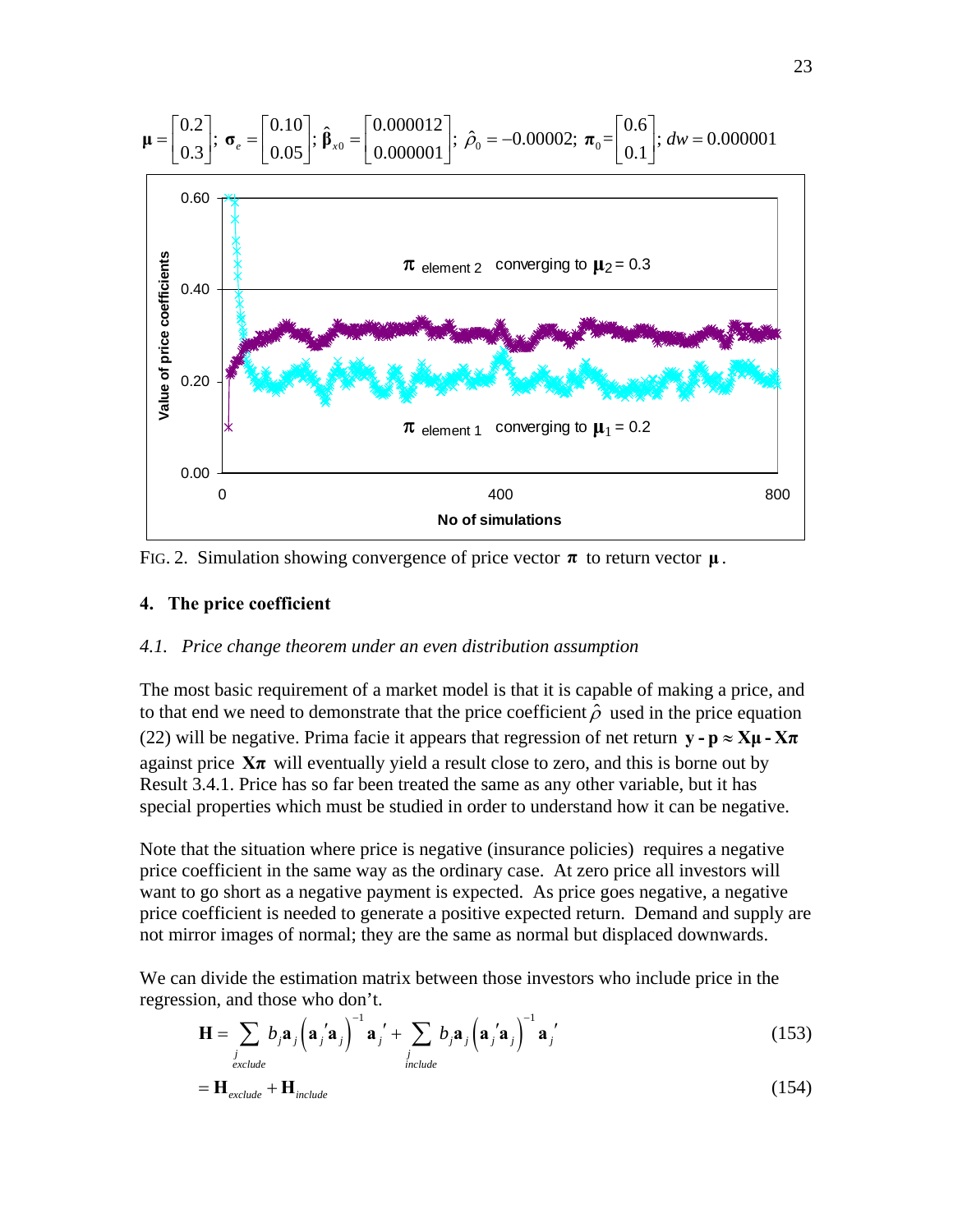PREMISE 9: EVEN DISTRIBUTION. We assume that the non-price regressors are evenly distributed so that the eigenvalues  $\lambda_x$  are equal.

$$
\mathbf{H}_{\text{exclude}} = \mathbf{\Lambda}_{\text{exclude}} \begin{bmatrix} \lambda_{X} \\ \lambda_{X} \\ \lambda_{X} \\ \lambda_{\text{exclude}} \end{bmatrix} \lambda_{\text{exclude}} \begin{bmatrix} \lambda_{X} \\ \lambda_{\text{exclude}} \end{bmatrix} \lambda_{\text{exclude}} \begin{bmatrix} \lambda_{X} \\ \lambda_{\text{exclude}} \end{bmatrix} \qquad (155)
$$

Where price is included in a regression it is an eigenvector of the projection matrix and its eigenvalue is unity. Price must be an eigenvector of **H***include* , which is the sum of projection matrices containing price, and its eigenvalue is the sum of the proportions:

$$
\lambda_p = \sum_{\substack{j \text{include}} \text{include}} b_j = b_{\text{price}} \tag{156}
$$

Pursuant to the even distribution assumption the non-price eigenvalues are taken as equal. A non-price eigenvector of **H***include* cannot have eigenvalue greater than one for any one projection matrix, so its eigenvalue cannot be greater than  $b_{price}$ .

$$
\mathbf{H}_{\text{include}} = \left[ \pi (\pi' \pi)^{-0.5} \mathbf{v}_2 \mathbf{v}_3 \right] \begin{bmatrix} \lambda_p \\ \lambda_p \\ \lambda_x \\ \text{include} \\ \lambda_x \\ \text{include} \end{bmatrix} \begin{bmatrix} (\pi' \pi)^{-0.5} \pi' \\ \mathbf{v}_2 \\ \mathbf{v}_3 \end{bmatrix}
$$
 (157)

$$
= \lambda_{X} \mathbf{I}_{N^*N} + \left( \lambda_{P} - \lambda_{X} \over \text{include } \right) \boldsymbol{\pi} \left( \boldsymbol{\pi}' \boldsymbol{\pi} \right)^{-1} \boldsymbol{\pi}' \tag{158}
$$

where 
$$
\lambda_p - \lambda_{\chi} \ge 0
$$
 (159)

So in total:

$$
\mathbf{H} = \lambda_{X} \mathbf{I}_{N^*N} + \lambda_{X} \mathbf{I}_{N^*N} + \left( \lambda_{P} - \lambda_{X} \mathbf{n}_{\text{include}} \right) \boldsymbol{\pi} \left( \boldsymbol{\pi}' \boldsymbol{\pi} \right)^{-1} \boldsymbol{\pi}' \tag{160}
$$

$$
= \lambda_X \mathbf{I}_{N^*N} + (\lambda_P - \lambda_X) \boldsymbol{\pi} (\boldsymbol{\pi}' \boldsymbol{\pi})^{-1} \boldsymbol{\pi}' \qquad (161)
$$

<span id="page-23-0"></span>where  $\lambda_X = \lambda_X + \lambda_X$ <br>exclude include  $\lambda_{\rm x} = \lambda_{\rm x} + \lambda_{\rm x}$  (162)

$$
\lambda_p = \lambda_{X} + \lambda_p \qquad \qquad \text{note} \quad \lambda_p \ge b_{price} \qquad (163)
$$

and 
$$
\lambda_p - \lambda_x \ge 0
$$
 (164)

### <span id="page-23-1"></span>RESULT 27: PRICE CHANGE THEOREM- EVEN DISTRIBUTION VERSION.

$$
\mathbf{d}\boldsymbol{\pi} = -\frac{dw}{\rho_0} \left( \lambda_X \left( \boldsymbol{\mu} - \boldsymbol{\pi}_0 + \mathbf{e}_0 \right) + \left( \lambda_P - \lambda_X \right) \hat{\rho}_{new} \boldsymbol{\pi} \right)
$$
(165)

where 
$$
\hat{\rho}_{\substack{n\text{ew}\text{simple}}} = (\pi'\pi)^{-1} \pi'(\mu - \pi + \mathbf{e}_0)
$$
 (166)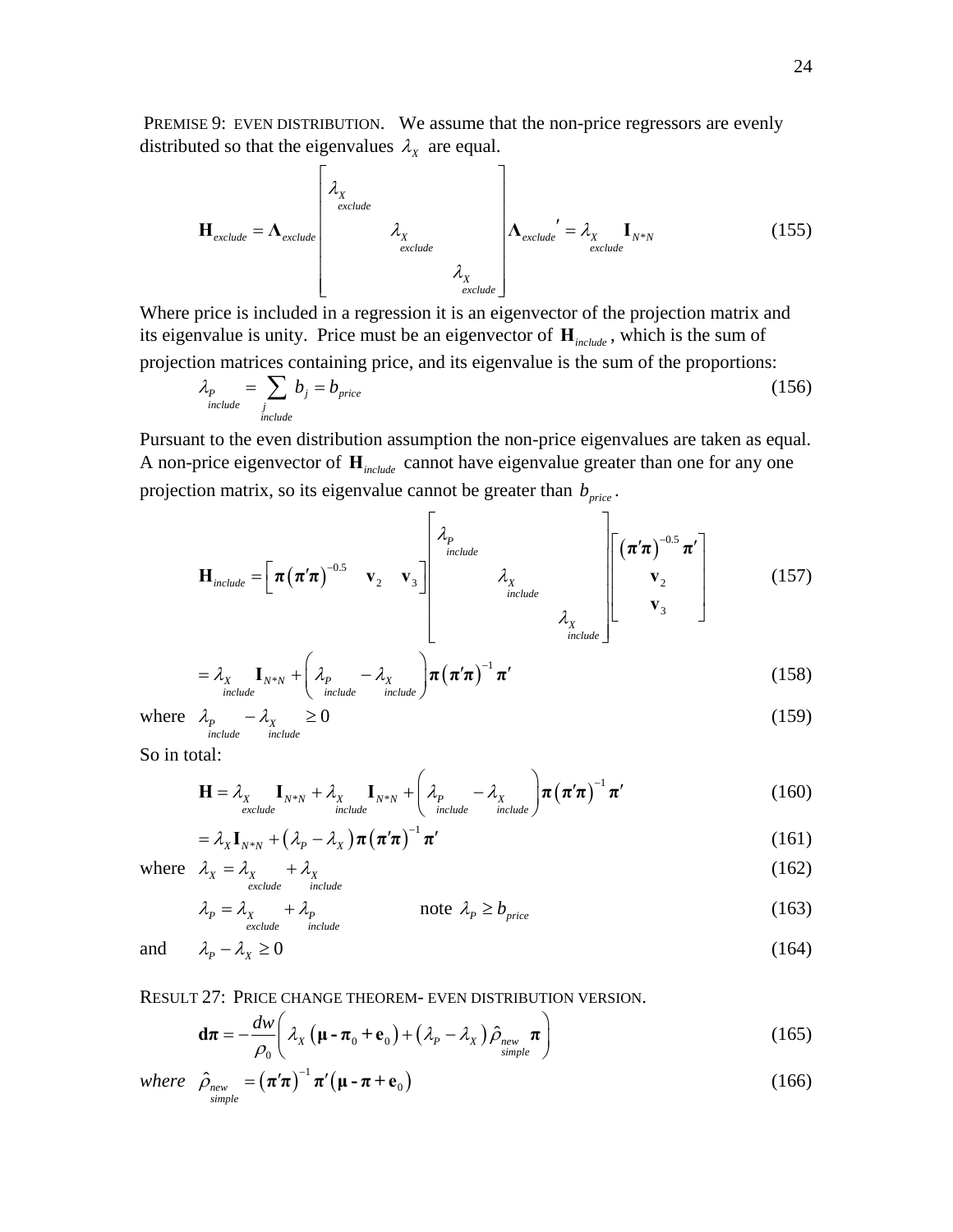*denotes the result of simple regression of return on price. Simple regression means that*  return is regressed on price alone, as distinct from multiple regression where other *variables are included. A constant term is not included in the simple regression.* 

PROOF: 
$$
\mathbf{d}\boldsymbol{\pi} = -\frac{dw}{\rho_0} \Big( \lambda_x \mathbf{I}_{N^*N} + (\lambda_p - \lambda_x) \boldsymbol{\pi} (\boldsymbol{\pi}' \boldsymbol{\pi})^{-1} \boldsymbol{\pi}' \Big) \Big( \boldsymbol{\mu} - \boldsymbol{\pi} + \mathbf{e}_0 \Big) \text{ apply (161) to (62) (167)}
$$

$$
= -\frac{dw}{\rho_0} \Big( \lambda_x \left( \boldsymbol{\mu} - \boldsymbol{\pi}_0 + \mathbf{e}_0 \right) + \left( \lambda_p - \lambda_x \right) \hat{\rho}_{new} \boldsymbol{\pi} \Big) \hspace{1cm} (168)
$$

#### *4.2. Estimation of the price coefficient*

Premise 2 established a framework whereby parameters are estimated using OLS. It is well recognized in the literature (for instance Bray (1982) and Routledge (1999)) that estimation of the price regression coefficient using OLS is misspecified because price is non-stationary. In the context of this model the problem is that the price vector moves around in coefficient space. If the price coefficient is estimated as one element of a multiple regression then it will be unstable although the movement in price is only small. It will be shown below that because of estimation error, profits are difficult in the first period after estimation and investors are likely to maintain estimates over several periods. Estimates which are unstable will not be useful for this purpose so investors will be obliged to consider this problem of multicollinearity.

Methodologically, multiple regression has been assumed (in Premise 2) neither because it is indicated *a priori* nor because it is standard market practice. Rather, it is a method of processing data which is known to be generally effective. As analysis has revealed a statistical flaw (unstable regressor combined with multicollinearity) which makes it less suitable for this particular purpose, the assumption must be refined. We suppose:

PREMISE 10: ORTHOGONAL PRICE REGRESSOR. Investors remove multicollinearity from the data by creating data variables which are orthogonal to price before carrying out multiple regression.

Orthogonal variables in data space imply orthogonal variables in coefficient space.

$$
\mathbf{x}_{\perp} = \left(\mathbf{I} - \mathbf{p}(\mathbf{p}'\mathbf{p})^{-1}\mathbf{p}'\right)\mathbf{x} = \left(\mathbf{I} - \mathbf{X}\boldsymbol{\pi}(\boldsymbol{\pi}'\mathbf{X}'\mathbf{X}\boldsymbol{\pi})^{-1}\boldsymbol{\pi}'\mathbf{X}'\right)\mathbf{X}\mathbf{a} = \mathbf{X}\left(\mathbf{I} - \boldsymbol{\pi}(\boldsymbol{\pi}'\boldsymbol{\pi})^{-1}\boldsymbol{\pi}'\right)\mathbf{a} = \mathbf{X}\mathbf{a}_{\perp}
$$
 (169)

Premise 10 removes the instability problem for the price coefficient. When an explanatory variable is orthogonal to all other explanatory variables in an equation then the multiple regression coefficient is identical to the simple regression coefficient. So we take it that:

$$
\hat{\rho}_{\text{new}} = \hat{\rho}_{\text{new}} \tag{170}
$$

and 'simple' is dropped as a subscript.

### *4.3. Negative price coefficient*

For the purposes of the analysis the following working variables will be employed: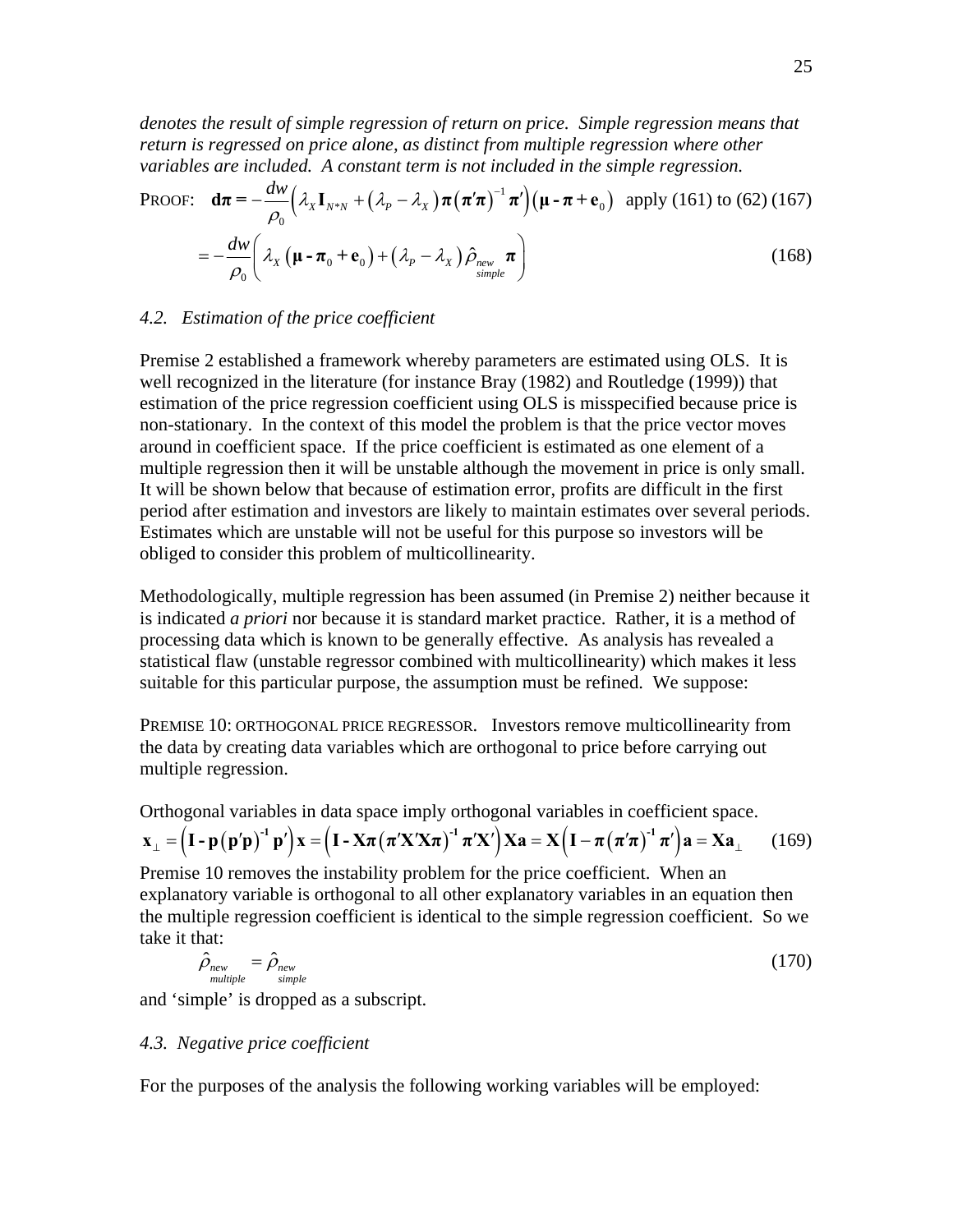- *y* is the component of the price  $\pi$  in the direction of return  $\mu$ , 'collinear price'.
- *x* is the remaining component of price, 'orthogonal price'. All of the individual *N* −1 orthogonal components in *N* dimensional coefficient space are added together.

<span id="page-25-0"></span>RESULT 28. *The price regression coefficient is given asymptotically by* 

$$
\hat{\rho}_{new} = y^{-1} - 1 - x^2 + e_p \tag{171}
$$

where 
$$
\boldsymbol{\pi} = \begin{bmatrix} x \\ y \end{bmatrix}, \boldsymbol{\mu} = \begin{bmatrix} 0 \\ 1 \end{bmatrix}
$$
 (172)

$$
\mathbf{e} = \begin{bmatrix} e_x \\ e_y \end{bmatrix}, e_p = \frac{xe_x + ye_y}{x^2 + y^2} \tag{173}
$$

**PROOF:** Denote  $E[\hat{\rho}_{new}]$  as  $\overline{\rho}_{new}$ .

$$
\overline{\rho}_{\text{new}} = E\bigg[\big(\pi'\pi\big)^{-1}\pi'\big(\mu - \pi + \mathbf{e}\big)\bigg] = \frac{(x, y) \cdot (-x, 1 - y)}{(x, y) \cdot (x, y)}
$$
noting **e** goes out (174)

$$
=\frac{y}{x^2 + y^2} - 1\tag{175}
$$

$$
\frac{\partial \overline{\rho}_{new}}{\partial x} = -2xy\left(x^2 + y^2\right)^{-2} \tag{176}
$$

$$
\frac{\partial \overline{\rho}_{new}}{\partial x}\Big|_{y=1} = -2x\left(x^2 + 1\right)^{-2} \approx -2x \quad \text{asymptotically}
$$
\n(177)

$$
\frac{\partial \overline{\rho}_{new}}{\partial y} = (x^2 - y^2)(x^2 + y^2)^{-2}
$$
\n(178)

$$
\left. \frac{\partial \overline{\rho}_{new}}{\partial y} \right|_{x=0} = -y^{-2} \tag{179}
$$

$$
\overline{\rho}_{new}|_{\substack{x=X \ y=Y}} = \overline{\rho}_{new}|_{\substack{x=0 \ y=1}} + \int_{x=0}^{X} \frac{\partial \overline{\rho}_{new}}{\partial x} dx + \int_{y=1}^{Y} \frac{\partial \overline{\rho}_{new}}{\partial y} dy
$$
\n(180)

$$
\approx 0 + \int_{\substack{x=0 \ y=1}}^{X} -2x \, dx + \int_{\substack{y=1 \ y=0}}^{Y} \left(-y^{-2}\right) dy \tag{181}
$$

$$
=-x^2+\left(\frac{1}{y}-1\right)
$$
\n
$$
\qquad \qquad \# \qquad (182)
$$

<span id="page-25-1"></span>so we put this together with the even distribution version of the price change equation [\(165\)](#page-23-1) to arrive at the following representation of market dynamics:

$$
\begin{bmatrix} x_1 \\ y_1 \end{bmatrix} = \begin{bmatrix} x_0 \\ y_0 \end{bmatrix} - \frac{dw}{\rho_0} \begin{bmatrix} \lambda_x \begin{bmatrix} 0 - x_0 + e_x \\ 1 - y_0 + e_y \end{bmatrix} + (\lambda_p - \lambda_x) \left( y_0^{-1} - 1 - x_0^2 + e_p \right) \begin{bmatrix} x_0 \\ y_0 \end{bmatrix} \end{bmatrix}
$$
(183)

$$
\rho_1 = b_{price} \left( 1 - dw \right) \hat{\rho}_0 + b_{price} dw \cdot \hat{\rho}_{new} \tag{184}
$$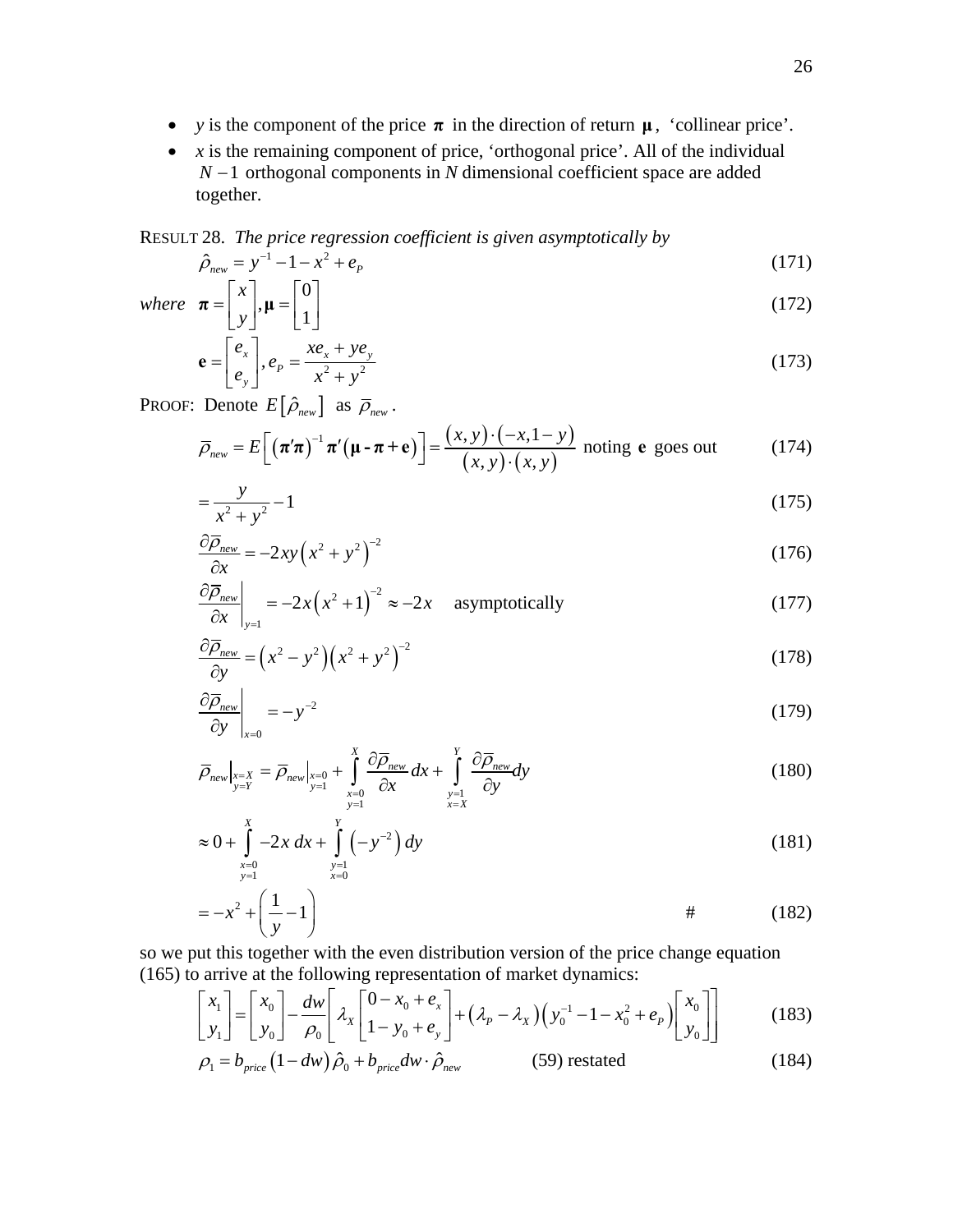<span id="page-26-0"></span>This system is not linear. For the purposes of this paper we will obtain rough solutions of the expectations using approximations. If we take expectations of the *y* coordinate we get:

$$
0 = \lambda_p E \left[ \frac{1}{\rho} \right] - \lambda_p E \left[ \frac{y}{\rho} \right] - \left( \lambda_p - \lambda_x \right) E \left[ \frac{x^2 y}{\rho} \right] \tag{185}
$$

The presence of the price coefficient  $\rho$  as denominator means this expression does not lend itself readily to finding  $E[y]$ . Observe however that the rate of adjustment of the

price coefficient  $\rho$  is  $b_{price}dw$ , and of the *x*, *y* coordinates is  $-\frac{dw}{\rho}$ . The rate of

adjustment of *x*, *y* is larger by two orders of magnitude than the rate of adjustment of  $\rho$ , while the variables *x*,  $1 - y$  are around the same order of magnitude as  $\rho$ . It appears that variation in *x*, *y* is on a different scale to variation in  $\rho$  - the price coordinates *x* and *y* will adjust to equilibrium while the price coefficient  $\rho$  essentially remains constant. We restate the independence property in this context:

*Practical independence of price coefficient:* The price coordinates *x* and *y* can be treated as independent of the price coefficient  $\rho$ .

RESULT 29. *The expected orthogonal price is zero:* 

$$
\overline{x} = 0\tag{186}
$$

<span id="page-26-2"></span>*where*  $\bar{x}$  *denotes the expected value of x.* PROOF:The process

$$
x_1 = x_0 - \frac{dw}{\rho_0} \lambda_x (-x_0 + e_x) + (\lambda_p - \lambda_x) (y_0^{-1} - 1 - x_0^2 + e_p) x_0
$$
 (187)

defines a Markov chain which converges to a stable distribution  $f(x)$ . Consider a process starting from the opposite starting point  $-x_0$ :

$$
x_{1}|_{\substack{x=-x_{0} \\ e=-e_{x}}} = (-x_{0}) - \frac{dw}{\rho_{0}} \lambda_{X} (x_{0} - e_{x}) - (\lambda_{P} - \lambda_{X}) (y_{0}^{-1} - 1 - x_{0}^{2} + e_{P}) x_{0}
$$
\n
$$
= -x_{1}
$$
\n(189)

Given the probability of  $e_x$  equals the probability of  $-e_x$ , this process mirrors the original distribution at every point and converges to distribution *g*(*x*) such that  $g(-x) = f(x)$ . But the two processes are identical although starting points are opposite, so the two processes will converge to the same stable distribution:  $g(x) = f(x)$ . Therefore

$$
f(x) = f(-x) \tag{190}
$$

<span id="page-26-1"></span>RESULT 30. The expected value of collinear price  $\bar{y}$  and the expected value of the price *coefficient* ρ *are given by:* 

$$
\overline{y} = 1 - \frac{\lambda_p - \lambda_x}{\lambda_p} E\left[x^2 y\right]
$$
 (191)

$$
\overline{\rho} \approx b_{price} \left( \frac{\lambda_p - \lambda_x}{\lambda_p} E\left[ x^2 y \right] - E\left[ x^2 \right] \right)
$$
 (192)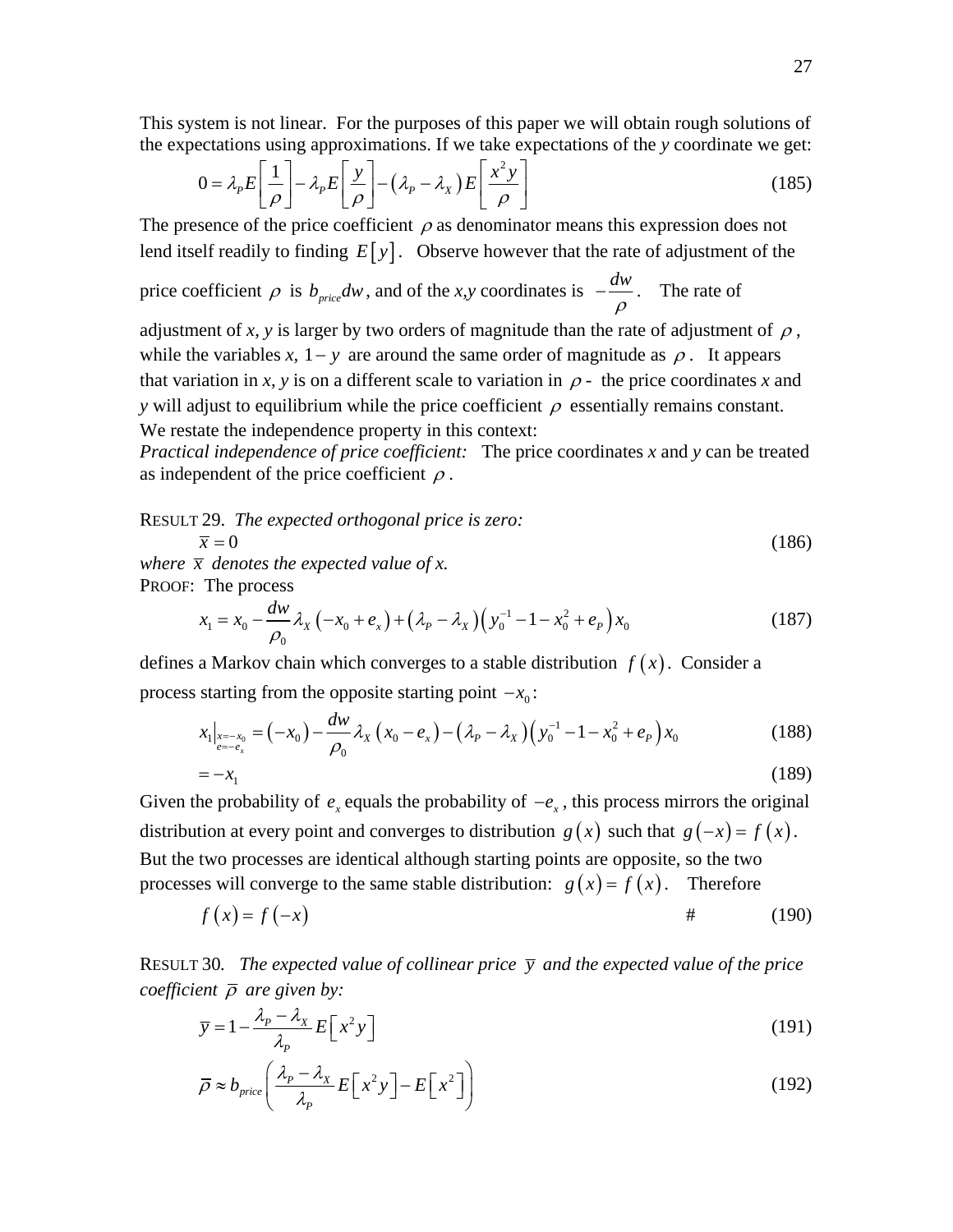PROOF: Rearrange [\(185\)](#page-26-0) to get:

$$
E\left[\frac{y}{\rho}\right] = E\left[\frac{1}{\rho}\right] - \frac{\lambda_p - \lambda_x}{\lambda_p} \cdot \frac{E\left[\frac{x^2 y}{\rho}\right]}{E\left[\frac{1}{\rho}\right]}
$$
(193)

and result for  $\bar{y}$  follows from independence of price coefficient  $\rho$ .

<span id="page-27-0"></span>Now 
$$
y^{-1} - 1 = \frac{1 - y}{y} \approx 1 - y
$$
 given y is close to one. (194)

$$
\overline{S}^0
$$

so 
$$
\hat{\rho}_{new} \approx 1 - y - x^2 + e_p
$$
 applying (194) to (171) (195)

Then 
$$
\overline{\hat{\rho}} = E \left[ \sum_{t} weight_t \cdot \hat{\rho}_{new}^t \right]
$$
 (196)

$$
\approx \sum_{t} weight_{t} \cdot E\left[1 - y_{t} - x_{t}^{2} + e_{Pt}\right] \qquad \text{given weight}_{t} \text{ is constant} \tag{197}
$$
\n
$$
= 1 - \overline{y} - \text{var } x \qquad \text{given } \sum_{t} weight_{t} = 1 \tag{198}
$$

$$
x \qquad \qquad \text{given } \sum_{t} weight_{t} = 1 \tag{198}
$$

$$
= \frac{\lambda_p - \lambda_x}{\lambda_p} E\left[x^2 y\right] - E\left[x^2\right] \qquad \qquad \text{by (191)}
$$
 (199)

$$
\overline{\rho} = b_{price} \overline{\hat{\rho}} \qquad \qquad \text{by (61)} \qquad \qquad # \qquad (200)
$$

<span id="page-27-4"></span><span id="page-27-3"></span>Let var *x* denote the variance of *x* around the origin,  $E[x^2]$ . If as we expect, coordinates *x* and *y* are not strongly dependent, then the results can be further simplified to

$$
\overline{y} \approx 1 - \frac{\lambda_p - \lambda_x}{\lambda_p} E\left[x^2\right] \cdot E\left[y\right] \approx 1 - \frac{\lambda_p - \lambda_x}{\lambda_p} \text{var } x \qquad \text{noting } \overline{y} \approx 1 \quad (201)
$$

$$
\overline{\rho} \approx b_{price} \left( \frac{\lambda_p - \lambda_x}{\lambda_p} E\left[ x^2 \right] \cdot E\left[ y \right] - E\left[ x^2 \right] \right) \approx -\frac{b_{price} \lambda_x}{\lambda_p} \text{var } x \quad \text{similary} \tag{202}
$$

<span id="page-27-1"></span>The objective model satisfies the fundamental requirement that the price coefficient be negative. This characteristic is intrinsic to the model and Assumption 1 is not required.

#### *4.4. Exogenous price coefficient and stability formulae*

The result [\(202\)](#page-27-1) does not present the price coefficient in terms of exogenous variables. To do this we need an estimate of the variance of price coordinate *x*. From [\(183\)](#page-25-1) the equation for *x* is:

$$
x_1 = x_0 - \frac{dw}{\rho_0} \left( \lambda_X \left( -x_0 + e_x \right) + \lambda_P \left( y_0^{-1} - 1 - x_0^2 + e_P \right) x_0 \right) \tag{203}
$$

<span id="page-27-2"></span>For these purposes we ignore the second term  $\lambda_P \hat{\rho}_{new} x_0$  because  $\hat{\rho}_{new}$  can be positive or negative and its impact on *x* will tend to cancel over time. Proceeding on this basis we can derive:

RESULT 31*. An approximate expression for the variance for the orthogonal price coordinate is:*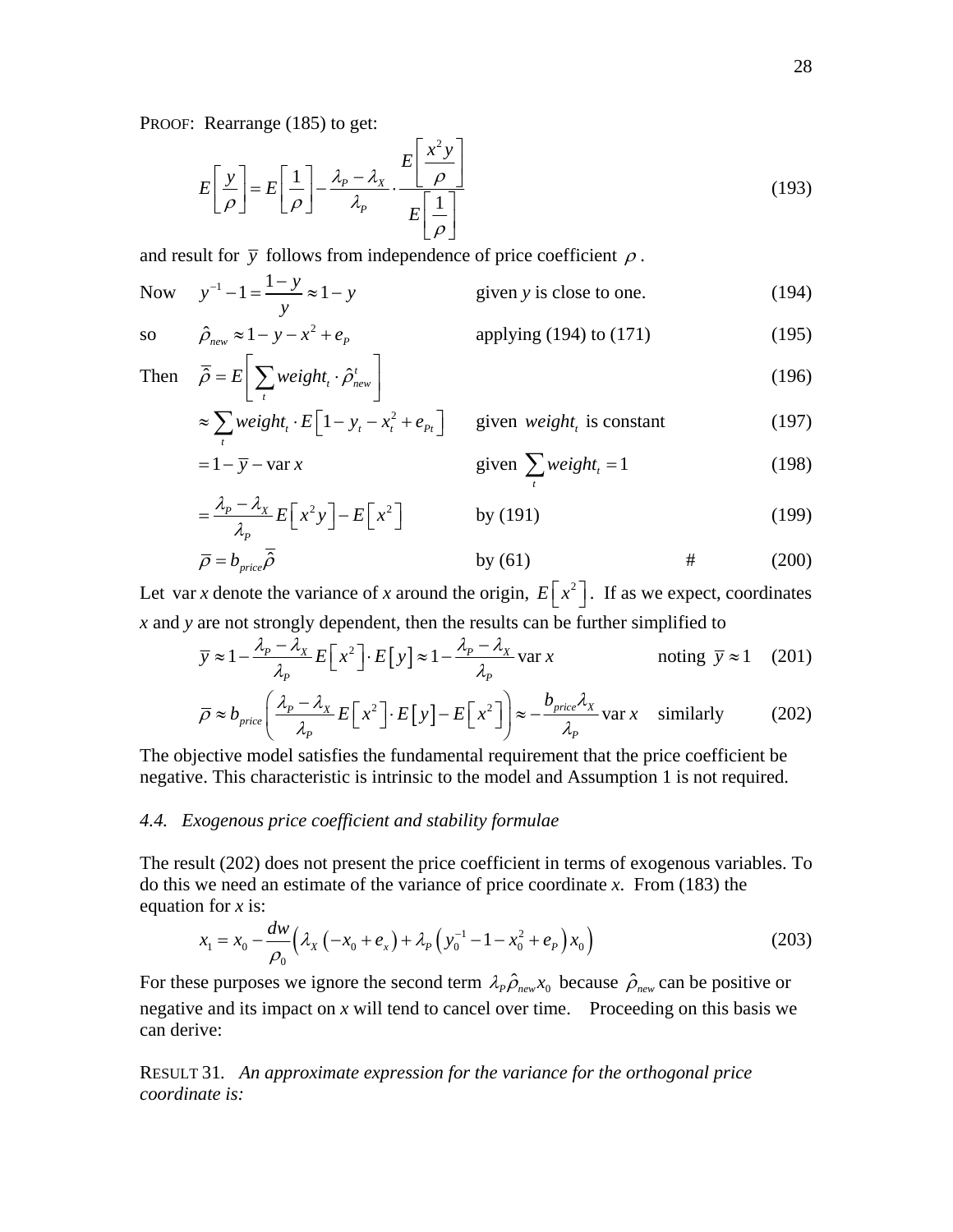$$
\operatorname{var} x \approx \frac{a}{2} \sigma_x^2 \tag{204}
$$

<span id="page-28-0"></span>where 
$$
\sigma_x^2 = \frac{N-1}{N} \cdot \sigma^2 \approx \sigma^2
$$
 is the variance of the error term  $e_x$  (205)

<span id="page-28-1"></span>and 
$$
a = -\frac{dw \cdot \lambda_x}{\overline{\rho}}
$$
 (206)

PROOF: Pursuant to the above we modify [\(203\)](#page-27-2) to get:

$$
x_1 = x_0 - \frac{dw}{\rho_0} \lambda_x \left( -x_0 + e_x \right) = x_0 \left( 1 - \left( -\frac{dw}{\rho_0} \lambda_x \right) \right) + \left( -\frac{dw}{\rho_0} \lambda_x \right) e_x \tag{207}
$$

Introduce the further approximation that

$$
E[\rho^2] = \overline{\rho}^2 + \text{var}\,\rho \approx \overline{\rho}^2 \tag{208}
$$

Then we can square both sides and take expectations to get:

$$
\operatorname{var} x = \operatorname{var} x \left( 1 - a \right)^2 + a^2 \sigma_x^2 \tag{209}
$$

$$
\operatorname{var} x \left( 1 - \left( 1 - a \right)^2 \right) = a^2 \sigma_x^2 \tag{210}
$$

$$
\text{var } x = \frac{a}{2-a} \sigma_x^2 \approx \frac{a}{2} \sigma_x^2 \quad \text{given a is small relative to 2.} \quad # \tag{211}
$$

Armed with this admittedly rough and ready approximation we can derive an expression for  $\bar{\rho}$  in terms of exogenous variables. The reader may like to remember that the key theoretical result, that the price coefficient  $\rho$  is negative, is already established at [\(199\)](#page-27-3) and does not rely on this concatenation of inexactitudes.

Notice that the variance is directly proportional to update proportion *dw*. One might expect that more updating would lead to a more precise variable  $x$ , but in fact it amplifies errors. When the update proportion is small errors tend to cancel out and *x* moves slowly but steadily to the central position.

<span id="page-28-2"></span>RESULT 32: EXOGENOUS PRICE COEFFICIENT FORMULA.

$$
\overline{\rho} = -\lambda_X \sigma_X \sqrt{\frac{b_{price} \cdot dw}{2\lambda_P}}
$$
\n(212)

PROOF: var 
$$
x = \frac{\left(-\frac{dw \cdot \lambda_x}{\overline{\rho}}\right)}{2} \sigma_x^2
$$
 from (204),(206) (213)

$$
\text{var } x = -\frac{\overline{\rho} \ \lambda_p}{b_{\text{price}} \lambda_x} \qquad \text{from (202), eliminating var } x \text{ yields the result.#} \tag{214}
$$

Finally a prima facie stability condition can be imposed on the update proportion *dw* .

RESULT 33: EXOGENOUS STABILITY CONDITION*. For stability we require that the update proportion is constrained according to:*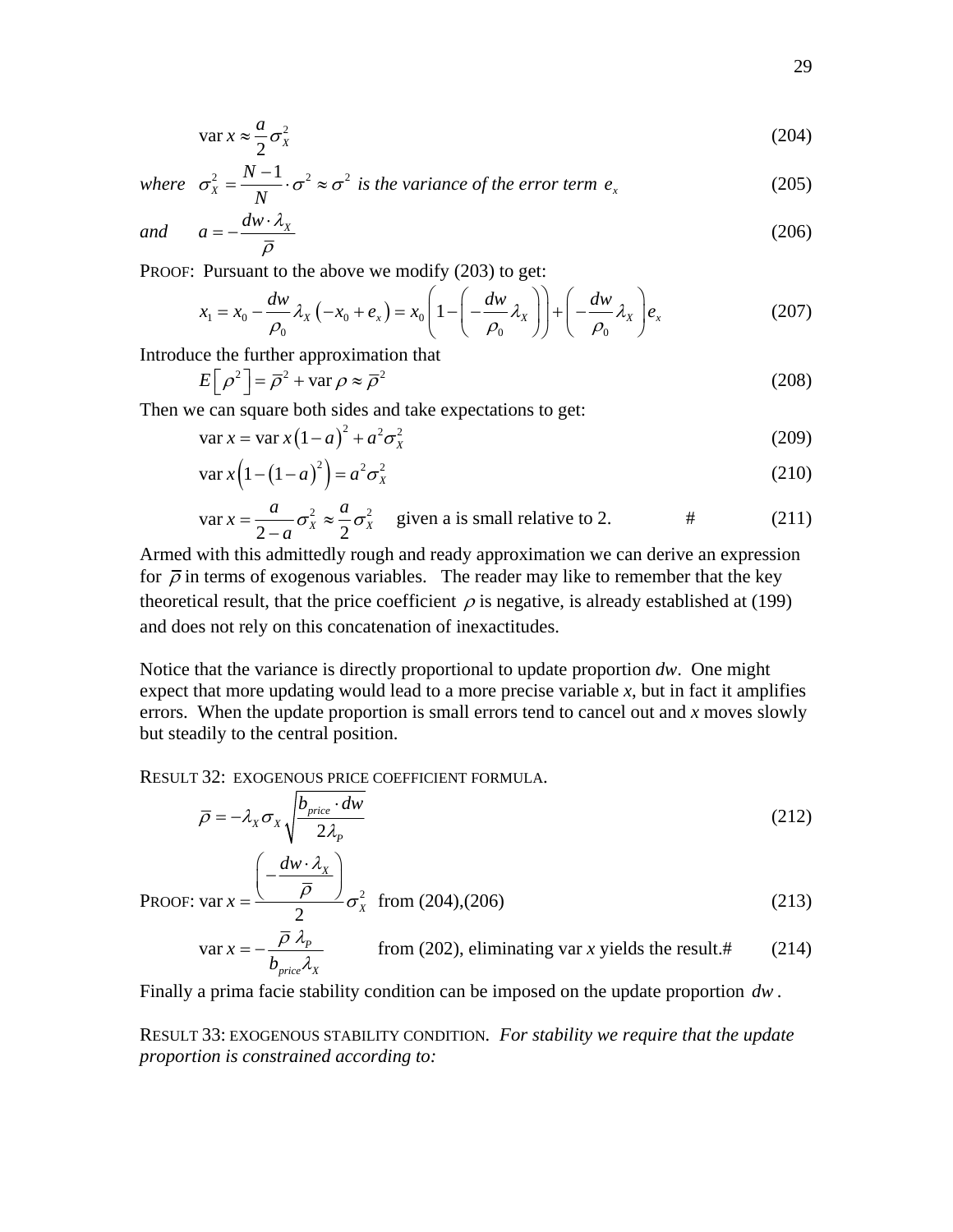$$
dw < \frac{\sigma_x^2}{2} \left( \frac{b_{price}}{\lambda_p} \right) \left( \frac{\lambda_x}{\lambda_p} \right)^2 \tag{215}
$$

<span id="page-29-0"></span>PROOF: We apply the stability condition [\(125\)](#page-17-0) using  $\lambda_n^{\text{max}} = \lambda_p$ 

$$
L_H^{\max} = \lambda_P \tag{216}
$$

to get 
$$
\bar{\rho} < -dw \cdot \lambda_p
$$
 (217)

Substituting for  $\bar{\rho}$  using [\(212\)](#page-28-2) yields the result. #

The importance of this result lies in the implication that frequent reestimation is inconsistent with market stability. A bubble environment is precisely where one might expect fervent reestimation, and this is one possible explanation of the mechanism which sustains a bubble. The result is consistent with the Brock Hommes (1997) emphasis on 'intensity of choice' as the key parameter determining market stability.

#### *4.5. Simulation*

As the results depend on approximations they were tested by simulation. The system implemented was

$$
\begin{bmatrix} x_1 \\ y_1 \end{bmatrix} = \begin{bmatrix} x_0 \\ y_0 \end{bmatrix} - \frac{dw}{\rho_0} \begin{bmatrix} \lambda_x \begin{bmatrix} 0 - x_0 + e_x \\ 1 - y_0 + e_y \end{bmatrix} + (\lambda_p - \lambda_x) \hat{\rho}_{new} \begin{bmatrix} x_0 \\ y_0 \end{bmatrix} \end{bmatrix}
$$
(218)

$$
\rho_1 = b_{price} \left( 1 - dw \right) \hat{\rho}_0 + b_{price} dw \cdot \hat{\rho}_{new} \tag{59} \tag{219}
$$

Error  $e_x$ ,  $e_y$  is normally distributed. The price regression coefficient is calculated exactly; in this way any inaccuracies introduced by the approximation for  $\hat{\rho}_{\text{new}}$  are avoided.

$$
\hat{\rho}_{\text{new}} = (\boldsymbol{\pi}'\boldsymbol{\pi})^{-1}\boldsymbol{\pi}'(\boldsymbol{\mu} - \boldsymbol{\pi} + \mathbf{e}) = \frac{(x, y) \cdot (-x + e_x, 1 - y + e_y)}{(x, y) \cdot (x, y)}
$$
(220)

The ratio of errors  $r_{error}$  is the ratio of the standard deviation of collinear error to the standard deviation of orthogonal error.

$$
r_{error} = \frac{\sigma_y}{\sigma_x} \tag{221}
$$

<span id="page-29-1"></span>

| Parameter                                                   | Symbol                | Value |
|-------------------------------------------------------------|-----------------------|-------|
| Eigenvalue of non-price eigenvectors of estimation matrix H | $\lambda_{\rm v}$     | 0.5   |
| Eigenvalue of the price eigenvector of estimation matrix H  | $\mathcal{A}_{\bm p}$ | 0.7   |
| Proportion of investors using a price regressor             | $b_{price}$           | 0.5   |
| Initial value of orthogonal price                           | $x_{0}$               |       |
| Initial value of collinear price                            | $y_{0}$               |       |

TABLE 2: Shows the parameters of the price coefficient simulation.

Results:

• FIG. 3. The graphs depict the series for the price coefficient  $\rho$  and the collinear component of price *y*. They are generated using typical settings for the parameters: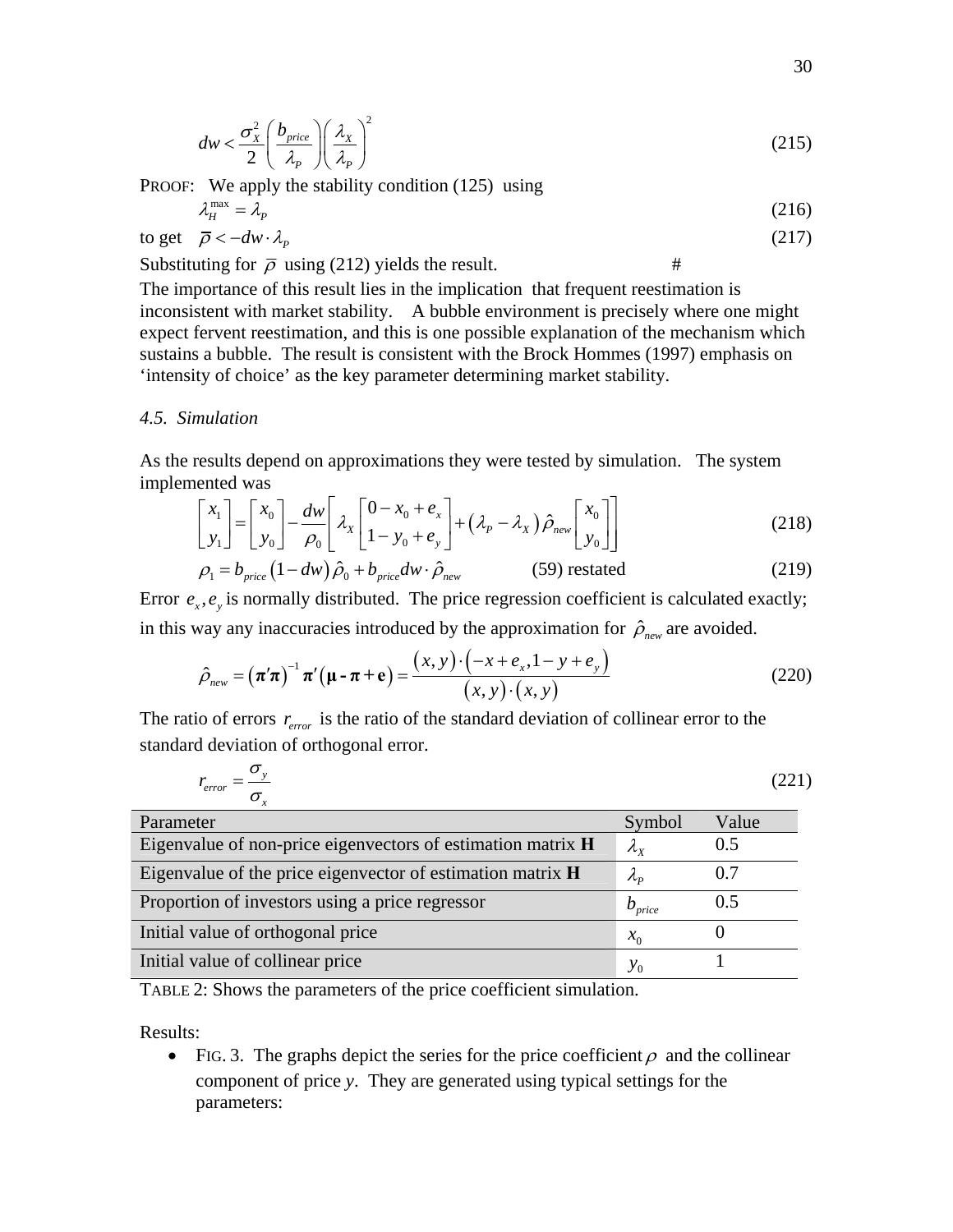- o *dw* , the proportion of investors updating estimates in each period, is 0.001
- o <sup>σ</sup> *<sup>x</sup>* , standard deviation of orthogonal error, is 0.20
- $\sigma_{v}$ , standard deviation of collinear error, is 0.04. ( $r_{error}$  =0.20)

The simulation starts from the small value for  $\rho_0$  of 0.0005. The variables converge to the expected values despite the initial disturbance. As expected, convergence of the price coefficient is several magnitudes slower (950 iterations) than that of the other variables (less than five iterations). The logic underlying Assumption 2 is validated.

Price coefficient  $\rho$  :



For reasons of space the graph of orthogonal price *x* is omitted: it is visually similar to collinear price and shows variations around a mean of zero as expected.

• Independence assumptions: The variables were tested for independence by calculating the following ratio, which is 100% for independent data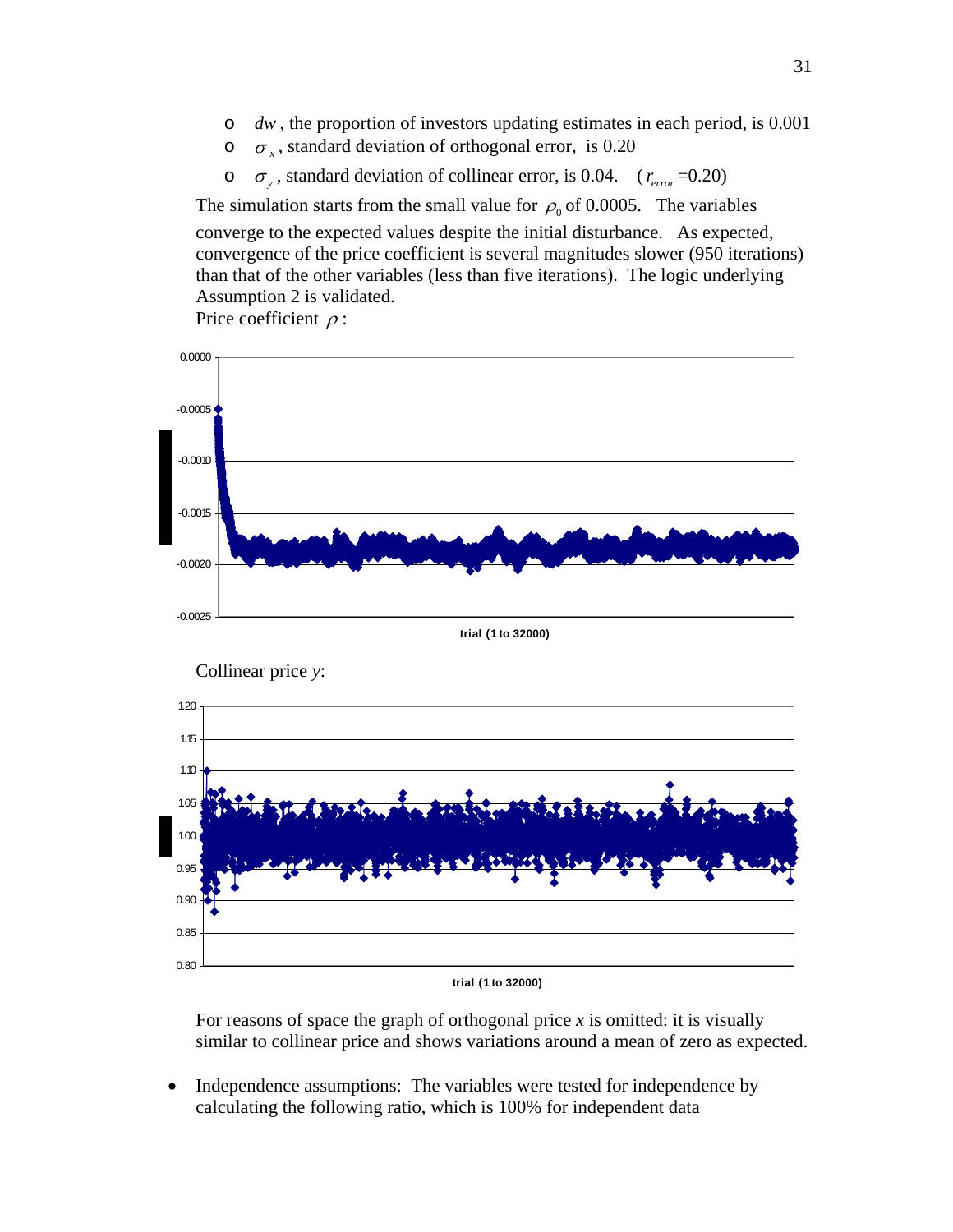$$
r_{independence} = \frac{E\big[ab\big]}{E\big[a\big]\cdot E\big[b\big]}
$$
\n(222)

because this is the property which is relevant to the assumptions made in the derivations. Results for the standard data  $dw = 0.001, \sigma_x = 0.20, \sigma_y = 0.04$ :

- $\circ$  For *y* and  $\rho$ ,  $r_{independence} = 100.00\%$
- $\circ$  For  $x^2$  and  $\rho$ ,  $r_{independence} = 101.15\%$
- $\circ$  For  $x^2$  and *y*,  $r_{independence} = 100.23\%$

On this basis the assumption of independence is upheld. Similar results held at all test points.

• Accuracy of the approximation of the price regression coefficient  $\hat{\rho}_{new}$ : the approximation given at [\(171\)](#page-25-0) was tested along with two other approximations. Each variant was regressed on the true price regression coefficient and the slope and coefficient of determination  $R^2$  recorded. Each of the approximations is excellent, even though values of the *x* variable of up to 0.3 are recorded. The most accurate version outperforms the others but  $\hat{\rho}_{new} \approx y^{-1} - 1 - x^2$  is preferred

for its analytic tractability.

| $\hat{\rho}_{\text{new}}$ approximation Comment |                       | Regression slope $\hat{\beta}$ |        |
|-------------------------------------------------|-----------------------|--------------------------------|--------|
| $y^{-1} - 1 - x^2$                              | This is variant used  | 1.0068                         | .99973 |
| $1 - y - x^2$                                   | Simplest version      | 1.0062                         | .99971 |
| $y^{-1} + (x^2 + 1)^{-1} - 2$                   | Most accurate version | 1.0028                         | .99992 |

TABLE 3: Shows the accuracy of three approximate expressions for the price regression coefficient  $\hat{\rho}_{new}$ .

• Accuracy of the price coefficient formula [\(212\)](#page-28-2) is measured by  $r_{\text{accuracy}}$ , the ratio of the simulation value to the formula value.  $r_{accuracy}$  is measured over a wide range of parameter values. The theoretical price coefficient is surprisingly accurate considering the approximations used to derive it. When the ratio of errors  $r_{error}$  and the update proportion  $dw$  are low, these approximations are more nearly satisfied and this is borne out in the results.

| $(\%)$<br>$r_{accuracy}$       |                                                                    |       |       |       |          |
|--------------------------------|--------------------------------------------------------------------|-------|-------|-------|----------|
| Orthogonal error s.d.          | Update<br>Ratio of errors<br>$r_{error} = \sigma_{y} / \sigma_{x}$ |       |       |       |          |
| $\sigma_{r}$ (stability limit) | proportion<br>dw                                                   | 0.00  | 0.05  | 0.20  | 0.50     |
|                                |                                                                    |       |       |       |          |
| $0.20$ (dw < 0.0075)           | 0.000001                                                           | 100.2 | 99.7  | 90.2  | 33.7     |
|                                | 0.00001                                                            | 100.3 | 100.0 | 93.9  | 41.9     |
|                                | 0.0001                                                             | 102.0 | 101.6 | 95.4  | unstable |
|                                | 0.001                                                              | 105.9 | 105.5 | 99.2  | unstable |
|                                | 0.01                                                               | 119.5 | 119.2 | 111.6 | unstable |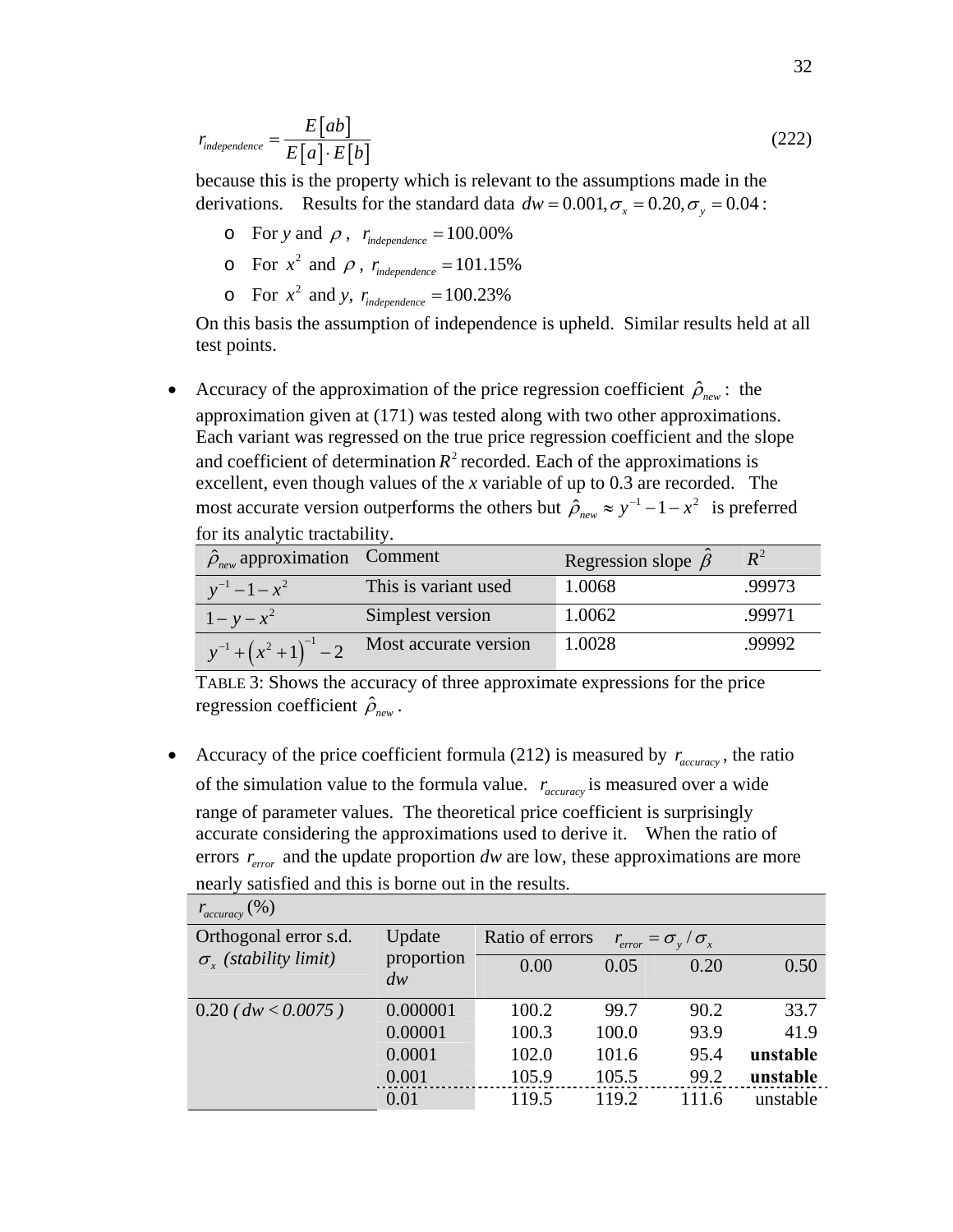|                        | 0.02      | 131.5    | 131.4    | unstable | unstable |
|------------------------|-----------|----------|----------|----------|----------|
|                        | 0.03      | unstable | unstable | unstable | unstable |
| $0.01$ (dw < 0.000018) | 0.0000001 | 101.0    | 101.0    | 94.0     | 38.1     |
|                        | 0.000001  | 104.5    | 104.0    | 99.5     | unstable |
|                        | 0.00001   | 114.2    | 113.3    | 106.8    | unstable |
|                        | 0.0001    | unstable | unstable | unstable | unstable |

TABLE 4: Shows  $r_{accuracy}$ , the ratio of the average simulation price coefficient to the theoretical price coefficient given at [\(212\).](#page-28-2) If the price coefficient violates the negativity constraint or jumps around, it is described as unstable. Entries above the dashed line are expected to be stable and those below are expected to be unstable. Bolded entries are unstable contrary to the theoretical expectation [\(215\)](#page-29-0).

<span id="page-32-0"></span>• Stability. When the ratio of errors is not large, i.e.

$$
r_{error} \le 20\% \tag{223}
$$

the stability condition [\(215\)](#page-29-0) is essentially correct but for higher ratios instability sets in at much lower values of the update proportion *dw* . Presumably when the variance of collinear price is high it overwhelms the calming effect of orthogonal data on the price regression coefficient. The stability characteristics of the model are not fully captured by the theory because the derivation of the stability formula

does not consider collinear variance. The variance of collinear price will be  $\frac{1}{1}$ *N*

of total price variance on average so it will be relatively high when the data set contains only a few variables.

# **5. The economics of the objective model**

# *5.1. Premises and notation*

We look at the return to the investor and its implications for the economic consistency of the objective model. The two questions arising are:

- Can the investors' expectations of positive return can be reconciled with an aggregate profit of zero?
- In addition to a negative price coefficient, the price making process requires that price equation [\(22\)](#page-8-6) has a numerator. Is there an economic incentive for investors to consider non-price data – in other words does this model avoid the Grossman Stiglitz paradox?

Profit is the product of quantity and return. We sum the profit of every observation period in an estimation period by taking the inner product, and use relative  $b_i$  rather than absolute weight of money  $B_i$  to arrive at the following representation of profit  $\Pi_{1*1}$ within coefficient space.

$$
\Pi_j = \mathbf{q}_j' \cdot \mathbf{r}_j = b_j \hat{\mathbf{r}}_j \mathbf{r}
$$
 (224)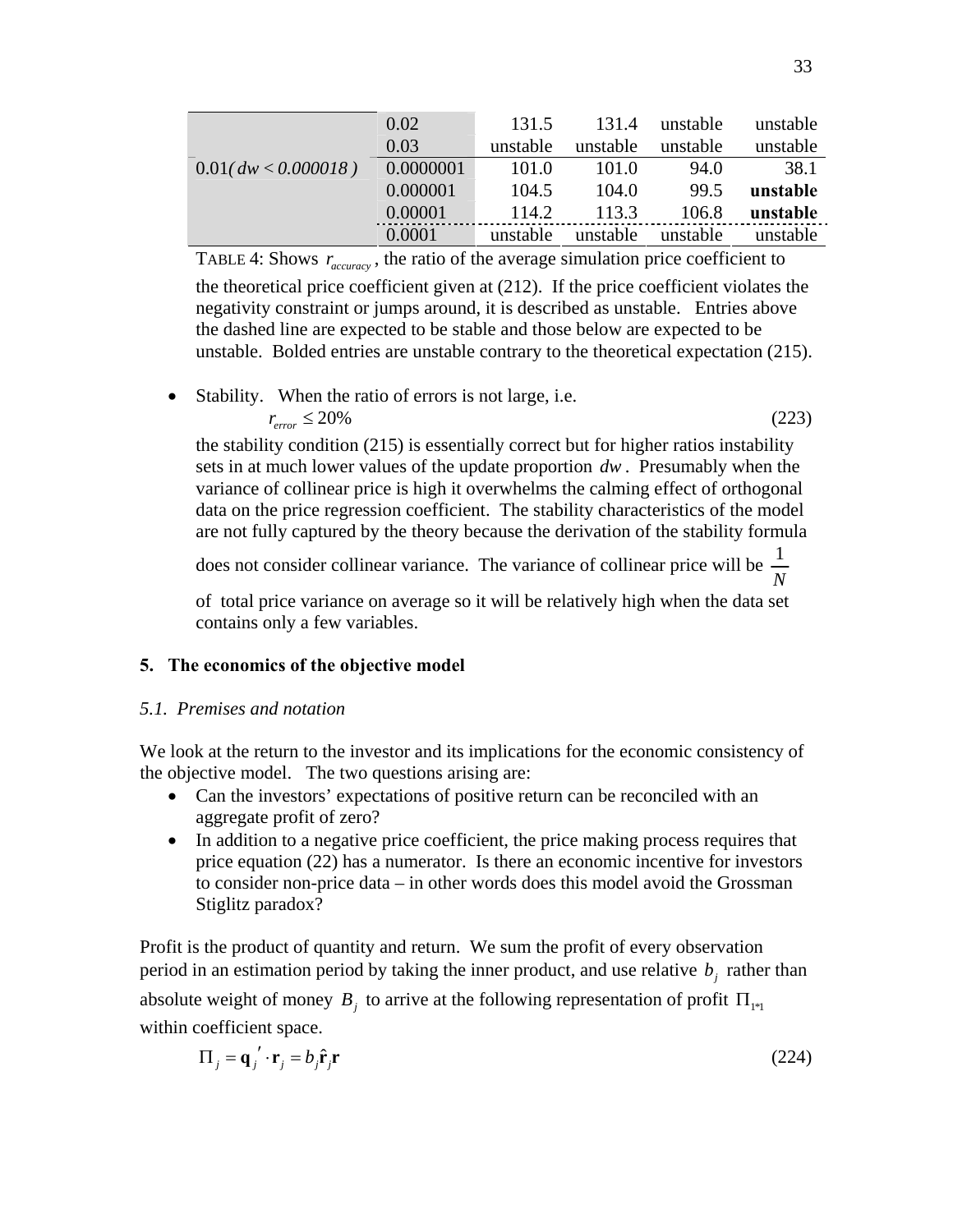<span id="page-33-0"></span>where the expected return  $\hat{\mathbf{r}}_{T^{*1}}$  of investor *j* who created their estimates in period *t* is given by:

$$
\hat{\mathbf{r}}_j = \mathbf{X}_1 \boldsymbol{\alpha}_{jt} \boldsymbol{\alpha}_{jt}' \left( \boldsymbol{\mu} - \boldsymbol{\pi}_t + \mathbf{e}_t \right) \tag{225}
$$
 by (33),(34)

So 
$$
\Pi_j = b_j \left( \mathbf{X}_1 \boldsymbol{\alpha}_{ji} \boldsymbol{\alpha}_{ji} \left( \boldsymbol{\mu} - \boldsymbol{\pi}_t + \mathbf{e}_t \right) \right) \left( \mathbf{X}_1 \boldsymbol{\mu} - \mathbf{X}_1 \boldsymbol{\pi} + \mathbf{u}_1 \right)
$$
 by (28), (225) (226)

$$
= b_j \left(\boldsymbol{\mu} - \boldsymbol{\pi}_t + \mathbf{e}_t\right)' \boldsymbol{\alpha}_{jt} \boldsymbol{\alpha}_{jt}' \left(\boldsymbol{\mu} - \boldsymbol{\pi}_1 + \mathbf{e}_1\right) \qquad \qquad \text{by (3), (35)} \tag{227}
$$

<span id="page-33-1"></span>As price has been assumed to be orthogonal to the other regressors the regression matrix of investor *j* can be written as:

$$
\tilde{\mathbf{a}}_{j0} \left( \tilde{\mathbf{a}}_{j0} \tilde{\mathbf{a}}_{j0} \right) \tilde{\mathbf{a}}_{j0}^{\prime} = \mathbf{a}_{j0} \left( \mathbf{a}_{j0} \mathbf{a}_{j0} \right) \mathbf{a}_{j0}^{\prime} + \pi_0 \left( \pi_0 \mathbf{\dot{\pi}}_0 \right) \pi_0^{\prime} \tag{228}
$$

The two sets of regression matrices – data and price - can be expressed in terms of orthogonal unit vectors  $\mathbf{v}_i$ ,  $\mathbf{u}_t$  using the argument given earlier for  $\mathbf{a}_{it}$ . Since  $\mathbf{v}_i$  is a

basis for **a**, it is orthogonal to **u**. (  $\mathbf{a}'\pi = \mathbf{0}$  so  $(\mathbf{v}'\mathbf{v})^{-0.5} \mathbf{v}' \cdot \mathbf{u}(\mathbf{u}'\mathbf{u})^{-0.5} = \mathbf{0}$ ). Rewriting:

$$
\mathbf{a}_{ji}\mathbf{a}_{ji}' = \mathbf{v}_{ji}\mathbf{v}_{ji}' + \mathbf{u}_i\mathbf{u}_i'
$$
 (228) rewritten (229)

There is a difference in the profit expectation of *new* investors, and investors who estimated a while ago. *Mature* investors are defined as those whose estimation period *t*  is sufficiently removed from the present that current price  $\pi_1$  is not correlated with the price or error  $-\pi$ ,  $+\mathbf{e}$ . The set of *old* investors is a broader set which includes investors who last estimated in estimation period -1 and in general does not satisfy the nocorrelation criterion.

The expected value of price implied by [\(191\)](#page-26-1) is denoted  $\bar{\pi}$ . For the purposes of this section the estimation matrix **H** will be taken as constant.

RESULT 34: *Aggregate profit is zero.* 

<span id="page-33-3"></span>PROOF: 
$$
\sum_{j} \Pi_{j} = \sum_{j} \mathbf{q}_{j}' \mathbf{r} = \mathbf{0}_{1 \times T} \mathbf{r} = 0 \quad \text{by (16), } \mathbf{r} \text{ constant across } j \qquad # \tag{230}
$$

### *5.2. Mature profit*

<span id="page-33-2"></span>RESULT 35: *For mature investors using price:*

$$
E\left[\Pi_j^{matter}\right] = b_j \cdot |\mu| \cdot |\mu - \overline{\pi}| \cdot E\left[R_j^2\right] + b_j \left(\mu' \cdot E\left[\mathbf{u}_{j} \mathbf{u}_{j'}\right] - \overline{\pi}\right) (\mu - \overline{\pi}) \tag{231}
$$

*where*  $R_j^2$  *is the coefficient of determination from regression of return*  $\mu$  *onto investor j's data.* 

PROOF: 
$$
E\left[\Pi_j^{matter}\right]/b_j = E\left[\left(\mu - \pi_t + \mathbf{e}_t\right)' \alpha_{ji} \alpha_{ji}' \left(\mu - \pi_1 + \mathbf{e}_1\right)\right]
$$
 (232)

$$
=E\bigg[\big(\mathbf{\mu}-\boldsymbol{\pi}_{t}+\mathbf{e}_{t}\big)^{'}\mathbf{\alpha}_{j}\mathbf{\alpha}_{j}^{'}\bigg]E\big[\big(\mathbf{\mu}-\boldsymbol{\pi}_{1}+\mathbf{e}_{1}\big)\bigg] \qquad \qquad \text{by definition mature}\qquad (233)
$$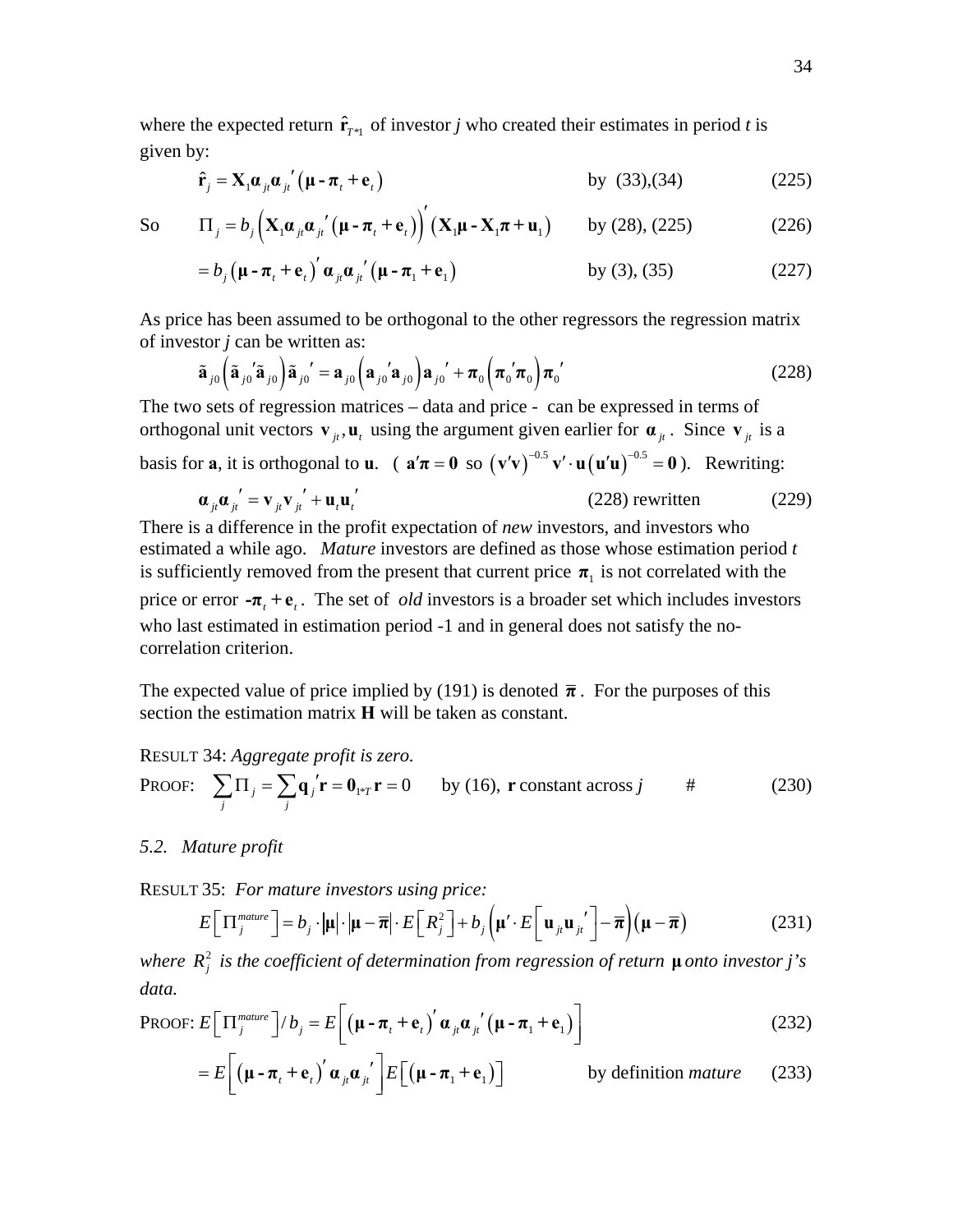$$
=E\bigg[\big(\mathbf{\mu}-\boldsymbol{\pi}_{t}+\mathbf{e}_{t}\big)'\big(\mathbf{v}_{j t}\mathbf{v}_{j t}'+\mathbf{u}_{t}\mathbf{u}_{t}'\big)\bigg](\mathbf{\mu}-\overline{\boldsymbol{\pi}})
$$
\n(234)

$$
=E\bigg[\mu' \mathbf{v}_{ji} \mathbf{v}_{ji}'\big(\mu-\overline{\boldsymbol{\pi}}\big)\bigg] + \bigg(\mu' \cdot E\bigg[\mathbf{u}_{ji} \mathbf{u}_{ji}'\bigg] - \overline{\boldsymbol{\pi}}'\bigg)\big(\mu-\overline{\boldsymbol{\pi}}\big) \text{ using orthogonality} \qquad (235)
$$

$$
E\left[\Pi_j^{matter\ data}\right]/b_j = E\left[\mu' \mathbf{v}_{j} \mathbf{v}_{j} \mathbf{u}_{j} \mathbf{u}_{j} \frac{|\mu - \overline{\pi}|}{|\mu|}\right]
$$
(236)

$$
= E\left[R_j^2\right] \cdot \left|\mu\right|^2 \cdot \frac{\left|\mu - \overline{\pi}\right|}{\left|\mu\right|} \qquad \text{noting } R_j^2 = \frac{\text{ESS}}{\text{TSS}} = \frac{\left|\hat{\mu}\right|^2}{\left|\mu\right|^2} \qquad \text{#} \tag{237}
$$

It might be asked how the expectation of non-price variables  $E\left[\mu' \mathbf{v}_{j} \mathbf{v}_{j} \cdot \mu'\right]$  can capture **μ**, when the data variables  $\mathbf{v}_i$  are orthogonal to price which has expected value  $\overline{\mathbf{\pi}} = c \cdot \mathbf{\mu}$ . The answer is that the expectation of vectors orthogonal to price is not the same thing as vectors orthogonal to the expectation of price.  $E[\mathbf{v}_{j}|\mathbf{v}_{j}]\)$  does have components in the direction of **μ** .

We now analyze the expression  $\boldsymbol{\mu}' \cdot E\left[\boldsymbol{u}_{j t} \boldsymbol{u}_{j t}\right] - \overline{\boldsymbol{\pi}}'$  using the working variables *x*, *y* defined in Section 4 above and the same distribution assumptions.

<span id="page-34-0"></span>LEMMA 36: *If return is projected onto price as per the expression*  $\mu' \cdot \mathbf{u}_{\mu} \mathbf{u}_{i}^{'}$  *in* [\(231\)](#page-33-2)*, the expectation of predicted return is given asymptotically by:* 

$$
E\left[\hat{\mu}_x\atop \hat{\mu}_y\right] \approx \left[1 - \text{var } x \left(1 + 2\frac{\lambda_p - \lambda_x}{\lambda_p} \cdot \text{var } x - \frac{\lambda_p}{\lambda_x} \cdot \frac{\text{var } x}{N-1}\right)\right]
$$
(238)

*where*  $\hat{\mu}_x$  *denotes the orthogonal component of predicted return*  $\hat{\mu}$  *and*  $\hat{\mu}_y$  *denotes the collinear component.* 

PROOF: 
$$
\begin{bmatrix} \hat{\mu}_x \\ \hat{\mu}_y \end{bmatrix} = \begin{bmatrix} x \\ y \end{bmatrix} \begin{bmatrix} x & y \end{bmatrix} \begin{bmatrix} x \\ y \end{bmatrix}^{-1} \begin{bmatrix} x & y \end{bmatrix} \begin{bmatrix} 0 \\ 1 \end{bmatrix} = \frac{1}{x^2 + y^2} \begin{bmatrix} xy \\ y^2 \end{bmatrix}
$$
 (239)  
Consider the x component. Take expectations of (187)

Consider the *x* component. Take expectations of [\(187\)](#page-26-2)

$$
E[x] = E[x] + E\left[\frac{dw}{\rho_0}\right] \lambda_x E[x] + (\lambda_p - \lambda_x) E\left[\left(1 - y - x^2\right)x\right]
$$
(240)

using  $1 - y$  in place of  $y^{-1} - 1$ . Since  $E[x] = 0$ ,  $E[x^3] = 0$  we get:

$$
E\big[xy\big]=0\tag{241}
$$

Asymptotically  $x^2 + y^2$  goes to unity, so  $E[\hat{\mu}_x] = E\left[\frac{xy}{x^2 + y^2}\right] = 0$  $\mu_{x}$ ] =  $E\left[\frac{1}{x^{2}+y}\right]$  $= E\left[\frac{xy}{x^2 + y^2}\right] = 0$  asymptotically. Turning to the *y* component,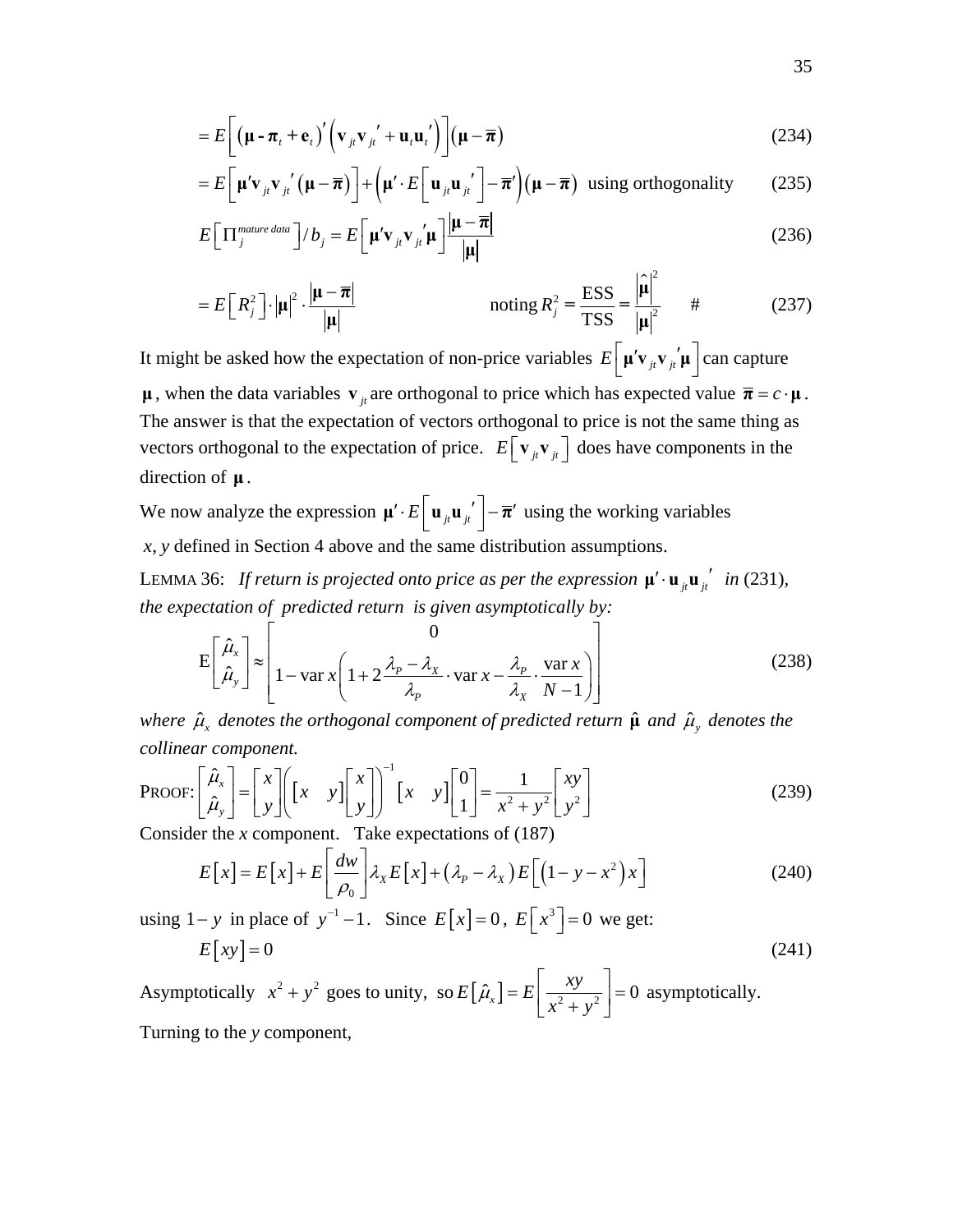$$
E\left[\hat{\mu}_y\right] = E\left[\frac{1}{\frac{x^2}{y^2} + 1}\right]
$$
\n(242)

$$
\geq E\left[1 - \frac{x^2}{y^2}\right]
$$
 but asymptotically equal (243)  

$$
\approx 1 - \frac{\text{var } x}{\overline{y}^2 + \text{var } y}
$$
  $\Sigma$  is diagonal by (141) so *x*,*y* independent (244)

$$
\leq 1 - \text{var } x \left( 1 - \left( \overline{y}^2 - 1 \right) - \text{var } y \right) \quad \text{but asymptotically equal} \tag{245}
$$

$$
= 1 - \text{var } x \left( 1 + 2 \frac{\lambda_p - \lambda_x}{\lambda_p} \cdot \text{var } x - \frac{\lambda_p}{\lambda_x} \cdot \frac{\text{var } x}{N - 1} \right) \qquad \text{using the following:} \quad (246)
$$

$$
\overline{y}^2 \approx \left(1 - \frac{\lambda_p - \lambda_x}{\lambda_p} \cdot \text{var } x\right)^2 \approx 1 - 2 \cdot \frac{\lambda_p - \lambda_x}{\lambda_p} \cdot \text{var } x \qquad \text{by (201)}
$$
 (247)

and var 
$$
y = \frac{\lambda_p}{\lambda_x} \cdot \frac{\text{var } x}{N-1}
$$
 by (141), *x* incorporates *N* – 1 degrees of freedom (248)

RESULT 37. *The price component of mature profit is negative if:* 

$$
\text{var } x < 1 \tag{249}
$$

<span id="page-35-0"></span>and 
$$
\lambda_x > \frac{\lambda_p}{N-1}
$$
 (250)

PROOF: 
$$
E\left[\Pi_j^{matter\ price}\right] = b_j\left(\mu' \cdot E\left[\mathbf{u}_{j\mu} \mathbf{u}_{j\mu'}\right] - \overline{\boldsymbol{\pi}}'\right)\left(\mu - \overline{\boldsymbol{\pi}}\right)
$$
 (251)

$$
= b_j \left( \left( 1 - \text{var } x \left( 1 + 2 \frac{\lambda_p - \lambda_x}{\lambda_p} \cdot \text{var } x - \frac{\lambda_p}{\lambda_x} \cdot \frac{\text{var } x}{N - 1} \right) \right) - \left( 1 - \frac{\lambda_p - \lambda_x}{\lambda_p} \text{var } x \right) \right) \mu' \left( \mu - \overline{\pi} \right) (252)
$$
\nsubstituting (201),(238)

$$
= b_j \operatorname{var} x \left( -\frac{\lambda_x}{\lambda_p} - 2 \cdot \frac{\lambda_p - \lambda_x}{\lambda_p} \cdot \operatorname{var} x + \frac{\lambda_p}{\lambda_x} \cdot \frac{\operatorname{var} x}{N - 1} \right) \mu'(\mu - \overline{\pi})
$$
(253)

<span id="page-35-1"></span>Now 
$$
-\frac{\lambda_x}{\lambda_p} - 2 \cdot \frac{\lambda_p - \lambda_x}{\lambda_p} \cdot \text{var } x + \frac{\lambda_p}{\lambda_x} \cdot \frac{\text{var } x}{N-1} < -\frac{\lambda_x}{\lambda_p} - 2 \cdot \frac{\lambda_p - \lambda_x}{\lambda_p} \cdot \text{var } x + \text{var } x \text{ (250) (254)}
$$

$$
= \frac{\lambda_x}{\lambda_p} \left( \text{var } x - 1 \right) + \text{var } x \left( \frac{\lambda_x}{\lambda_p} - 1 \right) \quad \text{on rearrangement} \tag{255}
$$

$$
\langle 0 \rangle < 0 \qquad \text{noting } \frac{\lambda_x}{\lambda_p} \le 1, \text{var } x < 1 \tag{256}
$$

and since  $\mu'(\mu - \overline{\pi}) > 0$ , result follows from [\(253\).](#page-35-1) #

The premises impose minimal constraints and it can be taken that the price component of mature profit is generally negative.

RESULT 38. *For mature investors not using price:*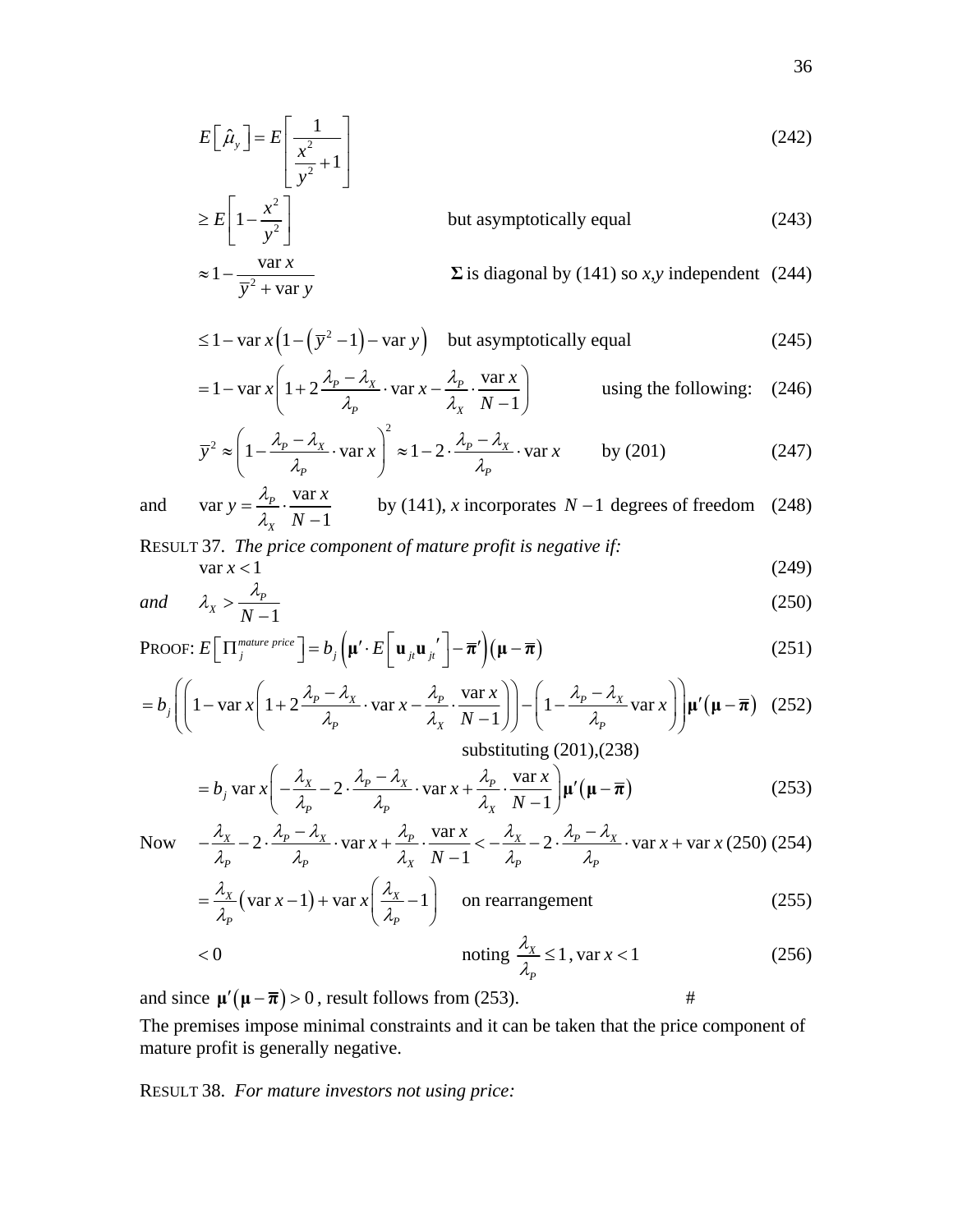$$
E\left[\Pi_j^{\text{matter}}\right]/b_j = \left|\mu - \overline{\pi}\right|^2 E\left[R_j^2\right]
$$
\n(257)

PROOF: 
$$
E\left[\Pi_j^{matter}\right]/b_j = E\left[\left(\mathbf{\mu} - \boldsymbol{\pi}_t + \mathbf{e}_t\right)' \boldsymbol{\alpha}_j \boldsymbol{\alpha}_j' \left(\mathbf{\mu} - \boldsymbol{\pi}_1 + \mathbf{e}_1\right)\right]
$$
 (258)

$$
=E\bigg[\big(\mu - \pi_{t}\big)'\bigg]\mathbf{v}_{j}\mathbf{v}_{j}'E\big[\big(\mu - \pi_{1}\big)\big]\hspace{1cm}\text{as before}\hspace{1cm}\text{(259)}
$$

$$
= |\mathbf{\mu} - \overline{\mathbf{\pi}}|^2 E\left[R_j^2\right]
$$
 in this case  $\mathbf{\pi}_t$  is not orthogonal to  $\mathbf{\alpha}_j$  # (260)

*5.3. New profit* 

LEMMA 39. *The expected profit of new investors is given by:* 

$$
E\left[\Pi_j^{new}\right] = b_j E\left[\sum_k \overline{\mathbf{o}}_{jk} \left(\overline{\mathbf{\mu} - \overline{\mathbf{\mu}}_0} \cdot \overline{\mathbf{\mu} - \overline{\mathbf{\mu}}_0}' \hat{\lambda} - \sigma^2 \hat{\lambda}\right) \overline{\mathbf{o}}_{jk}\right]
$$
(261)

*where vincula indicate the variable relative to the orthogonal basis defined by the eigenvectors, derived by multiplying the original form of the variable by*  $\Lambda'$ *; thus*  $\bar{a}_{j0}$ *denotes the*  $\mathbf{a}_{j0}$  *matrix expressed relative to the eigenvectors, i.e.*  $\overline{\mathbf{a}}_{j0} = \Lambda' \mathbf{a}_{j0}$ .  $\overline{\mathbf{a}}_{j0}$  *is partitioned into columns*  $\begin{bmatrix} \overline{\mathbf{a}}_{j1} & \overline{\mathbf{a}}_{j2} \end{bmatrix}$ .

<span id="page-36-0"></span>PROOF: 
$$
\Pi_{j1} = b_j \left( \boldsymbol{\mu} - \boldsymbol{\pi}_0 + \mathbf{e}_0 \right)^{\prime} \boldsymbol{\alpha}_{j0} \boldsymbol{\alpha}_{j0}^{\prime} \left( \boldsymbol{\mu} - \boldsymbol{\pi}_1 + \mathbf{e}_1 \right)
$$
 (262)

$$
=b_j\left(\boldsymbol{\mu}\cdot\boldsymbol{\pi}_0+\mathbf{e}_0\right)'\boldsymbol{\alpha}_{j0}\boldsymbol{\alpha}_{j0'}'\left(\boldsymbol{\mu}\cdot\boldsymbol{\pi}_0+\mathbf{e}_1+\frac{d\boldsymbol{w}}{\rho_0}\mathbf{H}_{\mu}\left(\boldsymbol{\mu}\cdot\boldsymbol{\pi}_0+\mathbf{e}_0\right)\right)\text{using (129)}\tag{263}
$$

$$
= b_j (\mathbf{\mu} - \mathbf{\pi}_0 + \mathbf{e}_0)' \alpha_{j0} \alpha_{j0}' (\mathbf{\mu} - \mathbf{\pi}_0 + \mathbf{e}_1)
$$
  
+  $b_j (\mathbf{\mu} - \mathbf{\pi}_0 + \mathbf{e}_0)' \alpha_{j0} \alpha_{j0}' \frac{d w}{\rho_0} \mathbf{H}_{\mu} (\mathbf{\mu} - \mathbf{\pi}_0)$   
+  $b_j (\mathbf{\mu} - \mathbf{\pi}_0 + \mathbf{e}_0)' \alpha_{j0} \alpha_{j0}' \frac{d w}{\rho_0} \mathbf{H}_{\mu} \mathbf{e}_0$  (264)

$$
+ b_j \left(\mathbf{\mu} - \mathbf{\pi}_0 + \mathbf{e}_0\right)' \mathbf{\alpha}_{j0} \mathbf{\alpha}_{j0}' \frac{dW}{\rho_0} \mathbf{H}_{\mu} \mathbf{e}_0
$$
  
=  $\Pi_j^{no \text{ pricemove}} + \Pi_j^{estimation \text{ pricemove}} + \Pi_j^{misestimation \text{ pricemove}}$  (265)

<span id="page-36-1"></span>where profit is broken into components corresponding to the terms in [\(264\)](#page-36-0). Consider the first component which is the profit in the absence of the pricemove from  $\pi_0$  to  $\pi_1$ :

$$
E\left[\Pi_j^{no\,\text{ pricemove}}\right]/b_j = E\left[\left(\mathbf{\mu} - \boldsymbol{\pi}_0\right)' \boldsymbol{\alpha}_{j0} \boldsymbol{\alpha}_{j0}' \left(\mathbf{\mu} - \boldsymbol{\pi}_0\right)\right] \text{ given } \mathbf{e}_0, \mathbf{e}_1 \text{ independent} \qquad (266)
$$

$$
= E\left[\overline{\mu - \pi_0}' \overline{\alpha_{j0}} \overline{\alpha_{j0}}' \overline{\mu - \pi_0}\right]
$$
introducing  $\Lambda \Lambda'$  and multiplying (267)  

$$
= E\left[\overline{\mu - \pi_0}' \left[\overline{\mathbf{0}_{j1}} \overline{\mathbf{0}_{j2}} \right] \overline{\mathbf{0}_{j2}'} \right] \overline{\mathbf{0}_{j2}}' \left[\overline{\mu - \pi_0}\right]
$$
 (268)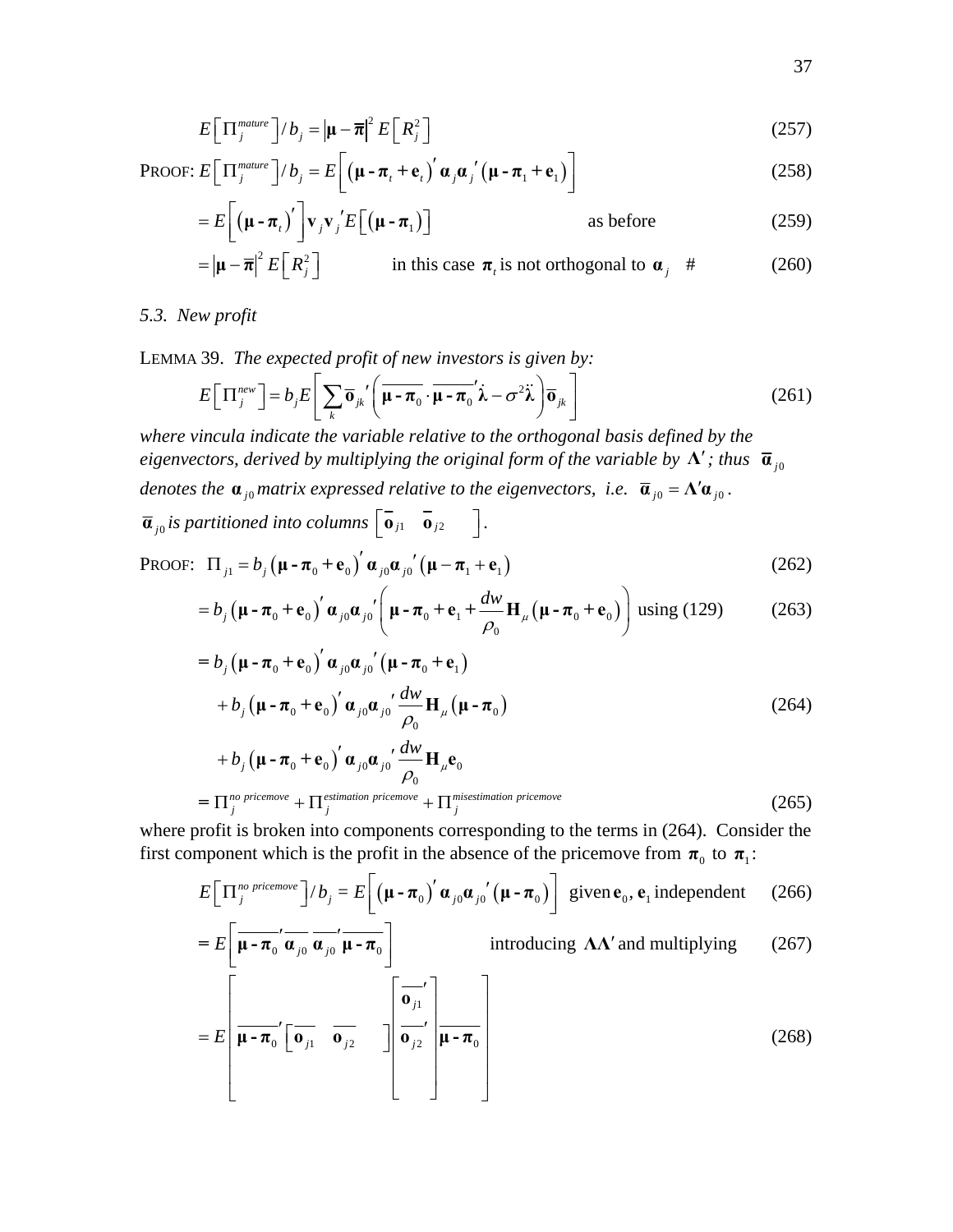$$
= E\left[\overline{\mathbf{0}_{j1}}' \overline{\mathbf{\mu}} - \overline{\mathbf{\pi}}_0 \quad \overline{\mathbf{0}_{j2}}' \overline{\mathbf{\mu}} - \overline{\mathbf{\pi}}_0 \quad \overline{\mathbf{0}_{j2}}' \overline{\mathbf{\mu}} - \overline{\mathbf{\pi}}_0 \quad \overline{\mathbf{0}_{j2}}'\right] \overline{\mathbf{\mu}} - \overline{\mathbf{\pi}}_0' \overline{\mathbf{0}_{j2}}\right] \text{multiply, transpose} \qquad (269)
$$
  

$$
= E\left[\sum_k \overline{\mathbf{0}_{jk}}' \overline{\mathbf{\mu}} - \overline{\mathbf{\pi}}_0 \cdot \overline{\mathbf{\mu}} - \overline{\mathbf{\pi}}_0' \overline{\mathbf{0}_{jk}}\right] \qquad \text{multiplying out} \qquad (270)
$$

<span id="page-37-1"></span>The second profit component derives from the adverse movement of price due to correct estimation:

$$
E\Big[\Pi_j^{\text{estimation pricemove}}\Big]/b_j = E\Big[\Big(\mu - \pi_0\Big)' \alpha_{j0} \alpha_{j0}' \frac{dw}{\rho_0} H_{\mu}\Big(\mu - \pi_0\Big)\Big] e_0 \text{ independent} \quad (271)
$$

$$
= -E\left[\left(\boldsymbol{\mu} - \boldsymbol{\pi}_0\right)' \boldsymbol{\Lambda} \boldsymbol{\Lambda}' \boldsymbol{\alpha}_{j0} \boldsymbol{\alpha}_{j0}' \boldsymbol{\Lambda} \ddot{\boldsymbol{\lambda}} \boldsymbol{\Lambda}' (\boldsymbol{\mu} - \boldsymbol{\pi}_0)\right] \text{ substituting } -\boldsymbol{\Lambda} \ddot{\boldsymbol{\lambda}} \boldsymbol{\Lambda}' \text{ for } \frac{d\boldsymbol{w}}{\rho_0} \mathbf{H}_{\mu} \qquad (272)
$$

$$
= -E\left[\overline{\mu - \pi_0}' \overline{\alpha_{j0}}' \overline{\alpha_{j0}}' \overline{\lambda} \overline{\mu - \pi_0}\right]
$$
converting to eigenvector coordinates (273)  

$$
= -E\left[\sum_k \overline{\mathbf{o}_{jk}}' \overline{\mu - \pi_0}' \overline{\lambda} \overline{\mathbf{o}_{jk}}\right]
$$
as for the first profit component (274)

The third profit component is the adverse movement of price which is due to error:

$$
E\left[\Pi_j^{\text{misestimation pricemove}}\right]/b_j = E\left[\mathbf{e}_0'\mathbf{a}_{j0}\mathbf{a}_{j0'}\frac{dw}{\rho_0}\mathbf{H}_{\mu}\mathbf{e}_0\right] \text{ given } \mathbf{e}_0 \text{ independent} \qquad (275)
$$

$$
= -E\left[\overrightarrow{\mathbf{e}_0}'\overrightarrow{\mathbf{a}_{j0}}'\overrightarrow{\mathbf{a}_{j0}}'\overrightarrow{\mathbf{k}}\overrightarrow{\mathbf{e}_0}\right]
$$
 as for second profit component (276)

$$
= -E\left[\sum_{k} \overrightarrow{\mathbf{0}_{jk}}' \overrightarrow{\mathbf{e}_{0}} \cdot \overrightarrow{\mathbf{e}_{0}}' \overrightarrow{\lambda} \overrightarrow{\mathbf{0}_{jk}}\right]
$$
 as for first profit component (277)  

$$
\sum_{k} \overrightarrow{\mathbf{0}_{jk}}' \overrightarrow{\mathbf{e}_{0}}' \overrightarrow{\lambda} \overrightarrow{\mathbf{0}_{jk}}
$$

$$
= -\sum_{k} \overline{\mathbf{0}_{jk}}' \sigma^2 \ddot{\lambda} \overline{\mathbf{0}_{jk}}
$$
 as above, see (139) # (278)

<span id="page-37-0"></span>LEMMA 40.

$$
E\left[\overline{\mu - \pi_0} \cdot \overline{\mu - \pi_0}' \lambda - \sigma^2 \lambda\right] = -\Sigma
$$
 (279)

PROOF: 
$$
E\left[\overline{\mu - \pi_0} \cdot \overline{\mu - \pi_0}' \lambda - \sigma^2 \lambda\right] = \Sigma \lambda - \sigma^2 \lambda
$$
 (280)

$$
=-\sigma^2\left(I-\lambda\right)\left(I+\lambda\right)^{-1}=-\Sigma
$$
 using (141) # (281)

<span id="page-37-2"></span>LEMMA 41. An approximate result is:

$$
E\left[\Pi_j^{new}\right] \approx -b_j E\left[\sum_k \overline{\mathbf{o}}_{jk} \Sigma \overline{\mathbf{o}}_{jk}\right]
$$
 (282)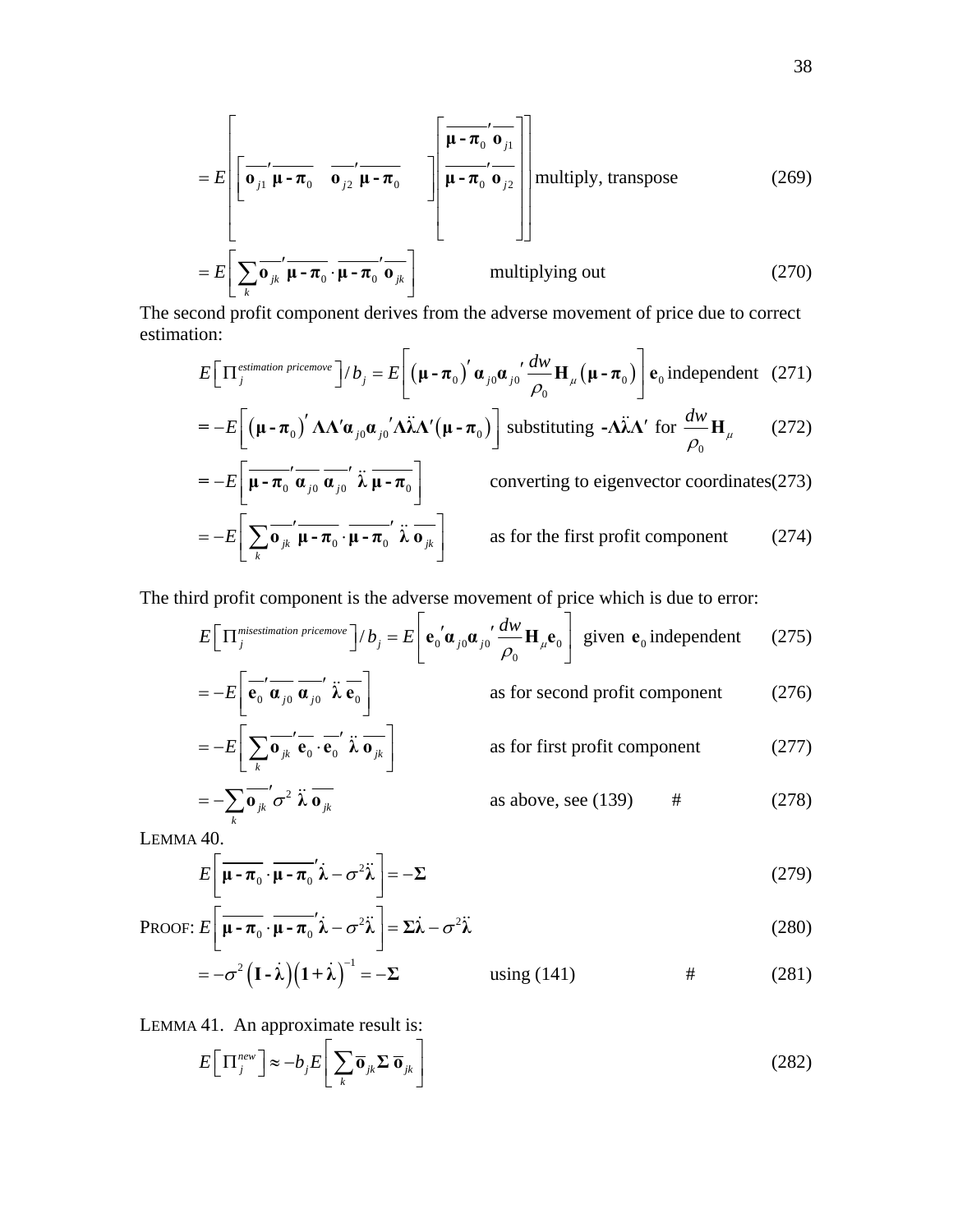PROOF: 
$$
E\left[\Pi_j^{new}\right] = b_j E\left[\sum_k \overline{\mathbf{o}}_{jk}' \left(\overline{\mathbf{\mu} - \pi_0} \cdot \overline{\mathbf{\mu} - \pi_0}' \hat{\lambda} - \sigma^2 \hat{\lambda}\right) \overline{\mathbf{o}}_{jk}\right]
$$
 (283)

$$
=b_j E\left[E\left[\sum_{k} \overline{\mathbf{0}}_{jk} \left(\overline{\mathbf{\mu} - \boldsymbol{\pi}_0} \cdot \overline{\mathbf{\mu} - \boldsymbol{\pi}_0} \mathbf{\hat{\lambda}} - \sigma^2 \mathbf{\hat{\lambda}}\right) \overline{\mathbf{0}}_{jk} \middle| \mathbf{\alpha}_{j0}\right]\right]
$$
(284)

$$
= b_j E\left[\left[\sum_k \overline{\mathbf{o}}_{jk}^{\dagger} E\left[\overline{\mathbf{\mu} - \boldsymbol{\pi}_0} \cdot \overline{\mathbf{\mu} - \boldsymbol{\pi}_0}' \hat{\boldsymbol{\lambda}} - \sigma^2 \hat{\boldsymbol{\lambda}} \right] \mathbf{a}_j \right] \overline{\mathbf{o}}_{jk} \right] \mathbf{a}_j \overline{\mathbf{o}}_{jk} \text{ fixed given } \mathbf{a}_{j0} \quad (285)
$$

$$
\approx -b_j E \left[ \sum_k \overline{\mathbf{0}}_{jk}^{\dagger} \Sigma \overline{\mathbf{0}}_{jk} \right]
$$
 by (279) # (286)

<span id="page-38-0"></span>The rationale for [\(286\)](#page-38-0) is that the expression  $\mu - \pi_0 \cdot \mu - \pi_0' \lambda - \sigma^2 \lambda$  does not depend in any particular way on regressors  $\mathbf{a}_{j0}$  as they are normalized and embrace all magnitudes of price in a particular direction. The result is good enough for a first order investigation of profits.

RESULT 42. *For new investors using price:*

$$
E\left[\Pi_j^{new}\right] = -b_j \left|\mu\right|^2 E\left[R_j^2\right] - b_j E\left[\left(\mu - \pi_0\right)' \mathbf{u}_0 \mathbf{u}_0' \left(\mu - \pi_0\right)\right]
$$
(287)

<span id="page-38-1"></span>PROOF: 
$$
E\left[\sum_{k} \overline{\mathbf{o}}_{jk} \Sigma \overline{\mathbf{o}}_{jk}\right] = E\left[\left(\mathbf{\mu} - \mathbf{\pi}_0\right)' \mathbf{\alpha}_{j0} \mathbf{\alpha}_{j0}' \left(\mathbf{\mu} - \mathbf{\pi}_0\right)\right]
$$
 reversing steps (266) to (270) (288)

so 
$$
E\left[\Pi_j^{new}\right] = -b_j E\left[\left(\mu - \pi_0\right)' \alpha_{j0} \alpha_{j0}' \left(\mu - \pi_0\right)\right]
$$
 by (282) (289)

$$
= -b_j E\bigg[\big(\mathbf{\mu} - \boldsymbol{\pi}_0\big)' \mathbf{v}_{j0} \mathbf{v}_{j0}' \big(\mathbf{\mu} - \boldsymbol{\pi}_0\big)\bigg] - b_j E\bigg[\big(\mathbf{\mu} - \boldsymbol{\pi}_0\big)' \mathbf{u}_0 \mathbf{u}_0' \big(\mathbf{\mu} - \boldsymbol{\pi}_0\big)\bigg]
$$
(290)

$$
E\left[\Pi_j^{new data}\right] = -b_j E\left[\mu' \mathbf{v}_{j0} \mathbf{v}_{j0}' \mu\right] \qquad \text{given } \mathbf{v}_{j0} \perp \boldsymbol{\pi}_0 \tag{291}
$$

$$
= -b_j E[\hat{\mathbf{\mu}}' \cdot \hat{\mathbf{\mu}}]
$$
 where  $\hat{\mathbf{\mu}}$  is the projection of  $\mathbf{\mu}$  onto **a** (292)  

$$
= -b_j |\mathbf{\mu}|^2 E\left[ R_j^2 \right] \qquad \text{noting } R_j^2 = \frac{\text{ESS}}{\text{TSS}} = \frac{|\mathbf{\mu}|}{|\mathbf{\mu}|^2} \qquad \text{#} \tag{293}
$$

RESULT 43. *For new investors not using price:*

$$
E\left[\Pi_j^{new}\right] = -b_j E\left[\left(\mu - \pi_0\right)' \mathbf{v}_j \mathbf{v}_j' \left(\mu - \pi_0\right)\right]
$$
\n(294)

**PROOF:** As per [\(288\);](#page-38-1) here  $\mathbf{a}_{j0} = \mathbf{v}_j$  #

# *5.4. Total profit*

Both *new* and *mature* profits are summarized in the following table. It would enhance the integrity of the model if the elements in the table demonstrably summed to zero but this development has not yet been undertaken.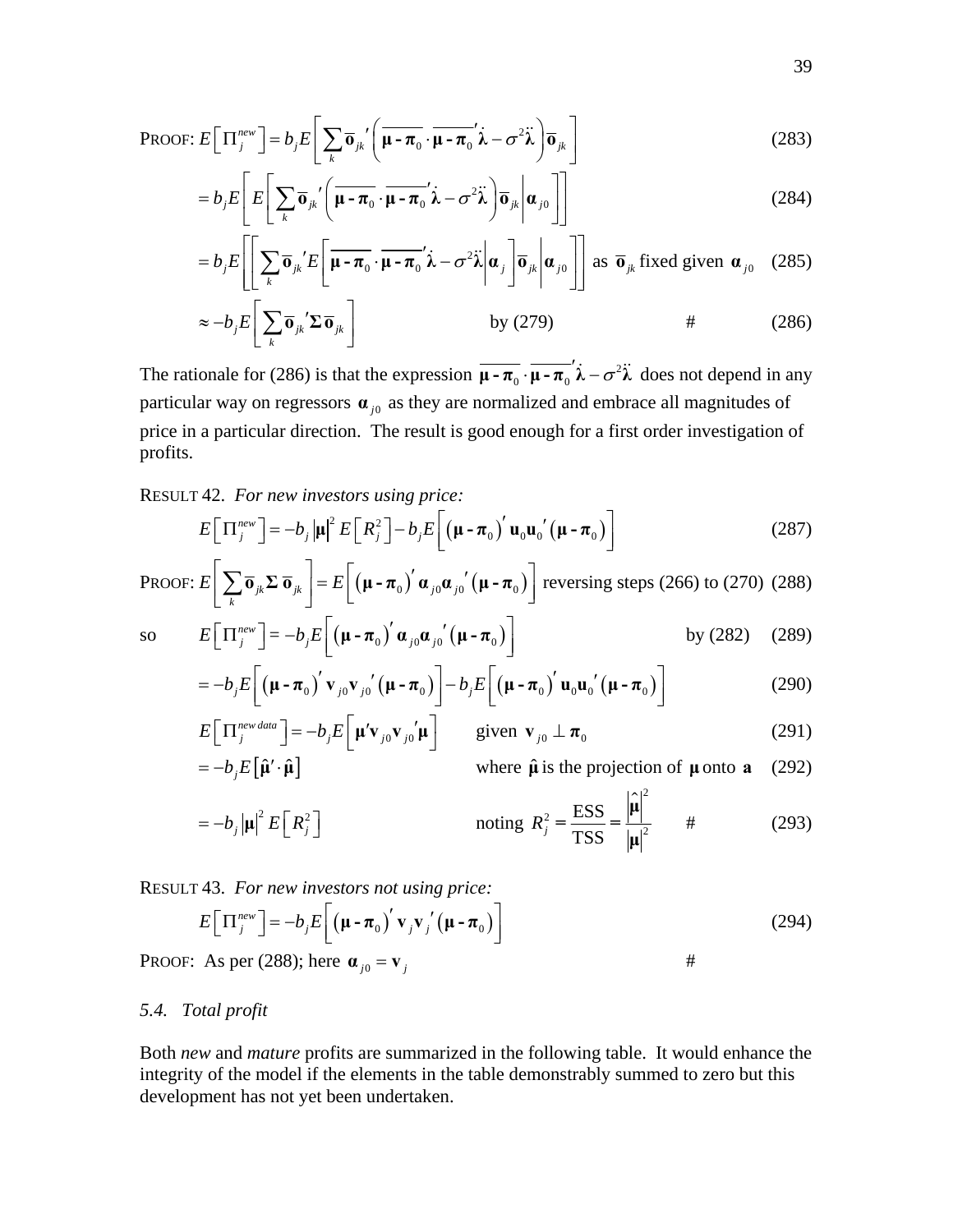| Investor                     |        | Data profit                                                                                                                                | Price profit                                                                                                                                                                                                       |
|------------------------------|--------|--------------------------------------------------------------------------------------------------------------------------------------------|--------------------------------------------------------------------------------------------------------------------------------------------------------------------------------------------------------------------|
| type                         |        |                                                                                                                                            |                                                                                                                                                                                                                    |
| Using<br>price               | mature | $+ \mu \cdot \mu-\overline{\pi} \cdot E\left[R_i^2\right]$                                                                                 | $\left(\boldsymbol{\mu}'\cdot E\right \left.\boldsymbol{\mathrm{u}}_{j\prime}\boldsymbol{\mathrm{u}}_{j\prime}\right -\overline{\boldsymbol{\pi}}\right)(\boldsymbol{\mathrm{\mu}}-\overline{\boldsymbol{\pi}})<0$ |
|                              | new    | $- \mu \cdot \mu \cdot E\left[R_i^2\right]$                                                                                                | $-E\left[\left(\mu-\pi_0\right)'\mathbf{u}_0\mathbf{u}_0'\left(\mu-\pi_0\right)\right]$                                                                                                                            |
| <b>Not</b><br>using<br>price | mature | $+ \mu-\overline{\pi} ^2 E\left[R_i^2\right]$                                                                                              |                                                                                                                                                                                                                    |
|                              | new    | $-E\left[\left(\mathbf{\mu}-\mathbf{\pi}_0\right)^{\prime}\mathbf{v}_j\mathbf{v}_j\right] \left(\mathbf{\mu}-\mathbf{\pi}_0\right)\right]$ |                                                                                                                                                                                                                    |

TABLE 5: Expected net profit of investor *j* in period 1, classified by investor type and source. Investors may or may not include the price variable in their estimations. The *mature* class of investors formed their estimates sufficiently long ago that current price has no particular relationship to price at the time of estimation. The *new* investors formed their estimates in the most recent period so that the price in the current period is correlated with the price in their estimating period. This affects new investors adversely. The conclusion is that the analysis of non-price data is profitable, and analysis of price data is unprofitable. Entries in the table should be multiplied by the weight of money  $b_i$ .

The results cover only *new* investors and *mature* investors, with none for the time intervals between; it is reasonable to suppose that profit expectations for intermediate time periods are intermediate in magnitude, and that the investor's expected profit is some function of the *new* and *mature* expected profits. We assume this is the case:

<span id="page-39-0"></span>PREMISE 11: PROFIT INTERPOLATION. Profit can be linearly interpolated from *new* and *mature* profit for data and price.

$$
E\left[\Pi_j\right] = c_j^{\text{matter}} E\left[\Pi_j^{\text{matter}}\right] + c_j^{\text{price}} E\left[\Pi_j^{\text{price}}\right] + c_j^{\text{areve}} \left[ \Pi_j^{\text{preve}}\right] + c_j^{\text{new}} E\left[\Pi_j^{\text{new}}\right] + c_j^{\text{preve}} E\left[\Pi_j^{\text{preve}}\right] \tag{295}
$$

where 
$$
c_j^{\text{data}}
$$
,  $c_j^{\text{price}}$ ,  $c_j^{\text{data}}$ ,  $c_j^{\text{price}} > 0$  (296)

<span id="page-39-1"></span>RESULT 44. *Data profit is positive for the average investor.* 

$$
\sum_{j} \left( c_j^{\text{matrix}} E \left[ \Pi_j^{\text{data}} \right] + c_j^{\text{new}} E \left[ \Pi_j^{\text{data}} \right] \right) > 0 \tag{297}
$$

PROOF: 
$$
0 = \sum_{j} E\left[\Pi_{j}\right]
$$
 taking expectations of (230) (298)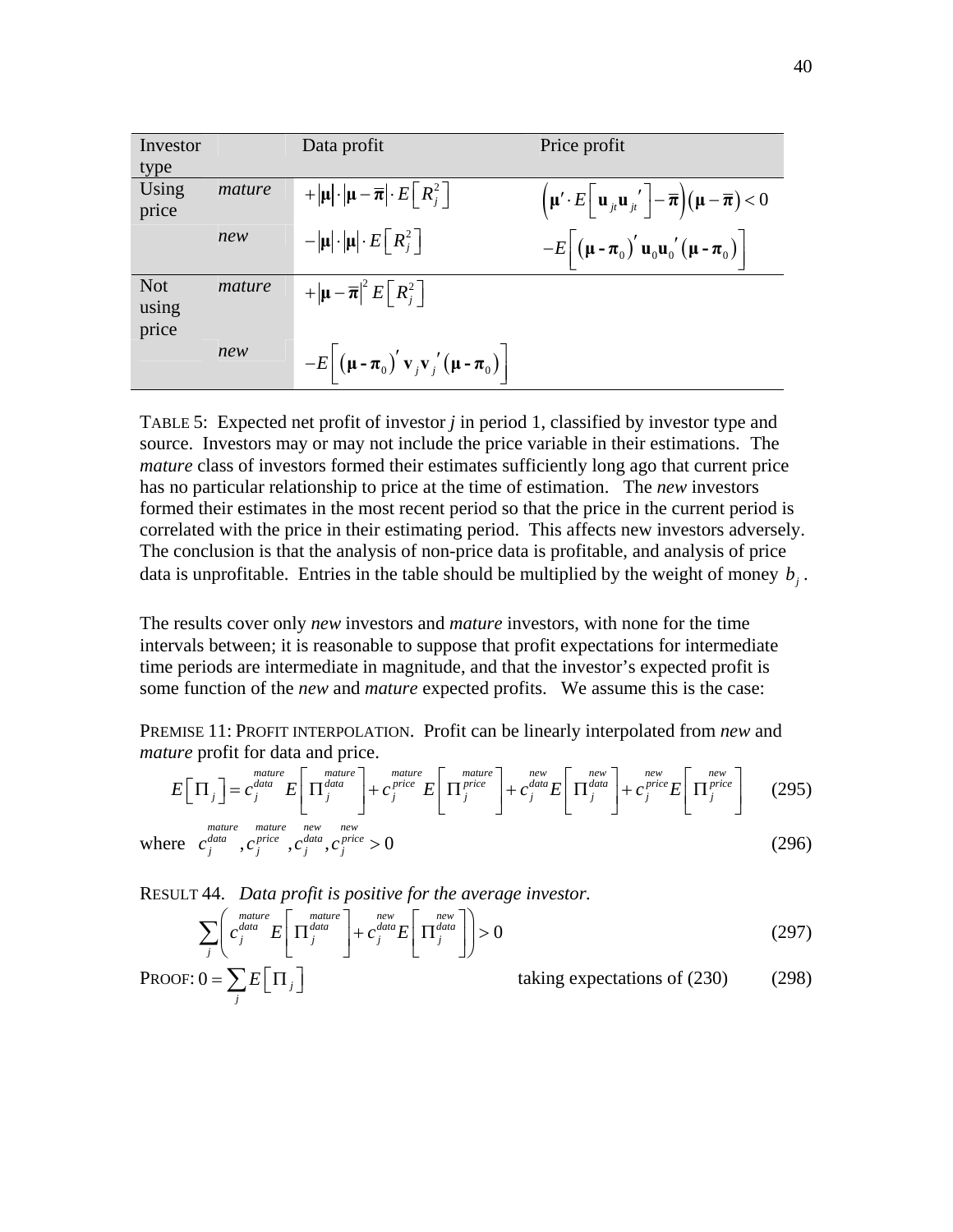$$
= \sum_{j} \left( c_j^{\text{matter}} E\left[ \Pi_j^{\text{atur}} \right] + c_j^{\text{new}} E\left[ \Pi_j^{\text{new}} \right] \right) + c_j^{\text{new}} E\left[ \Pi_j^{\text{data}} \right] + c_j^{\text{new}} E\left[ \Pi_j^{\text{data}} \right] \right) + \text{using (295)}
$$
\n
$$
\sum_{j} \left( c_j^{\text{price}} E\left[ \Pi_j^{\text{price}} \right] + c_j^{\text{price}} E\left[ \Pi_j^{\text{price}} \right] \right) \tag{299}
$$

<span id="page-40-0"></span>Now 
$$
c_j^{matter} \left[\Pi_j^{price}\right] + c_j^{price} \left[\Pi_j^{price}\right] < 0
$$
 for all investors j (300)

so 
$$
\sum_{j} \left( c_j^{picture} E\left[\Pi_j^{price}\right] + c_j^{price} E\left[\Pi_j^{price}\right] \right) < 0 \text{ result follows (299)} \qquad \# \qquad (301)
$$

RESULT 45. If the profit coefficients  $c_i^{data}$ ,  $c_i^{price}$ ,  $c_i^{data}$ , *mature mature new new*<br> $c_j^{data}$ ,  $c_j^{price}$ ,  $c_j^{data}$ ,  $c_j^{price}$  are the same for every *investor, then for each investor expected profit is a positive function of their coefficient of determination*  $E\left[R_j^2\right]$ .

$$
E\left[\Pi_j\right] = K_j^{data} E\left[R_j^2\right] + K_j^{price}
$$
\n(302)

<span id="page-40-2"></span>where 
$$
K_j^{\text{data}} > 0
$$
 is independent of the data  $\mathbf{a}_j$  used by investor j (303)

and 
$$
K_j^{price} = E\left[\Pi_j^{price}\right] < 0
$$
 is independent of the data  $\mathbf{a}_j$  used by investor j (304)

PROOF: 
$$
\sum_{j} \left( c^{data} b_{j} |\mathbf{\mu}| \cdot |\mathbf{\mu} - \overline{\mathbf{\pi}}| \cdot E\left[R_{j}^{2}\right] - c^{data} b_{j} |\mathbf{\mu}| \cdot |\mathbf{\mu}| \cdot E\left[R_{j}^{2}\right] \right) > 0 \text{ Table 5, (297)} (305)
$$

$$
\left( c^{\frac{matter}{data}} |\mathbf{\mu}| \cdot |\mathbf{\mu} - \overline{\mathbf{\pi}}| - c^{\frac{new}{data}} |\mathbf{\mu}| \cdot |\mathbf{\mu}| \right) \sum_{j} b_{j} E\left[ R_{j}^{2} \right] > 0 \qquad \text{rearranging} \qquad (306)
$$

$$
c^{\text{matter}} | \mathbf{\mu} | \cdot | \mathbf{\mu} - \overline{\boldsymbol{\pi}} | - c^{\text{data}} | \mathbf{\mu} | \cdot | \mathbf{\mu} | > 0 \qquad \text{given } \sum_{j} b_{j} E\left[ R_{j}^{2} \right] > 0 \qquad (307)
$$

<span id="page-40-1"></span>so applying this to the expected data profit of a single investor,

$$
E\left[\Pi_j^{data}\right] = \left(c^{data}\left|\mu\right|\cdot\left|\mu - \overline{\pi}\right| - c^{data}\left|\mu\right|\cdot\left|\mu\right|\right)b_jE\left[R_j^2\right]
$$
\n(308)

$$
=K_j^{data}R_j^2\tag{309}
$$

where 
$$
K_j^{data} = \left( c^{data} | \mathbf{\mu} | \cdot | \mathbf{\mu} - \overline{\mathbf{\pi}} | - c^{data} | \mathbf{\mu} | \cdot | \mathbf{\mu} | \right) b_j > 0
$$
 by (13),(307) (310)

The expected price profit

$$
E\left[\Pi_j^{price}\right] = -\left(|\mu| \cdot |\mu - \overline{\pi}| \cdot \frac{\lambda_x}{\lambda_p} \text{var } x\right) - E\left[\left(\mu - \pi_0\right)' \mathbf{u}_0 \mathbf{u}_0' \left(\mu - \pi_0\right)\right] < 0 \tag{311}
$$

is not a function of data variables. #

The premise of equal profit coefficients is one way of developing this result. Another way is to interpret the previous result as an expectation over investors, but this does not guarantee that  $K_j^{data} > 0$  for every investor.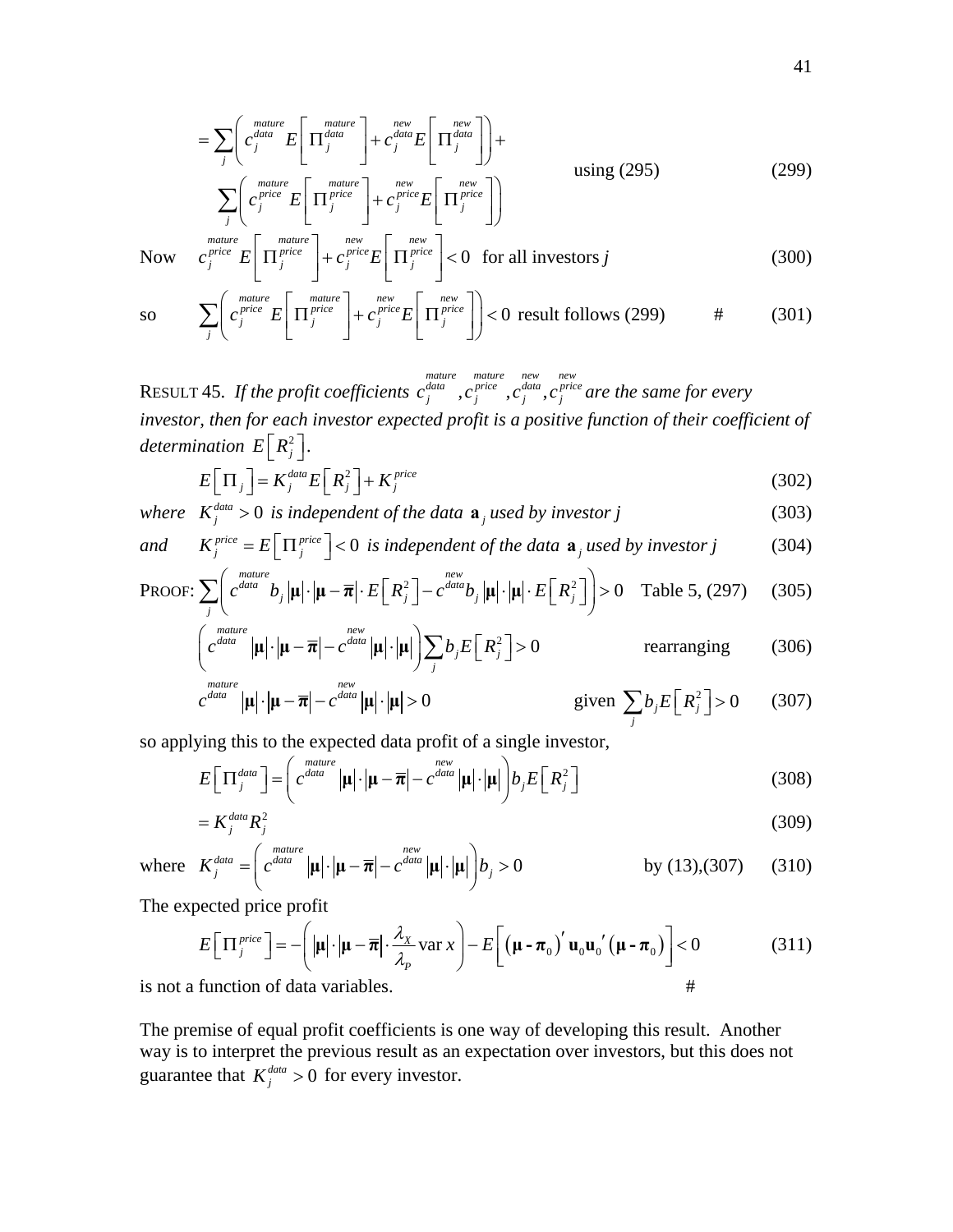### *5.5. Long term expectations and rational learning*

We now ask whether the behavioural premises 7 and 8 are consistent with 'rational learning' as defined by premise 1. We judge realizations by the expected profit given in Table 6 above and this is to be compared with the predicted returns [\(20\)](#page-8-1) obtained from estimation. We see that the return to *new* investors is less than the return to mature investors which is perhaps surprising given that their estimates are more up to date. The short term profit  $\Pi^{no\, price move}$  which would be earned in estimation period 1 in the absence of a price move is positive as expected, but it turns out that the situation is not as simple as this and we have to consider price shift and estimation error, both of which affect the investor adversely. As the offset  $\mu$  -  $\bar{\pi}$  is small, we expect that for new investors the short run loss will exceed the long run profit components, and overall profit will be negative. As the price shift and misestimation factors wear off over time as the price and estimation matrix move, profit will increase and eventually become positive. This progression is consistent with an overall profit across all investors of zero. The profit outcomes, and hence long term expectations and behaviour, of the investor are compatible with the assumed behaviour of the investor insofar as:

- *Estimating*: The investor must start off by estimating notwithstanding the initial loss. Furthermore, the long term profit value given above is an expected value, not a definite amount, and the investor must sample several times to be sure of having a sufficiently representative sample. There is also the matter of structural change in the return relationship [\(10\)](#page-6-0).
- *Not estimating*: As positive profit comes only over time, the investor will not reestimate in every period to get fresh estimates, so the majority of investors will be *old* investors as assumed.
- *Investor demand function*: The return which is received will ultimately be positive so the investor is justified in using the relationship [\(11\)](#page-7-0) to determine the quantity which they invest. However, the investor will find that realized return is less than the predicted return  $\hat{r}_j$ . This will be reflected in somewhat smaller values of the weight of money  $B_i$  and the proportion of *new* investors  $dw$  than would be the case if expectations were exactly realized.

As stability condition [\(215\)](#page-29-0) requires a relatively low proportion of *new* investors, it appears that the failure of investors to fully realize the return which the regressions indicate is important for the stability of the market.

# *5.6. The viability of non-price data*

A primary concern of the literature dealing with the Grossman Stiglitz paradox has been that low-cost price watchers can outperform high cost fundamental analysts, reducing the viability of fundamental analysis and disrupting market efficiency. Consider that some data costs virtually nothing to compile yet can have considerable explanatory value: the constant vector  $\iota$  and time period dummy variables.

DEFINITION: RELEVANT VARIABLE. A variable is relevant if it is correlated with  $\mu$ - $\bar{\pi}$ .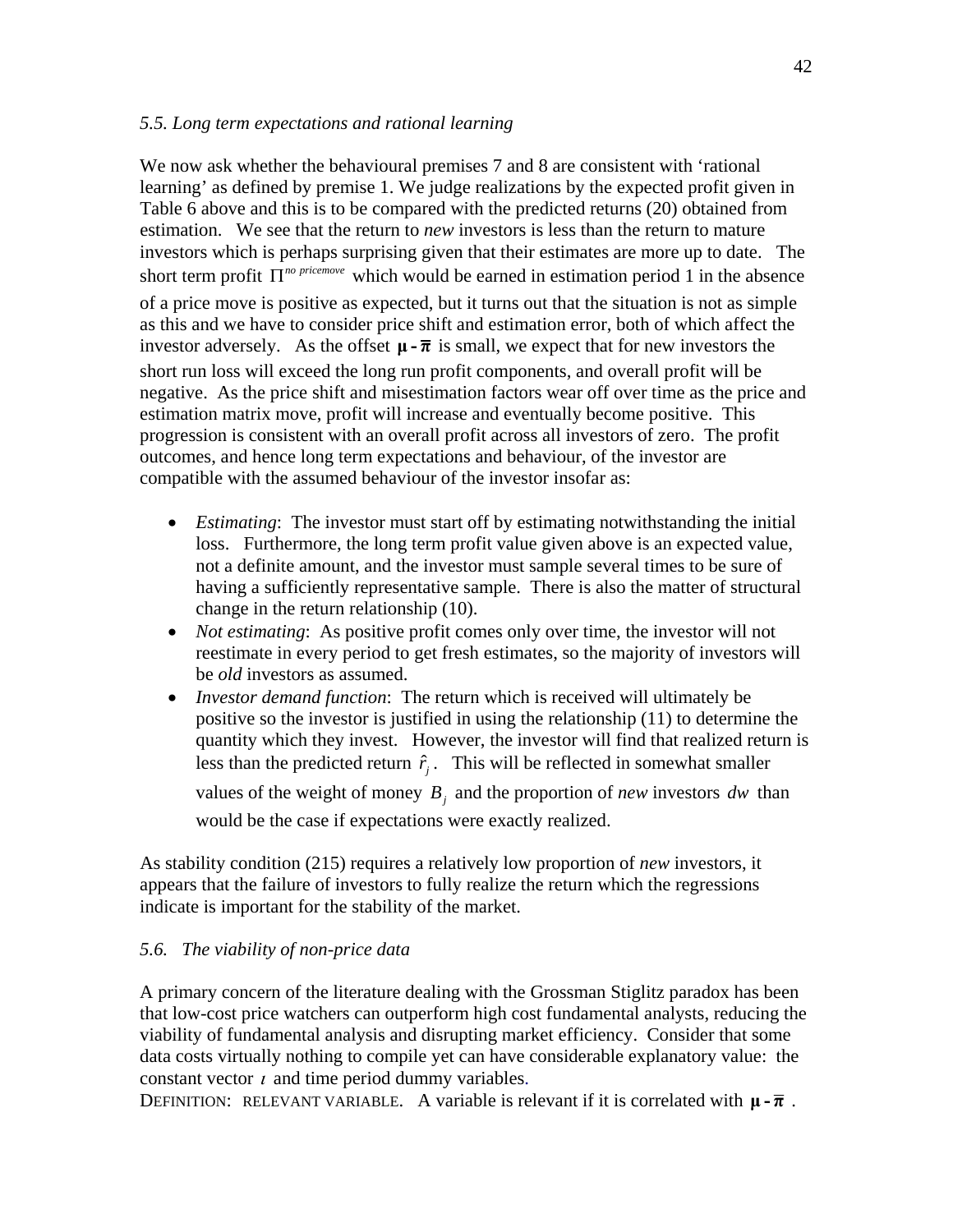DEFINITION: DISTINCT VARIABLE. A relevant variable is considered distinct if it cannot be expressed as a linear sum of other relevant variables.

PREMISE 12: INVESTORS' GOAL. Investors will maximize expected net profit  $\Pi^{net}$  which is a function of the gross profit given in [\(302\)](#page-40-2) and the cost of the data.

$$
E\left[\Pi_j^{net}\right] = K_j^{data} E\left[R_j^2\right] + K_j^{price} - C\left(\mathbf{a}_j\right)
$$
\n(312)

where 
$$
C(\mathbf{a}_j) = \sum_k C(\mathbf{a}_{jk})
$$
 (313)

is the total cost of data which is an arithmetic sum of the cost of each data series  $\mathbf{a}_{ik}$  used by the investor.

PREMISE 13: DATA CHARACTERISTICS. At least two relevant, distinct and free data series are available.

RESULT 46: VTABLE MARKET THEOREM. *Investors will use data other than price.*

\nPROOF: 
$$
E\left[\Pi_j^{marginal}\right] = E\left[\Pi_j^{net}\middle|2\text{ data}+\text{price}\right] - E\left[\Pi_j^{net}\middle| \text{price alone}\right]
$$

\n
$$
= E\left[\Pi_j^{marginal}\right] = \left[\Pi_j^{net}\middle|2\text{ data}+\text{price}\right] - E\left[\Pi_j^{net}\middle| \text{price alone}\right]
$$

\n
$$
= E\left[\Pi_j^{atal}\left(E\middle|2\right|2\text{ data}) - E\middle|2\middle| \text{micro along}\right] - C\left(\Omega_1\right) - C\left(\Omega_2\right)
$$

\n(315)

$$
=K_j^{data} \left( E\left[R_j^2\middle|2\text{ data}+price\right]-E\left[R_j^2\middle|price\text{ alone}\right]\right)-C\left(\mathbf{a}_{j2}\right)-C\left(\mathbf{a}_{j3}\right) \tag{315}
$$

noting that  $K_j^{data}$  and  $K_j^{price}$  are independent of data  $\mathbf{a}_j$  used by the investor

$$
= K_j^{data} \left( E\left[R_j^2\middle|2\text{ data} + \text{price}\right] - E\left[R_j^2\middle| \text{price alone}\right] \right) \text{ as } C\left(\mathbf{a}_{j2}\right) + C\left(\mathbf{a}_{j3}\right) = 0 \tag{316}
$$
  

$$
E\left[R_j^2\middle|2\text{ data} + \text{price}\right] > E\left[R_j^2\middle| \text{price alone}\right]
$$

<span id="page-42-0"></span>Now  $E\left|\mathbb{R}_{i}^{2}\right|$  2 data+price  $\left|E\left|\mathbb{R}_{i}^{2}\right|\right|$  price alone  $\left|E\left|\mathbb{R}_{i}^{2}\right|$  (317) as price cannot be collinear with two distinct variables, by Premise 13 they are relevant.

so  $E\left[\prod_{i=1}^{marginal}\right] > 0$  as both factors in [\(316\)](#page-42-0) are positive. #

If it is accepted that a certain amount of free and useful data is available then this result demonstrates that a data set is always available in the face of strategy switching. Premise 3 of the objective model is upheld (i.e. non-price data is used by investors) and market processes are viable in the long term. While it has not been demonstrated formally that the system will find its way to a sustainable equilibrium from any starting point, it seems clear intuitively. If less data is being used, the investor will add the free series. If more data is being used and cost makes the investor's position untenable, the investor will drop back to the free set. In fact more than two sources of free data are needed to avoid instability due to relatively large collinear variance: the criterion identified at [\(223\).](#page-32-0)

### *5.7. The viability of price data*

We turn to the problem, which is probably unique in the history of literature inspired by Grossman Stiglitz (1980), of having to explain why investors would be motivated to look at price. The importance of price in the investment decision would seem to be selfevident; but the preceding analysis demonstrates that the imprecise nature of the price variable – which wanders through coefficient price – makes it a poor guide to where positive returns might be found. In the short term estimation error destroys its value and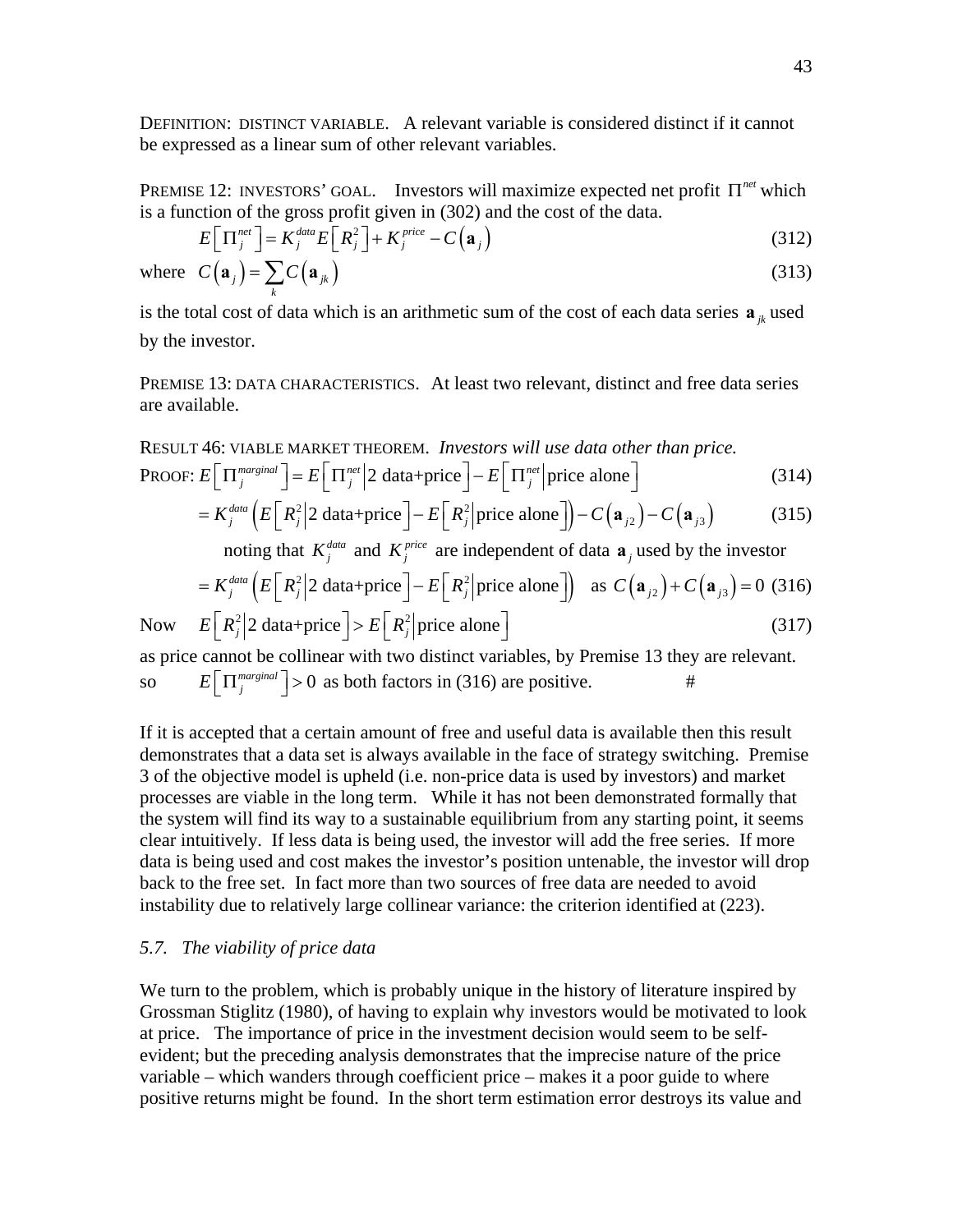in the long term it is too vague. In both cases the losses of the price-watchers subsidize the investors using 'hard' data.

In terms of the objective model as set out here the answer is as follows: if some investors stop looking at price then the proportion of those who do,  $b^{price}$ , will fall. The stability condition:

$$
dw < \frac{\sigma_x^2}{2} \left( \frac{b_{price}}{\lambda_p} \right) \left( \frac{\lambda_x}{\lambda_p} \right)^2
$$
 (215) restated (318)

implies that past a certain point in this fall in  $b^{price}$  the market will become unstable and bubble. It is reasonable to suppose (although it is not proved here) that in a bubble the investors who consider price will ultimately profit and those who do not will incur losses. There is a long run cycle within which price watching behaviour is rewarded.

# **6. Heterogeneous least squares learning as a genetic algorithm**

Any process which uses a blind multipronged hill-climbing algorithm can be described as a genetic algorithm because this is the presumed mechanism of natural selection. We show that heterogeneous least squares learning is a genetic algorithm by constructing a genetic algorithm for a natural system and showing that it operates identically to heterogeneous least squares learning within the objective model.

The similarity of the processes does not depend on the profitability and survival of the economic actors, which is the traditional avenue for constructing an analogy of the 'economic Darwinism' type. Nor does it depend on the selection of particular strategies, which is the version of this concept found in modern rational expectations literature. For instance Marimon McGrattan (1995) demonstrate an isomorphism between adaptive learning and evolutionary learning. The process described by the objective model will operate without any elimination of less profitable investors or strategies. It is the information processing itself – least squares learning – which is analogous to natural selection.

Let a creature *j*, i.e. a single organism, be represented by an  $N^*1$  vector  $g_i$  in 'gene space'. Each gene represents a separate dimension of variation, variations are ranked in some physical order, and there are *N* separate genes so gene space is  $\mathbb{R}^N$ . It is a question whether genetic variation has a continuous character but we will ignore this. Let the population mean of the **g** vectors be denoted by  $\pi$ , and the optimal genotype - the genotype which is superior to all others in reproductive capability - by **μ + e** . Optimum fitness has a stochastic component, denoted **e**, which is set by prevailing environment conditions, the situation with predator/prey species etc. We suppose that the mean is sufficiently close to the optimum that reproductive capability is a smooth concave function of  $\pi$ , with maximum at  $\mu + e$ . For the species this presents as a hill climbing problem.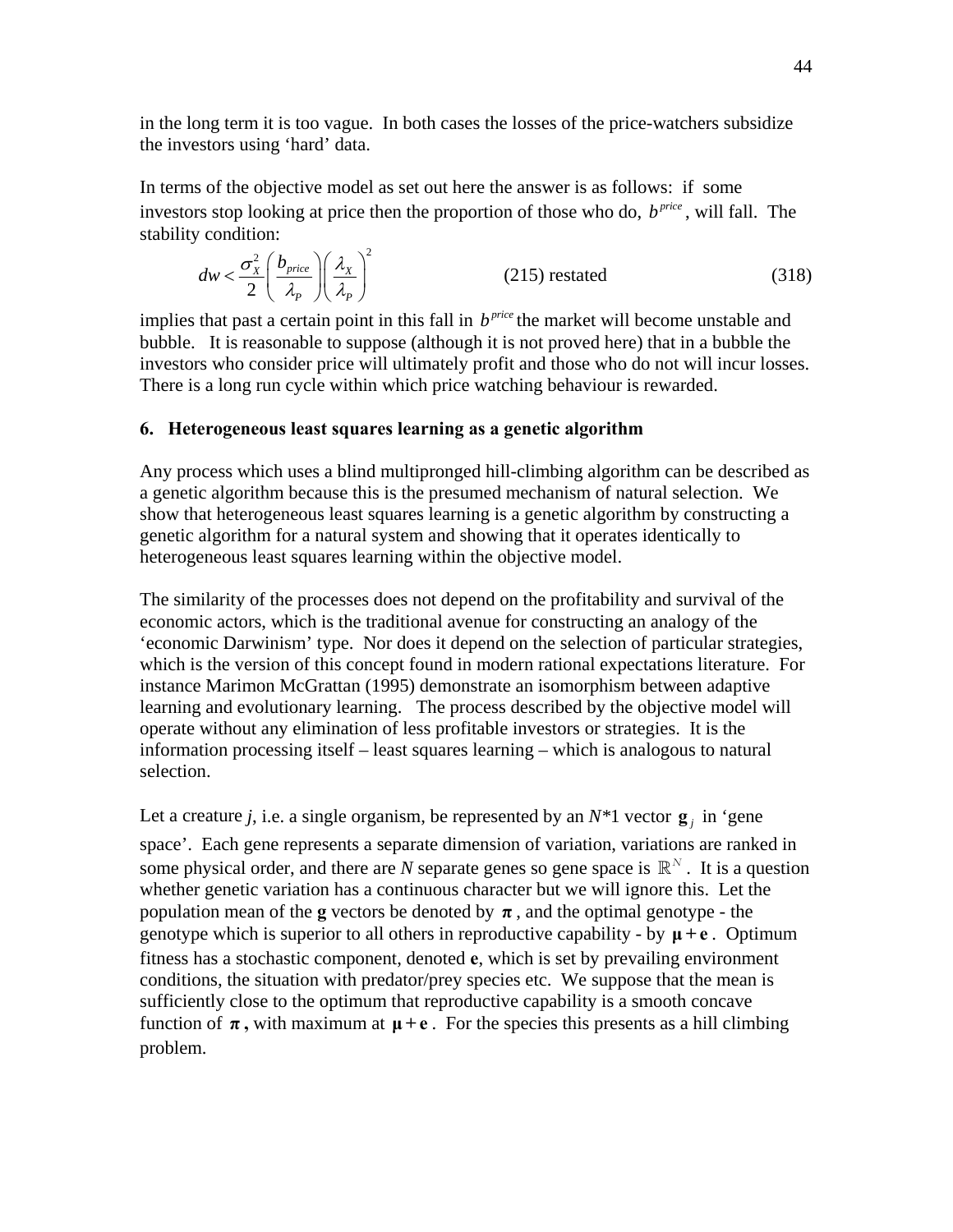Let the relative weight of creature *j* (the number of individuals with genotype  $g_i$ ) be denoted by  $b_i$ . At period 0

<span id="page-44-1"></span>
$$
1 = \sum_{j} b_j \tag{319}
$$

$$
\boldsymbol{\pi}_0 = \sum_j b_j \mathbf{g}_j \tag{320}
$$

<span id="page-44-3"></span>Variation around the mean, referred to as the 'variation' vector, can be denoted by **α** *<sup>j</sup>* :

$$
\mathbf{a}_j = \mathbf{g}_j - \mathbf{\pi}_0 \tag{321}
$$

<span id="page-44-2"></span>Observe 
$$
\sum_{j} b_j \mathbf{a}_j = \mathbf{0}
$$
 (322)

The population fitness vector **r** is the vector from the population mean  $\pi$  to the current optimum  $\mu + e$ .

$$
\mathbf{r}_0 = \mathbf{\mu} + \mathbf{e}_0 - \mathbf{\pi}_0 \tag{323}
$$

<span id="page-44-5"></span>NATURAL SELECTION PREMISE 1*.* The fitness of a each creature is given by the distance  $|\mathbf{\mu} + \mathbf{e}_0 - \mathbf{g}_i|$  of its genotype  $\mathbf{g}_i$  from the optimum genotype  $\mathbf{\mu} + \mathbf{e}_0$ . The fitness of the mean genotype is given by the distance  $|\mathbf{\mu} + \mathbf{e}_0 - \mathbf{\pi}_0|$ . The relative fitness of a creature is the difference between its fitness and the population fitness and this is approximately proportional to the coordinate of its fitness vector in the direction of the population fitness vector.

relative fitness<sub>j</sub> = 
$$
|\mathbf{\mu} + \mathbf{e}_0 - \mathbf{g}_j| - |\mathbf{\mu} + \mathbf{e}_0 - \mathbf{\pi}_0|
$$
 (324)  
\n $\propto \mathbf{\alpha}_j' \mathbf{r}$  (325)

NATURAL SELECTION PREMISE 2. The Net Reproduction Rate (*NRR*) of a creature (i.e. production of offspring after replacing itself) is proportional to the relative fitness of the creature.

$$
NRR_j = w \cdot relative \ fitness = w\mathbf{a}_j' \mathbf{r}
$$
 (326)

where *w* is some positive constant. *NRR* will be positive for some creatures and negative for others; on average it is zero as shown in [\(329\).](#page-44-0) The Gross Reproduction Rate (*GRR*), which includes the replacement creature, is given by

$$
GRR_j = NRR_j + 1 = w\mathbf{a}_j \mathbf{r} + 1 \tag{327}
$$

<span id="page-44-4"></span>so the weighting of descendents produced by creatures of type *j* will be given by

$$
b_{j\text{ descendents}} = b_j \cdot GRR_j = b_j \left(1 + w\mathbf{a}_j' \mathbf{r}\right)
$$
\n(328)

<span id="page-44-0"></span>Observe that the total weighting attributed to descendents is unity:

$$
\sum_{j} b_{j\,descendents} = \sum_{j} b_{j} \left( 1 + w \boldsymbol{\alpha}_{j}^{\prime} \mathbf{r} \right) = \sum_{j} b_{j} + w \left( \sum_{j} b_{j} \boldsymbol{\alpha}_{j}^{\prime} \right) \mathbf{r} = 1 \text{ by (319),(322) (329)}
$$

so these weights  $b_{i, descendent}$  can be used for the purpose of finding the new population mean in period 1.

NATURAL SELECTION PREMISE 3. The average genotype  $\overline{g_{ii}}$  of the descendents *i* of creature *j* equals the genotype of the parent, i.e.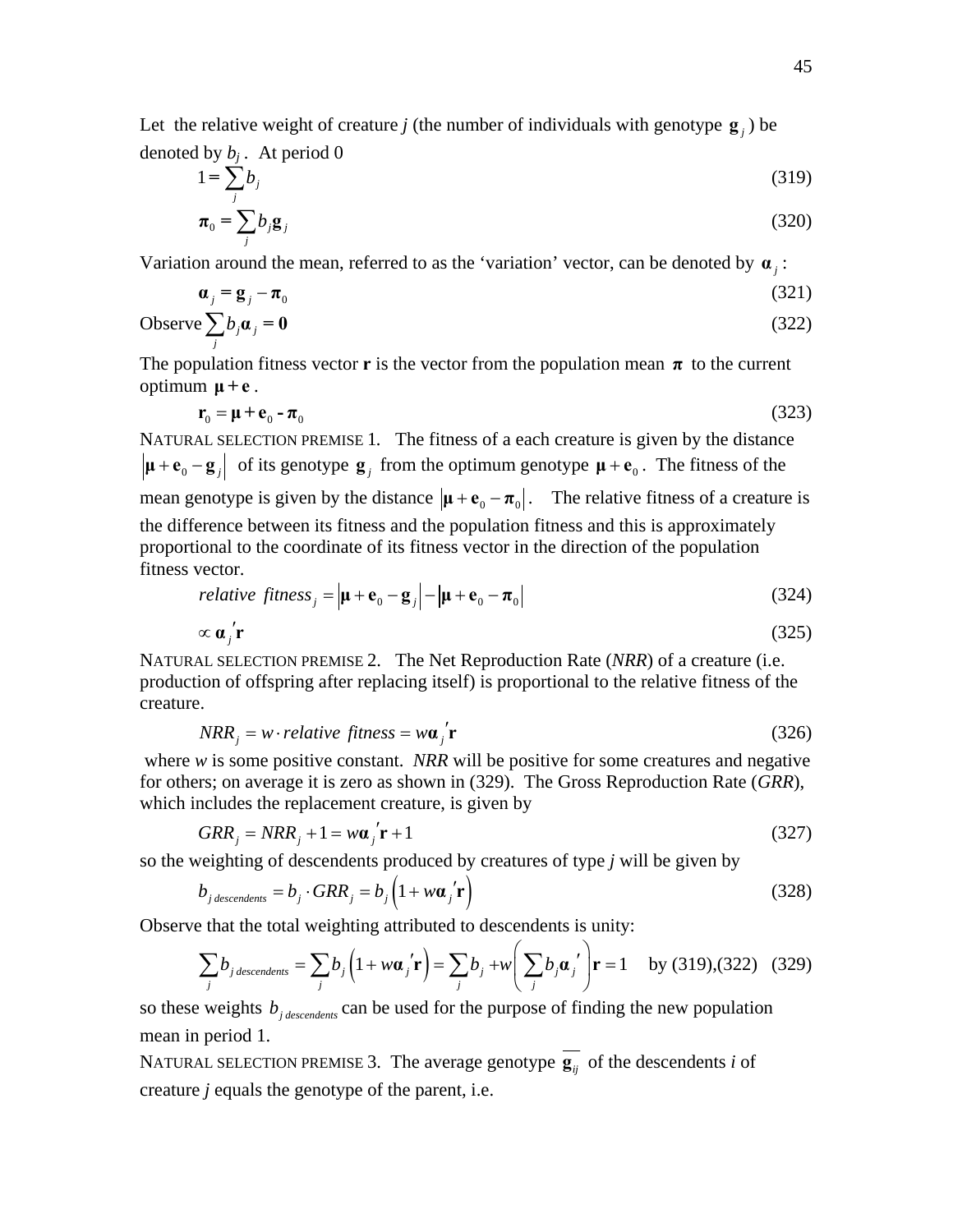$$
\mathbf{g}_{ij} = \mathbf{g}_j + \mathbf{u}_i \qquad \text{where } \mathbf{u}_i \text{ is an error term} \tag{330}
$$

$$
\overline{\mathbf{g}}_{ij} = \frac{\sum_{i} \mathbf{g}_{ij}}{GRR_j} = \mathbf{g}_{j}
$$
(331)

<span id="page-45-0"></span>RESULT 47: GENETIC ALGORITHM THEOREM. *Heterogeneous least squares learning is a genetic algorithm.* 

PROOF: The above three assumptions define a genetic algorithm. We proceed by showing that this algorithm embodies the same process as heterogeneous least squares learning.

Evaluate the population mean in period 1,  $\pi$ <sub>1</sub>.

$$
\boldsymbol{\pi}_1 = \sum_j \overline{\mathbf{g}_{ij}} \cdot b_{j \text{ descendents}} \tag{332}
$$

$$
= \sum_{j} \left( \boldsymbol{\pi}_{0} + \boldsymbol{\alpha}_{j} \right) \cdot b_{j} \left( 1 + w \boldsymbol{\alpha}_{j}^{\prime} \mathbf{r} \right) \qquad \qquad \text{by (331),(321),(328)} \qquad (333)
$$

$$
= \sum_{j} b_{j} \boldsymbol{\pi}_{0} + \sum_{j} \boldsymbol{\pi}_{0} b_{j} w \boldsymbol{\alpha}_{j}^{\prime} \mathbf{r} + \sum_{j} \boldsymbol{\alpha}_{j} b_{j} + \sum_{j} \boldsymbol{\alpha}_{j} b_{j} w \boldsymbol{\alpha}_{j}^{\prime} \mathbf{r}
$$
(334)

$$
= \sum_{j} b_{j} \boldsymbol{\pi}_{0} + \mathbf{0} + \mathbf{0} + w \sum_{j} b_{j} \boldsymbol{\alpha}_{j} \boldsymbol{\alpha}_{j}^{\'} \mathbf{r}
$$
 by (322) (335)

$$
= \boldsymbol{\pi}_0 + w \mathbf{H} (\boldsymbol{\mu} - \boldsymbol{\pi}_0 + \mathbf{e}_0)
$$
 using (323) (336)

where 
$$
\mathbf{H} = \sum_{j} b_{j} \boldsymbol{\alpha}_{j} \boldsymbol{\alpha}_{j}' \tag{337}
$$

Effectively each creature is forming a regression coefficient  $\alpha$ ,  $(\mu - \pi_0)$  which is applied to explanatory variable  $\alpha$ , to yield prediction vector  $\alpha$ ,  $\alpha$ ,  $\mu - \pi$ <sub>0</sub>). Matrix **H**, the weighted sum of the projection matrices  $\boldsymbol{\alpha}$   $\boldsymbol{\alpha}$ <sup>'</sup>, is cognate with the estimation matrix **H** defined at [\(85\).](#page-14-0)

Now this expression can be rearranged and expectations taken to give

$$
E[\mathbf{\mu} - \mathbf{\pi}_1] = E[\mathbf{\mu} - \mathbf{\pi}_0] - w\mathbf{H} \cdot E[\mathbf{\mu} - \mathbf{\pi}_0]
$$
(338)  
=  $(\mathbf{I} - w\mathbf{H}) \cdot E[\mathbf{\mu} - \mathbf{\pi}_0]$  which conforms with (131)

One apparent difference is that the vectors  $\boldsymbol{\alpha}_i$  are normalized in the financial model, i.e.

 $\mathbf{a}_i' \mathbf{a}_i = \mathbf{I}$  whereas this is not the case for the genetic algorithm; but the scaling of genetic variation is in any case arbitrary. The estimation matrix **H** is a genetic operator – it takes the system state (price, mean genotype) and an observation of the environment (return, mean fitness) and produces the next state.

The following figures and table examine the correspondence between financial and natural systems for its own interest.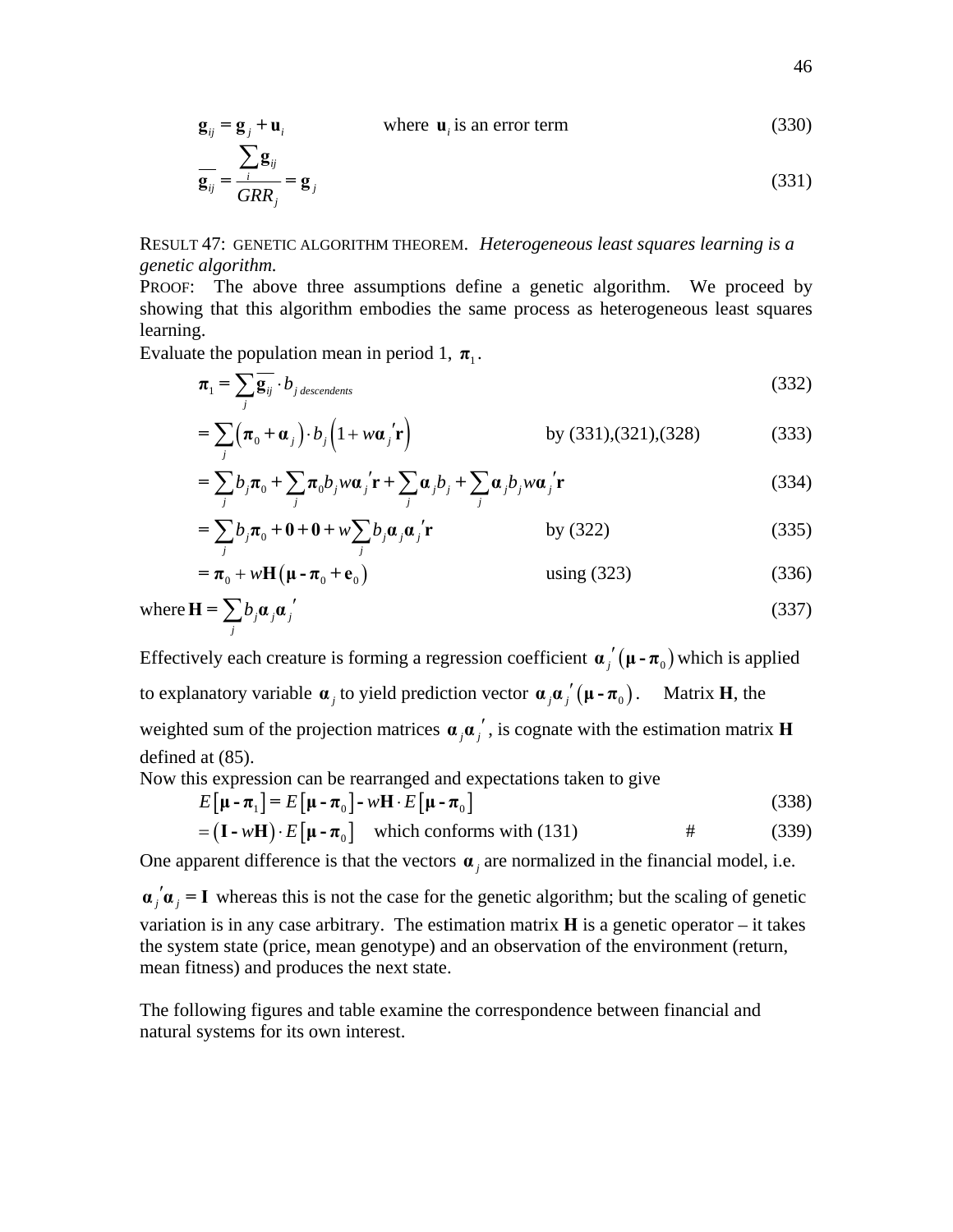

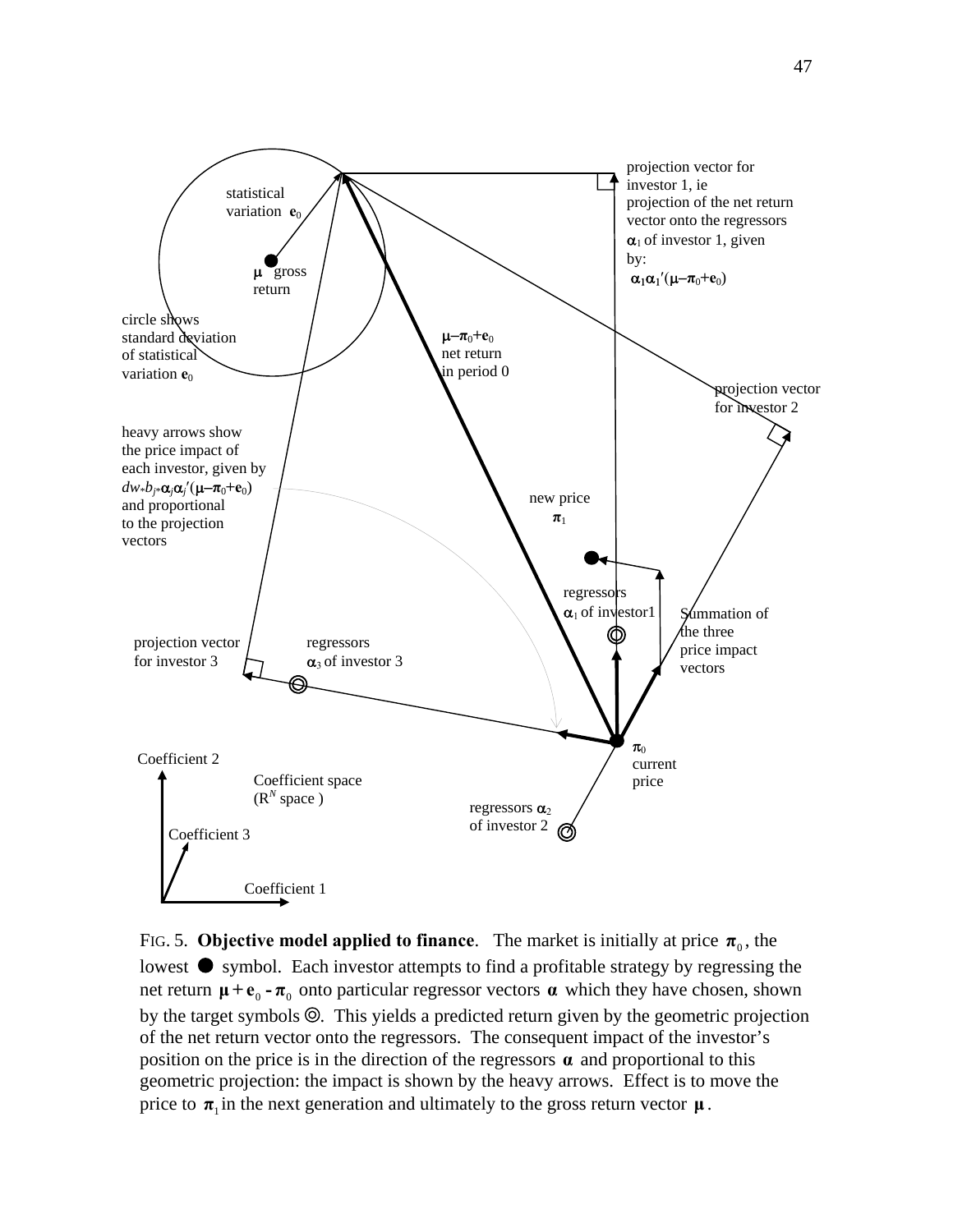

FIG. 6. **Objective model applied to natural selection**. The species initially has mean genotype  $\pi_0$ , the lowest  $\bullet$  symbol, and individual creatures are shown by the target symbols  $\odot$ . Each creature's fitness is determined by the covariance of its genetic variation  $\alpha$  and the fitness vector  $\mu + e_0 - \pi_0$ , suggested by geometric projection of the fitness vector onto the variation line **α** . Consequent net reproduction of the creature perpetuates its variation**α** , but is proportional to fitness: net reproduction is shown by the heavy arrows. Effect is to move the mean genotype to  $\pi_1$  in the next generation and ultimately to optimal fitness **μ** .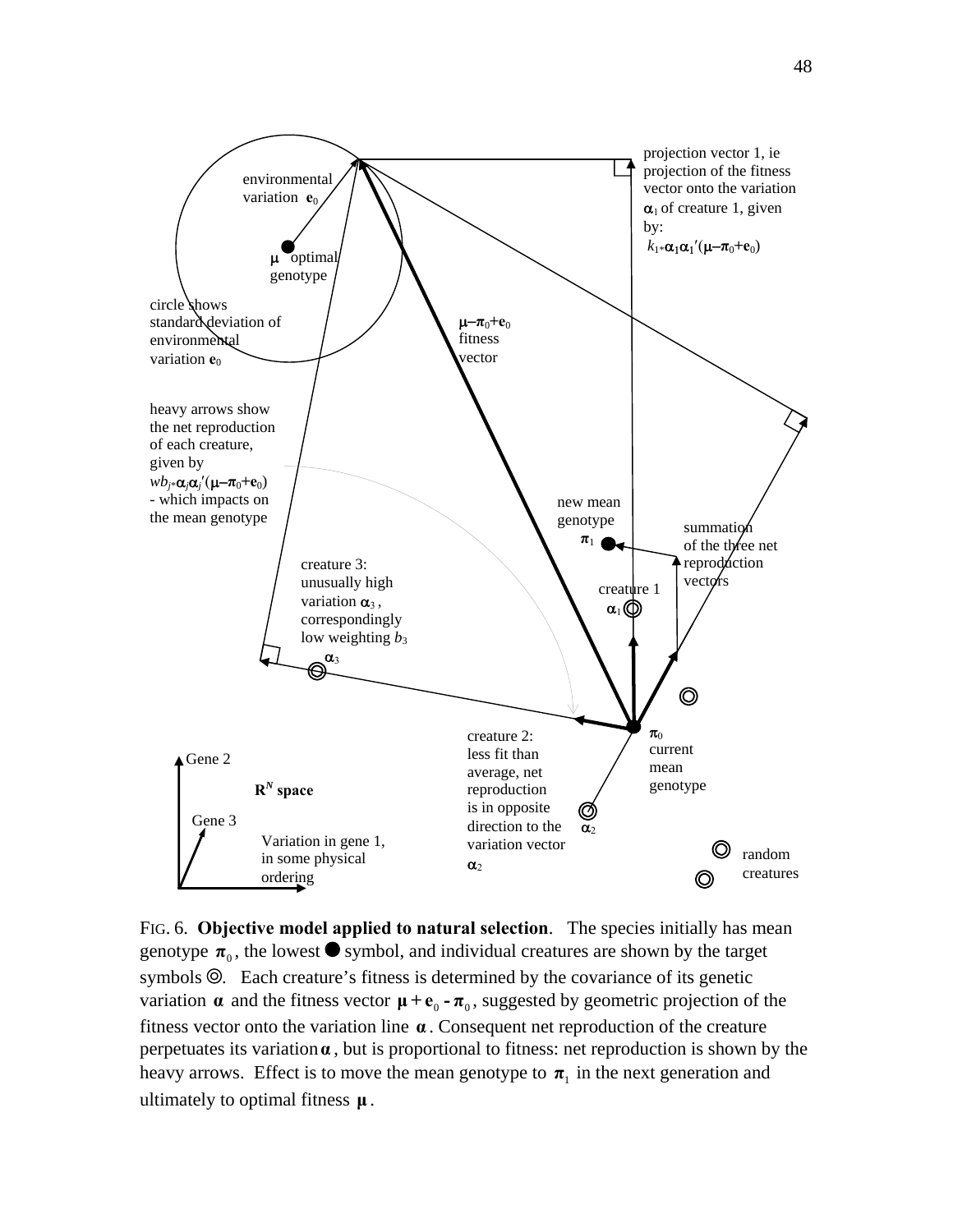|                                        | <b>FINANCE</b>                                                                                                                                                                                                                                                                                        | NATURAL SELECTION                                                                                                                                                                                                                                                                                           |
|----------------------------------------|-------------------------------------------------------------------------------------------------------------------------------------------------------------------------------------------------------------------------------------------------------------------------------------------------------|-------------------------------------------------------------------------------------------------------------------------------------------------------------------------------------------------------------------------------------------------------------------------------------------------------------|
| <b>STARTING POINT</b>                  | Price<br>Price is a vector $\pi_0$ in<br>'coefficient space', not a<br>single piece of information; it<br>stores all the information<br>which generates an accurate<br>price.                                                                                                                         | Mean genotype<br>The mean genotype is a vector<br>$\pi_0$ in 'gene space'. A creature is<br>a function, not a single piece of<br>information, formed by all the<br>information in its gene vector<br>(set of chromosomes).                                                                                  |
| <b>CREATION OF</b><br><b>VARIATION</b> | Different variables are<br>selected by actors for<br>investigation. Each actor $j$<br>relies on the price to explain<br>the majority of return, and<br>chooses only a small number<br>of variables $\boldsymbol{\alpha}_i$ for further<br>investigation in a process of<br>econometric specification. | Different genotypes are created<br>by genetic crossover, i.e. for<br>sexually reproducing species this<br>comprises meiosis &<br>fertilization. Different creatures $j$<br>show variation along every<br>genetic axis to produce genotype<br>$\mathbf{g}_i$ with variation $\mathbf{a}_i$ from the<br>mean. |
| <b>TEST OF</b><br><b>VARIATION</b>     | Set of statistical trials i<br>forming an estimation period,<br>in which security returns and<br>explanatory variable values<br>are generated.                                                                                                                                                        | The creature's efforts to<br>reproduce represent separate<br>statistical trials.                                                                                                                                                                                                                            |
| <b>EVALUATION OF</b><br><b>TEST</b>    | <i>Estimation</i> i.e. regression to<br>determine new estimates.                                                                                                                                                                                                                                      | Natural selection, i.e. differential<br>rates of survival. As shown<br>above, this is equivalent to an<br>estimation by regression.                                                                                                                                                                         |
| <b>TEST ERROR</b>                      | The accuracy of estimates is<br>affected by error (statistical<br>variation), denoted e in<br>coefficient space.                                                                                                                                                                                      | Creature lives are affected by<br>random variations - different<br>environmental conditions,<br>different numbers of predators<br>and prey at various times etc.<br>(The role of chance has received<br>attention in ecological literature<br>in recent years.)                                             |
| <b>RECOMBINATION</b>                   | Intermixing of the new<br>estimates and the old through<br>a process of price formation to<br>generate a new <i>price</i> $\pi_1$ .                                                                                                                                                                   | Intermixing of members of the<br>next generation of the population<br>to produce a new <i>mean genotype</i><br>$\pi_{1}$ .                                                                                                                                                                                  |

TABLE 7: Correspondence of the elements in financial and natural systems.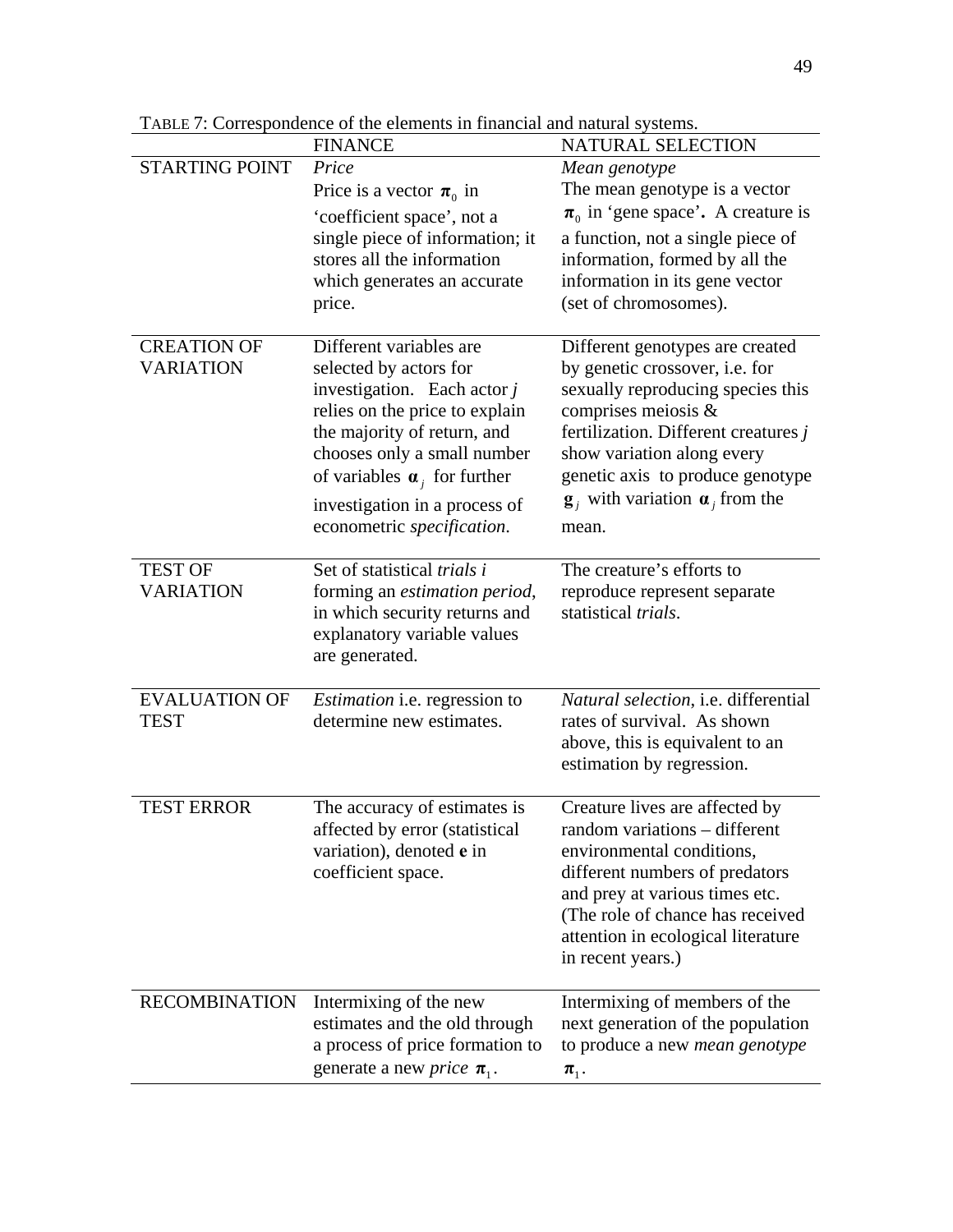# **7. Conclusion**

# *7.1. Economics of the efficient market and the Grossman-Stiglitz paradox*

Financial markets are a challenge to rational expectations theorists because they are a zero sum game. For expectations to be 'rational' requires that they be realized to some extent, yet it is not possible for everybody to have a positive expected return in the single period model. This contradiction is an alternative way of stating the Grossman Stiglitz paradox which puts the emphasis on expectations rather than behaviour.

The properties exhibited by the market in the objective model suggest that efficiency is a journey rather than a destination. It is the expected value of price which approximately equals return:  $E[\pi] \approx \mu$  rather than price itself which equals return:  $\pi = \mu$ . The process by which price gravitates to return is a stochastic one in which investors are rewarded according to their contributions. As in the original Grossman Stiglitz (1980) model it is noise which guarantees the economic viability of the process, but unlike Grossman Stiglitz and like Goldbaum (2005, 2006) the noise is generated endogenously by the learning process.

Specifically, the return received by each investor is determined by:

- use (or not) of non-price data, for which expected return is positive in a stable market
- the relevance  $R^2$  of the investor's non-price information
- use (or not) of price data, for which expected return is negative in a stable market and presumed to be positive in a bubble/crash market
- the sampling error in the estimate derived from the information
- the timeliness of the estimates ( *new*, *old* or *mature*)
- whether the market is in stable or bubble mode

and the returns may be positive or negative depending on these factors. All of these factors could be predicted on a priori grounds, and most are related to profit as one would expect intuitively – except that *new* estimates are expected to lose money because of statistical error, and price estimates do not yield a positive return in a stable market. Many of the models in the literature are driven on cost and strategy switching assumptions. Within the context of these models, too high a level of cost causes investors to switch into price watching behaviour, which causes the market to falter. Within the objective model it is always possible for the market to make a price even when fundamental analysis is costly and investors switch away from it, because of the existence of useful but free regressors such as the constant regressor  $t_{\tau*1}$  and time related dummy variables.

The objective model suggests that when the market is stable, the return to the price variable will be negative because the price vector moves in coefficient space and the price coefficient does not estimate well. Investors who use price as a variable will lose money on that account (although they may make money on other variables) and subsidize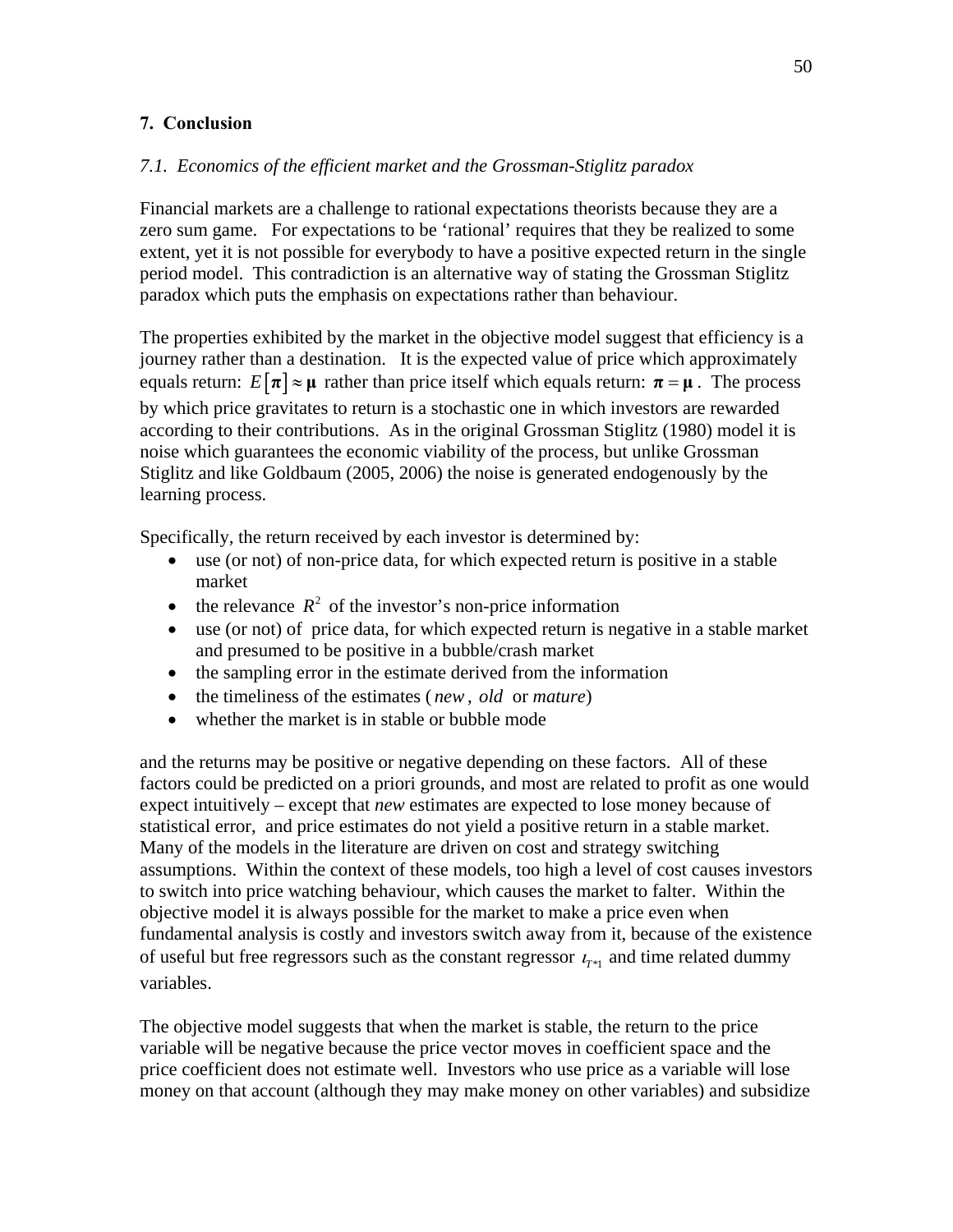the other market participants. The negative return will discourage the use of the price variable in stable markets. In bubble/crash conditions it is assumed (although it has not been shown) that use of the price variable will be profitable because the investor will avoid the crash and the ranks of the price watchers will be replenished. This suggests that rather than being an aberration, price bubbles are intrinsic to the way that markets work. The market cycles between stable and bubble modes as the proportion of investors using price,  $b_{\text{price}}$ , falls in stable times and rises after market crashes.

The disposition of returns in the objective model is consistent with sustainable patterns of behaviour and this points the way to the resolution of the Grossman Stiglitz paradox. It appears that a rational expectations model is capable in principle of explaining the observed facts of financial markets and that recourse to ad hoc or behavioural assumptions is not necessary.

### *7.2. The fragile nature of financial market processes*

The process of forming a price in financial markets is inherently fragile because it relies on the generation of a negative price coefficient to act as denominator, and it turns out that the price coefficient is close to zero. Amplifying the denominator problem is the instability which probably attends any system where expectations of positive return have to be reconciled with a net realization of zero. It is only a fortuitous interplay of parameters which allows markets to operate at all, and it is not surprising that markets are susceptible to occasional malfunction for a variety of different reasons.

Three specific mechanisms for market bubbles have been identified. They arise as natural consequences of objective theory rather than a conscious attempt to model bubbles. Market efficiency and market bubbles can be regarded as two sides of the same coin: if the market is not heading to the efficient point it is heading to infinity.

<span id="page-50-0"></span>• The stability condition of the price convergence process is not satisfied, because the frequency with which investors update their estimates, *dw* , is too great.

$$
dw > \frac{\sigma_x^2}{2} \left(\frac{b_{price}}{\lambda_P}\right) \left(\frac{\lambda_x}{\lambda_P}\right)^2
$$
 (215) restated with sign reversed (340)

• There is insufficient variance in the component of return which is orthogonal to the true value of return to generate a negative value for the price coefficient. In practice this means that investors are only looking at a small range of information. A rule of thumb derived from simulation testing is that instability sets in where:

$$
r_{error} = \frac{\sigma_{error y}}{\sigma_{error x}} > 20\%
$$
 (221) restated (341)

The analysis of profit demonstrates that the returns to price watching are negative in the short term. This may lead investors to ignore price and concentrate on other variables so that the proportion of investors using price  $b_{price}$  falls. As a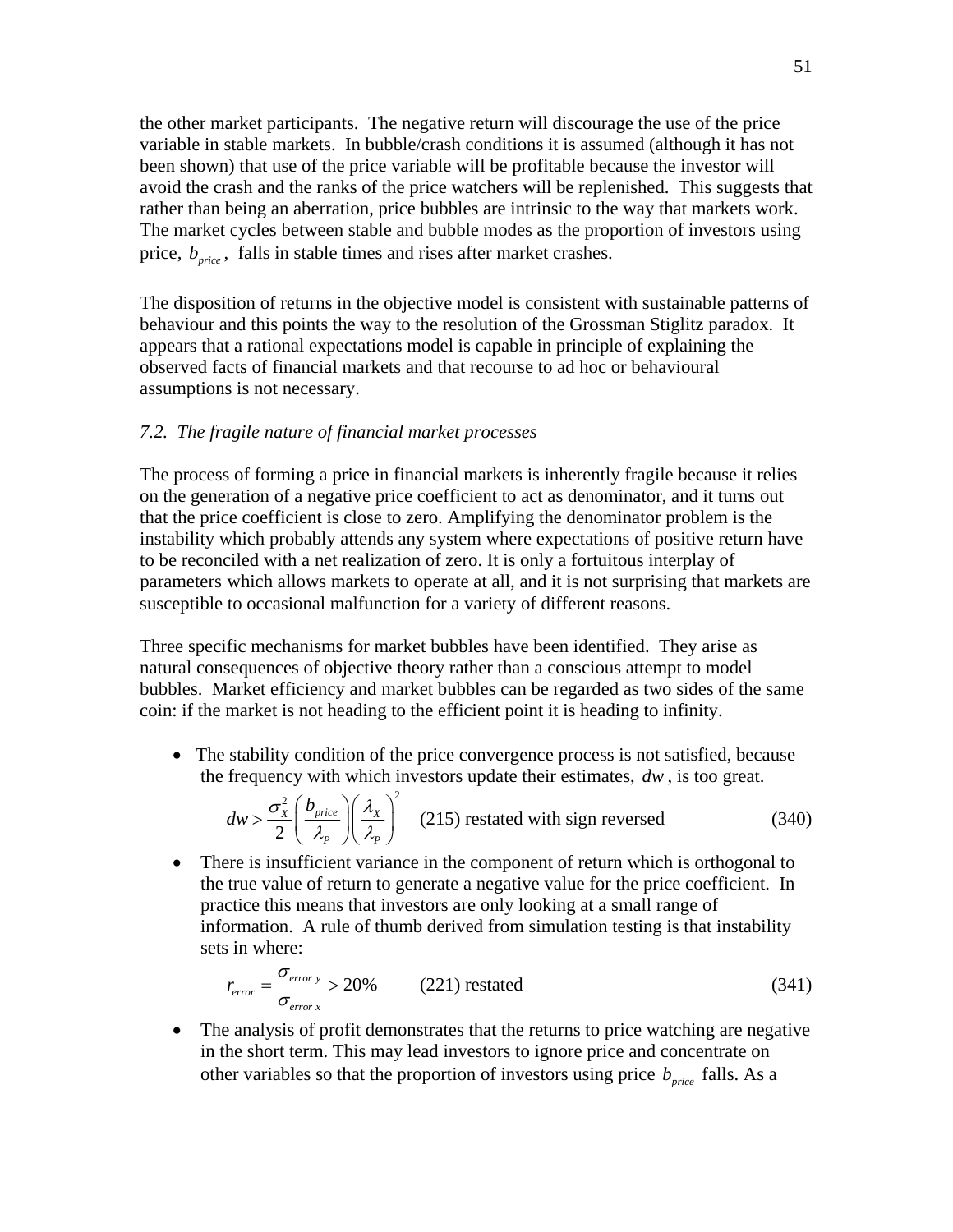result stability condition [\(340\)](#page-50-0) is not satisfied. It is conjectured that the consequent bubble/crash will reward price watching and lift  $b_{\text{price}}$ .

The practical effect of each of these mechanisms is that the price coefficient is too close to zero for the learning process to operate; the stability condition is not satisfied and deviations of price from return are magnified rather than damped. In practice these situations are particularly likely for startup issues which are not yet making a profit in a time of buoyant economic growth. There is too little non-price information available and investors are concentrating on price alone. Three famous historical bubbles fall into this category: the Dutch tulip mania of 1636-37, the South Seas bubble of 1720, and Dot-com mania in 2000. It is common to suppose that bubbles occur despite the fact that investors realize that stocks are overpriced, because each investor thinks they can find a 'greater fool' to sell to. The mechanisms given here flesh out that intuition in the context of learning models.

# *7.3. The coefficient superstrate and the reinterpretation of price as an object*

When the original data model is reduced to coefficient space every variable and process takes a new form. The representation of the least squares learning process in coefficient space is simpler and the behaviour of the market is more intuitive. Coefficient space can be understood as a hidden superstrate which constructs the market. This expression 'constructs the market' can be given a formal meaning:

*In any well-formed explanation of why the market price tends towards the realized return in a heterogeneous least squares learning market, the data* **X** *will drop out and we will be left with the coefficient representation.* 

Although the word 'substrate' is used in this paper's abstract, the less familiar term 'superstrate' is more accurate in describing the concept of the coefficient layer. 'Constructs the market' is used rather than 'determines market behaviour' because from a causal point of view it is the investors operating at the data level who determine market behaviour. Notwithstanding, this behaviour can only be understood at the superstrate level.

We have noted that price is not a single value which is immediately dependent on demand and supply conditions but a vector with a persistent value. Viewed from within the superstrate, price can be regarded as an object in the sense that this word is used in computing; viz. it is an independent entity with its own properties and methods. Its property is a collection  $\pi$  of information. Its methods are those of a computer memory: it stores the information, makes it available to investors via estimation [\(34\)](#page-10-4) and updates according to the price change theorem [\(62\)](#page-12-3). The process by which price gravitates to the return can be regarded as emergent behaviour – it is not operating on the data level which is seen by the participants nor do they need to be aware of it.

It follows from the objective existence of price that price fluctuations will occur as the price vector  $\pi$  rotates around return  $\mu$ . These endogenous gyrations suggest the market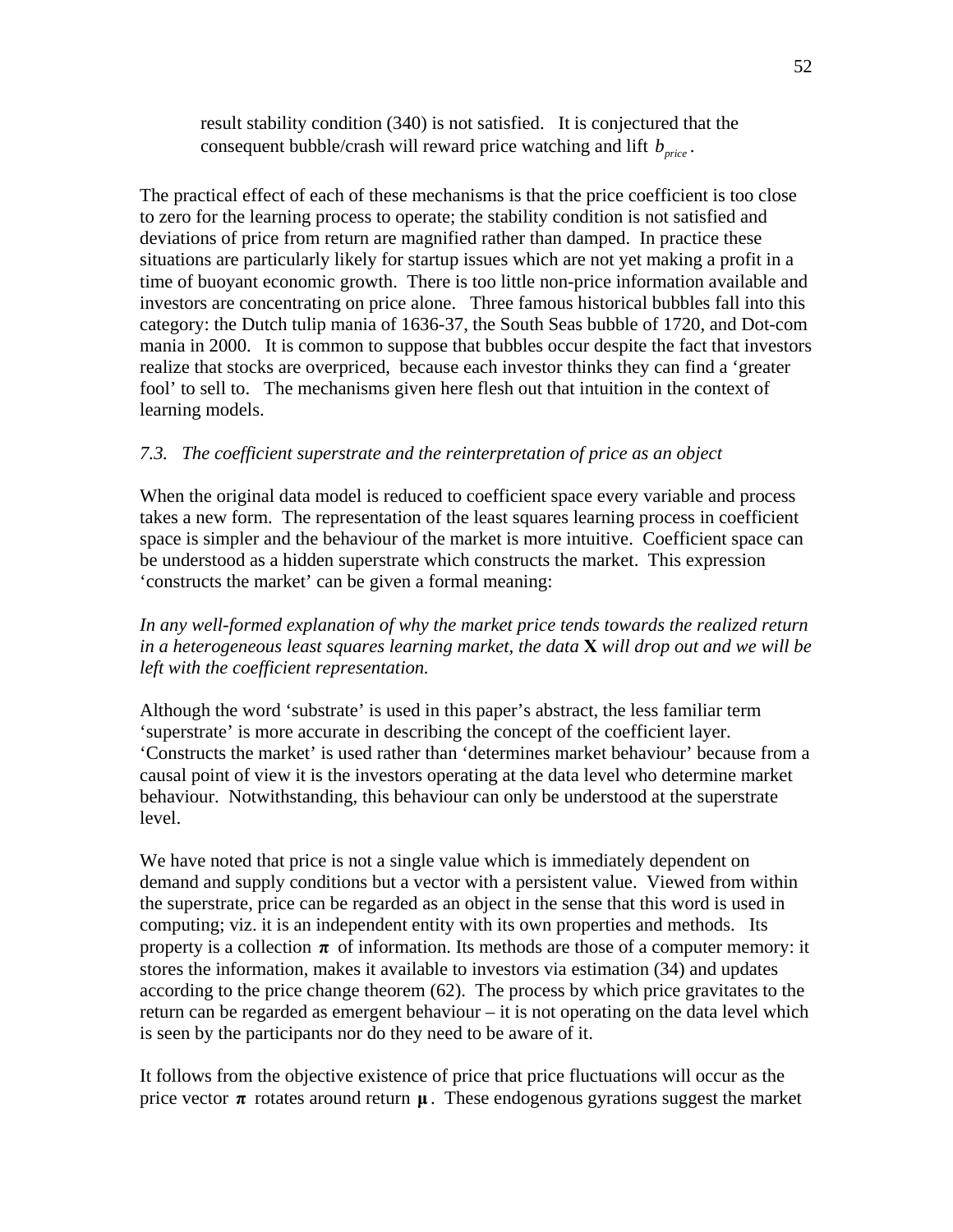will exhibit mean reversion and may provide a theoretical basis for that army of practitioners who claim to discern such patterns through 'technical analysis'. The implications of technical analysis are beyond the scope of this paper which is concerned only with fundamental analysis.

### *7.4. The investor's life in the bush of ghosts*

One of the oldest and most important themes in economics, going back to Adam Smith's "invisible hand", is that the whole is greater than the sum of the parts. The objective model locates the parts which have previously been obscured. Behind the outward appearance of a market – the trades and the current market price – is a hidden superstrate, in which price is not a single piece of information but an object with its own independent existence as an economic entity. The object stores information and makes it available to traders in a same way as a set of genes in biology. Heterogeneous least squares learning is a genetic operator which moves price to the point of optimum explanatory power. The gravitation of price to the efficient point is emergent behaviour in that it cannot be determined from the motivations or initial information of the investors. The process is as invisible to the investors as natural selection is to creatures.

### **References**

Black F. 1986. Noise. Journal of Finance 41(3), pp 529-543.

- Bray M. 1982. Learning, estimation and the stability of rational expectations. Journal of Economic Theory 26(2), pp 318-339.
- Brock W., Hommes C. 1997. A rational route to randomness. Econometrica 65(5), pp. 1059-1095.
- Brock W., Hommes C. 1998. Heterogeneous beliefs and routes to chaos in a simple asset pricing model. Journal of Economic Dynamics and Control 22(8-9), pp. 1235-1274.
- Chiarella C.,Gallegati M., Leombruni R., Palestrini A. 2003. Asset price dynamics among heterogeneous agents. Computational Economics 22, pp. 213-223.
- Chiarella C., He X.Z. 2001. Asset price and wealth dynamics under heterogeneous expectations. Quantitative Finance 1(5), pp 509-526.
- Chiarella C., He X.Z. 2002. Heterogenous beliefs, risk and learning in a simple asset pricing model. Computational Economics 19, pp 95-132.
- Chiarella C., He X.Z. 2003. Dynamics of beliefs and learning under aL processes the heterogeneous case. Journal of Economic Dynamics and Control 27, pp 503-531.
- De Long J.B, Shleifer A., Summers L.H., Waldmann R.J. Noise trader risk in financial markets. Journal of Political Economy 98(4), pp 703-738.
- Fama E. 1970. Efficient capital markets: a review of theory and empirical work. Journal of Finance 25(2), pp. 383–417.
- Friedman, M. 1953. The case for flexible exchange rates. In: Essays in Positive Economics, University of Chicago Press, Chicago.
- Goldbaum D. 2005. Market efficiency and learning in an endogenously unstable environment. Journal of Economic Dynamics and Control 29(5), pp 953-978.
- Goldbaum D. 2006. Self-organization and persistence of noise in financial markets. Journal of Economic Dynamics and Control 30(9-10), pp 1837-1855.